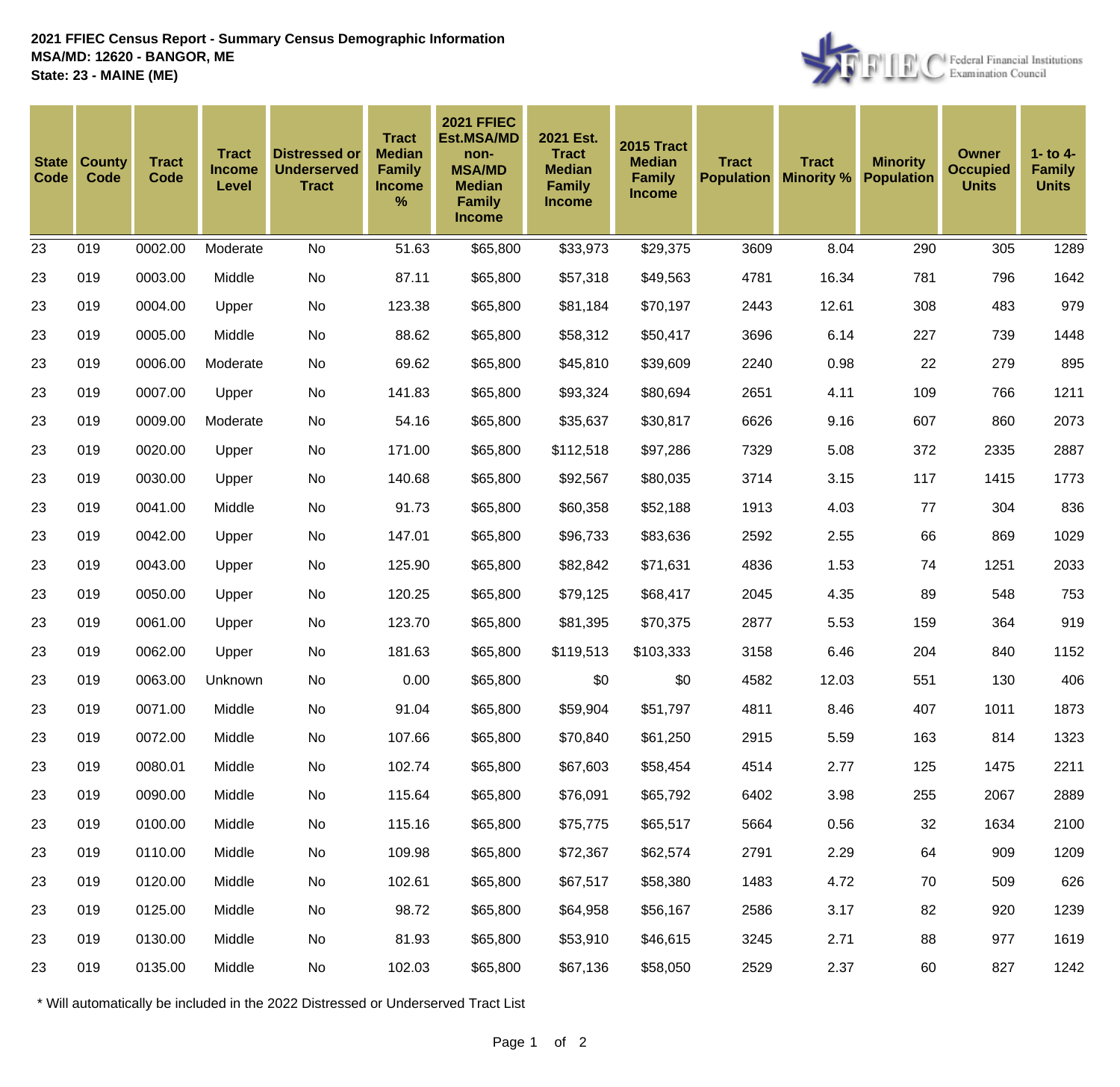| <b>State</b><br><b>Code</b> | <b>County</b><br>Code | <b>Tract</b><br>Code | <b>Tract</b><br><b>Income</b><br>Level | Distressed or<br><b>Underserved</b><br><b>Tract</b> | <b>Tract</b><br><b>Median</b><br>Family<br><b>Income</b><br>% | <b>2021 FFIEC</b><br><b>Est.MSA/MD</b><br>non-<br><b>MSA/MD</b><br><b>Median</b><br><b>Family</b><br><b>Income</b> | 2021 Est.<br><b>Tract</b><br><b>Median</b><br><b>Family</b><br>Income | <b>2015 Tract</b><br><b>Median</b><br><b>Family</b><br><b>Income</b> | <b>Tract</b> | Tract<br><b>Population Minority %</b> | <b>Minority</b><br><b>Population</b> | <b>Owner</b><br><b>Occupied</b><br><b>Units</b> | 1- to $4-$<br><b>Family</b><br><b>Units</b> |
|-----------------------------|-----------------------|----------------------|----------------------------------------|-----------------------------------------------------|---------------------------------------------------------------|--------------------------------------------------------------------------------------------------------------------|-----------------------------------------------------------------------|----------------------------------------------------------------------|--------------|---------------------------------------|--------------------------------------|-------------------------------------------------|---------------------------------------------|
| 23                          | 019                   | 0140.00              | Middle                                 | <b>No</b>                                           | 90.78                                                         | \$65,800                                                                                                           | \$59,733                                                              | \$51,648                                                             | 2114         | 1.70                                  | 36                                   | 665                                             | 1101                                        |
| 23                          | 019                   | 0150.00              | Moderate                               | <b>No</b>                                           | 77.49                                                         | \$65,800                                                                                                           | \$50,988                                                              | \$44,087                                                             | 3844         | 1.64                                  | 63                                   | 1255                                            | 2133                                        |
| 23                          | 019                   | 0155.00              | Middle                                 | <b>No</b>                                           | 91.73                                                         | \$65,800                                                                                                           | \$60,358                                                              | \$52,188                                                             | 2252         | 1.87                                  | 42                                   | 839                                             | 1057                                        |
| 23                          | 019                   | 0180.00              | Middle                                 | No                                                  | 102.35                                                        | \$65,800                                                                                                           | \$67,346                                                              | \$58,233                                                             | 2931         | 1.64                                  | 48                                   | 898                                             | 1197                                        |
| 23                          | 019                   | 0205.00              | Middle                                 | <b>No</b>                                           | 103.73                                                        | \$65,800                                                                                                           | \$68,254                                                              | \$59,018                                                             | 2769         | 6.43                                  | 178                                  | 920                                             | 1373                                        |
| 23                          | 019                   | 0215.00              | Middle                                 | No                                                  | 89.55                                                         | \$65,800                                                                                                           | \$58,924                                                              | \$50,950                                                             | 1866         | 1.39                                  | 26                                   | 638                                             | 946                                         |
| 23                          | 019                   | 0225.00              | Middle                                 | <b>No</b>                                           | 86.18                                                         | \$65,800                                                                                                           | \$56,706                                                              | \$49,034                                                             | 1885         | 4.72                                  | 89                                   | 639                                             | 937                                         |
| 23                          | 019                   | 0245.00              | Middle                                 | No                                                  | 85.10                                                         | \$65,800                                                                                                           | \$55,996                                                              | \$48,417                                                             | 2356         | 5.22                                  | 123                                  | 842                                             | 1812                                        |
| 23                          | 019                   | 0255.00              | Moderate                               | No                                                  | 60.01                                                         | \$65,800                                                                                                           | \$39,487                                                              | \$34,141                                                             | 1809         | 3.98                                  | 72                                   | 685                                             | 1688                                        |
| 23                          | 019                   | 0265.00              | Middle                                 | No                                                  | 93.14                                                         | \$65,800                                                                                                           | \$61,286                                                              | \$52,989                                                             | 1839         | 1.47                                  | 27                                   | 715                                             | 995                                         |
| 23                          | 019                   | 0270.00              | Middle                                 | <b>No</b>                                           | 81.79                                                         | \$65,800                                                                                                           | \$53,818                                                              | \$46,532                                                             | 5081         | 1.34                                  | 68                                   | 1371                                            | 2534                                        |
| 23                          | 019                   | 0280.00              | Middle                                 | <b>No</b>                                           | 84.92                                                         | \$65,800                                                                                                           | \$55,877                                                              | \$48,313                                                             | 1582         | 7.02                                  | 111                                  | 570                                             | 897                                         |
| 23                          | 019                   | 0285.00              | Middle                                 | No                                                  | 85.09                                                         | \$65,800                                                                                                           | \$55,989                                                              | \$48,409                                                             | 1584         | 4.99                                  | 79                                   | 412                                             | 742                                         |
| 23                          | 019                   | 0290.00              | Middle                                 | <b>No</b>                                           | 89.68                                                         | \$65,800                                                                                                           | \$59,009                                                              | \$51,023                                                             | 1948         | 2.93                                  | 57                                   | 757                                             | 2209                                        |
| 23                          | 019                   | 0300.00              | Moderate                               | <b>No</b>                                           | 63.93                                                         | \$65,800                                                                                                           | \$42,066                                                              | \$36,375                                                             | 4419         | 9.57                                  | 423                                  | 1394                                            | 2230                                        |
| 23                          | 019                   | 0310.00              | Moderate                               | No                                                  | 79.53                                                         | \$65,800                                                                                                           | \$52,331                                                              | \$45,250                                                             | 1894         | 5.02                                  | 95                                   | 619                                             | 870                                         |
| 23                          | 019                   | 0311.00              | Middle                                 | <b>No</b>                                           | 117.93                                                        | \$65,800                                                                                                           | \$77,598                                                              | \$67,095                                                             | 6649         | 9.35                                  | 622                                  | 1954                                            | 2525                                        |
| 23                          | 019                   | 0312.00              | Middle                                 | No                                                  | 96.95                                                         | \$65,800                                                                                                           | \$63,793                                                              | \$55,161                                                             | 4131         | 5.28                                  | 218                                  | 1342                                            | 1764                                        |
| 23                          | 019                   | 0313.00              | Upper                                  | <b>No</b>                                           | 122.49                                                        | \$65,800                                                                                                           | \$80,598                                                              | \$69,688                                                             | 5663         | 6.36                                  | 360                                  | 1744                                            | 2468                                        |
| 23                          | 019                   | 9400.00              | Moderate                               | <b>No</b>                                           | 71.04                                                         | \$65,800                                                                                                           | \$46,744                                                              | \$40,417                                                             | 789          | 89.73                                 | 708                                  | 203                                             | 302                                         |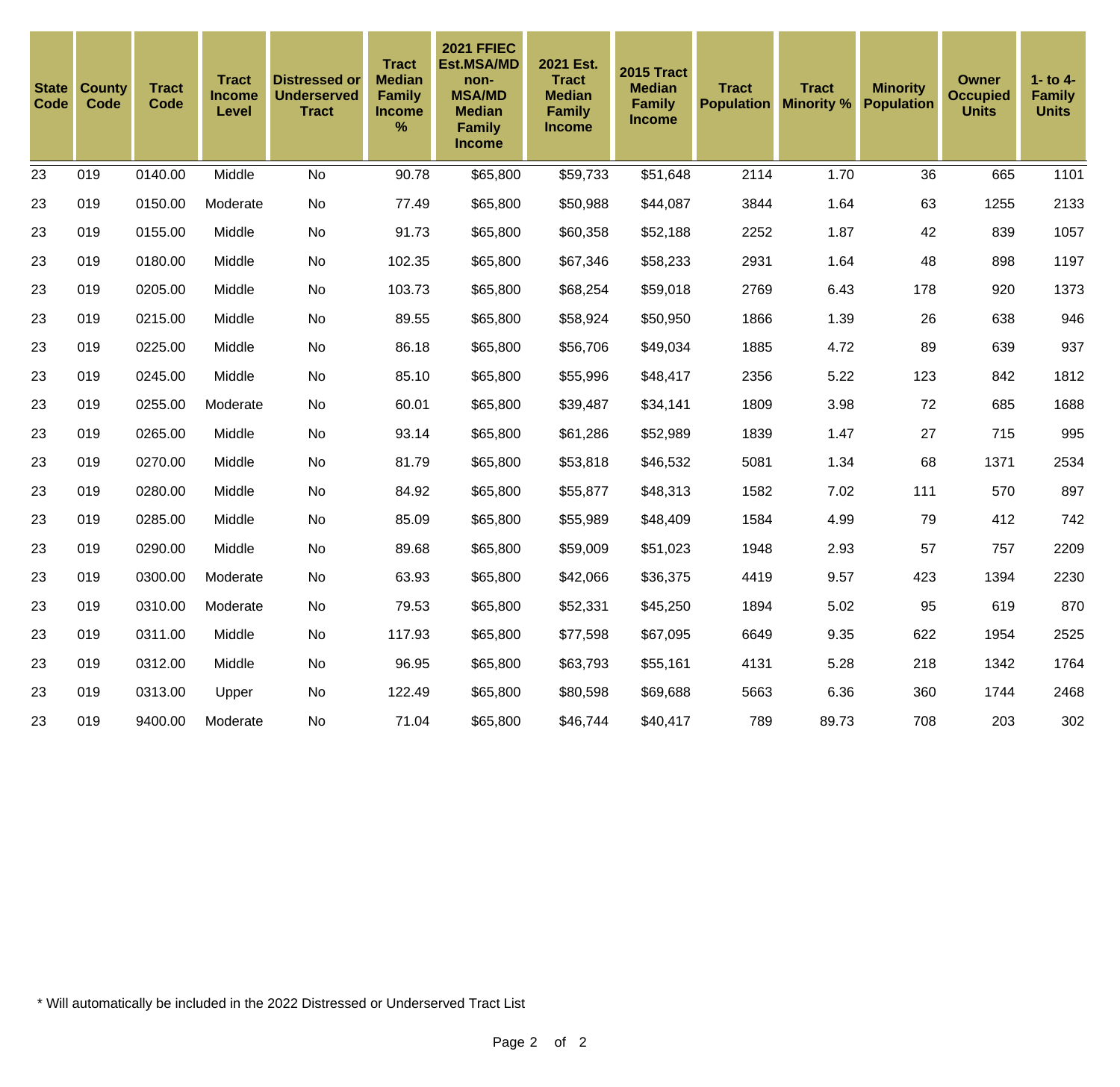

| <b>State</b><br>Code | County<br>Code | <b>Tract</b><br>Code | <b>Tract</b><br><b>Income</b><br>Level | Distressed or<br>Underserved<br><b>Tract</b> | <b>Tract</b><br>Median<br>Family<br>Income<br>% | <b>2021 FFIEC</b><br>Est.MSA/MD<br>non-<br><b>MSA/MD</b><br>Median<br>Family<br>Income | 2021 Est.<br>Tract<br>Median<br>Family<br><b>Income</b> | 2015 Tract<br>Median<br>Family<br><b>Income</b> | <b>Tract</b><br>Population | <b>Tract</b><br>Minority % | <b>Minority</b><br>Population | Owner<br>Occupied<br><b>Units</b> | $1 -$ to $4 -$<br>Family<br><b>Units</b> |
|----------------------|----------------|----------------------|----------------------------------------|----------------------------------------------|-------------------------------------------------|----------------------------------------------------------------------------------------|---------------------------------------------------------|-------------------------------------------------|----------------------------|----------------------------|-------------------------------|-----------------------------------|------------------------------------------|
| 23                   | 001            | 0101.00              | Low                                    | No                                           | 42.79                                           | \$71,200                                                                               | \$30,466                                                | \$25,833                                        | 1725                       | 22.43                      | 387                           | 86                                | 359                                      |
| 23                   | 001            | 0102.00              | Middle                                 | No                                           | 107.44                                          | \$71,200                                                                               | \$76,497                                                | \$64,857                                        | 4653                       | 5.50                       | 256                           | 1004                              | 1474                                     |
| 23                   | 001            | 0103.00              | Moderate                               | No                                           | 55.18                                           | \$71,200                                                                               | \$39,288                                                | \$33,313                                        | 2207                       | 22.34                      | 493                           | 291                               | 935                                      |
| 23                   | 001            | 0104.00              | Upper                                  | No                                           | 125.28                                          | \$71,200                                                                               | \$89,199                                                | \$75,625                                        | 2405                       | 3.95                       | 95                            | 558                               | 715                                      |
| 23                   | 001            | 0105.00              | Moderate                               | No                                           | 56.60                                           | \$71,200                                                                               | \$40,299                                                | \$34,167                                        | 2082                       | 12.82                      | 267                           | 263                               | 638                                      |
| 23                   | 001            | 0106.00              | Middle                                 | No                                           | 118.81                                          | \$71,200                                                                               | \$84,593                                                | \$71,719                                        | 2853                       | 2.98                       | 85                            | 864                               | 1253                                     |
| 23                   | 001            | 0107.00              | Middle                                 | No                                           | 109.75                                          | \$71,200                                                                               | \$78,142                                                | \$66,250                                        | 3195                       | 8.86                       | 283                           | 940                               | 1141                                     |
| 23                   | 001            | 0108.00              | Upper                                  | No                                           | 122.72                                          | \$71,200                                                                               | \$87,377                                                | \$74,081                                        | 3796                       | 6.45                       | 245                           | 1447                              | 1880                                     |
| 23                   | 001            | 0201.00              | Low                                    | No                                           | 20.57                                           | \$71,200                                                                               | \$14,646                                                | \$12,417                                        | 1303                       | 20.26                      | 264                           | 5                                 | 142                                      |
| 23                   | 001            | 0202.00              | Moderate                               | No                                           | 54.33                                           | \$71,200                                                                               | \$38,683                                                | \$32,800                                        | 1221                       | 15.81                      | 193                           | 184                               | 490                                      |
| 23                   | 001            | 0203.00              | Low                                    | No                                           | 39.96                                           | \$71,200                                                                               | \$28,452                                                | \$24,123                                        | 6574                       | 23.41                      | 1539                          | 382                               | 1474                                     |
| 23                   | 001            | 0204.00              | Low                                    | No                                           | 26.58                                           | \$71,200                                                                               | \$18,925                                                | \$16,047                                        | 3027                       | 25.57                      | 774                           | 225                               | 1035                                     |
| 23                   | 001            | 0205.00              | Middle                                 | No                                           | 93.50                                           | \$71,200                                                                               | \$66,572                                                | \$56,440                                        | 4174                       | 5.97                       | 249                           | 1027                              | 1766                                     |
| 23                   | 001            | 0206.00              | Upper                                  | No                                           | 125.58                                          | \$71,200                                                                               | \$89,413                                                | \$75,804                                        | 2560                       | 4.02                       | 103                           | 951                               | 1279                                     |
| 23                   | 001            | 0207.00              | Middle                                 | No                                           | 112.73                                          | \$71,200                                                                               | \$80,264                                                | \$68,052                                        | 5314                       | 8.05                       | 428                           | 1726                              | 2090                                     |
| 23                   | 001            | 0208.00              | Middle                                 | No                                           | 109.10                                          | \$71,200                                                                               | \$77,679                                                | \$65,861                                        | 7520                       | 9.18                       | 690                           | 2148                              | 2970                                     |
| 23                   | 001            | 0209.00              | Middle                                 | No                                           | 81.20                                           | \$71,200                                                                               | \$57,814                                                | \$49,020                                        | 4663                       | 9.63                       | 449                           | 987                               | 1364                                     |
| 23                   | 001            | 0301.00              | Middle                                 | No                                           | 107.13                                          | \$71,200                                                                               | \$76,277                                                | \$64,672                                        | 4385                       | 5.52                       | 242                           | 1357                              | 1735                                     |
| 23                   | 001            | 0302.00              | Middle                                 | No                                           | 101.81                                          | \$71,200                                                                               | \$72,489                                                | \$61,458                                        | 4510                       | 5.52                       | 249                           | 1182                              | 1845                                     |
| 23                   | 001            | 0400.00              | Upper                                  | No                                           | 131.62                                          | \$71,200                                                                               | \$93,713                                                | \$79,453                                        | 3902                       | 5.07                       | 198                           | 1442                              | 1674                                     |
| 23                   | 001            | 0410.00              | Middle                                 | No                                           | 113.98                                          | \$71,200                                                                               | \$81,154                                                | \$68,807                                        | 5464                       | 6.94                       | 379                           | 1840                              | 2626                                     |
| 23                   | 001            | 0415.00              | Middle                                 | No                                           | 107.85                                          | \$71,200                                                                               | \$76,789                                                | \$65,107                                        | 5603                       | 4.55                       | 255                           | 1650                              | 2147                                     |
| 23                   | 001            | 0420.00              | Middle                                 | No                                           | 107.89                                          | \$71,200                                                                               | \$76,818                                                | \$65,129                                        | 5725                       | 5.05                       | 289                           | 1966                              | 2442                                     |
| 23                   | 001            | 0430.00              | Middle                                 | No                                           | 89.56                                           | \$71,200                                                                               | \$63,767                                                | \$54,063                                        | 2028                       | 2.37                       | 48                            | 693                               | 1087                                     |
| 23                   | 001            | 0440.00              | Moderate                               | No                                           | 77.90                                           | \$71,200                                                                               | \$55,465                                                | \$47,024                                        | 3149                       | 5.05                       | 159                           | 881                               | 1496                                     |
| 23                   | 001            | 0450.00              | Middle                                 | No                                           | 99.39                                           | \$71,200                                                                               | \$70,766                                                | \$60,000                                        | 2030                       | 5.71                       | 116                           | 703                               | 913                                      |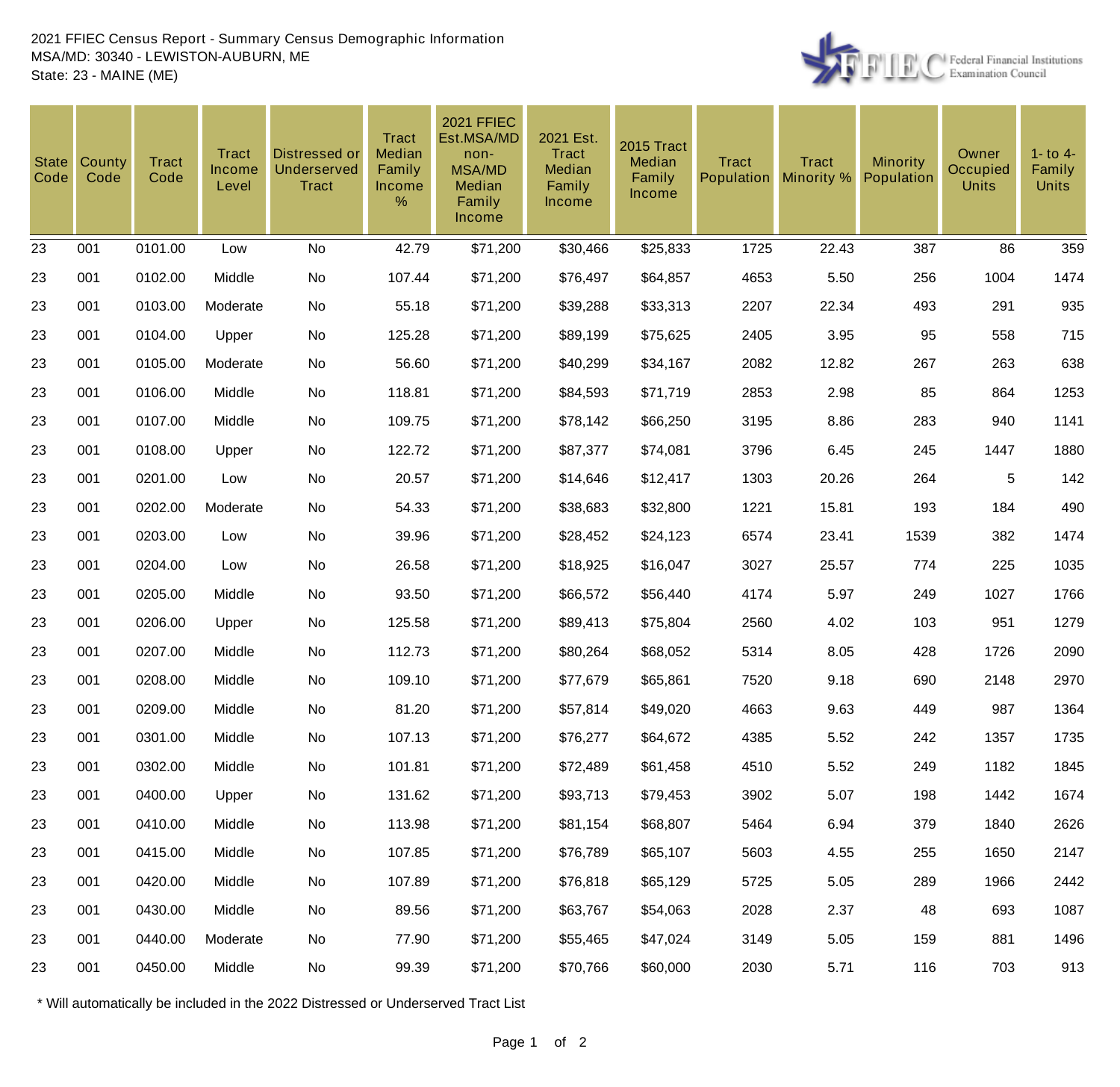| Code | State County<br>Code | <b>Tract</b><br>Code | Tract<br>Income<br>Level | Distressed or<br><b>Underserved</b><br>Tract | Tract<br>Median<br>Family<br>Income<br>$\%$ | <b>2021 FFIEC</b><br>Est.MSA/MD<br>$non-$<br>MSA/MD<br><b>Median</b><br>Family<br><b>Income</b> | 2021 Est.<br><b>Tract</b><br>Median<br>Family<br><b>Income</b> | 2015 Tract<br>Median<br>Family<br><b>Income</b> | <b>Tract</b><br>Population | Tract<br>Minority % | Minority<br>Population | Owner<br>Occupied<br><b>Units</b> | 1- to 4-<br>Family<br><b>Units</b> |
|------|----------------------|----------------------|--------------------------|----------------------------------------------|---------------------------------------------|-------------------------------------------------------------------------------------------------|----------------------------------------------------------------|-------------------------------------------------|----------------------------|---------------------|------------------------|-----------------------------------|------------------------------------|
| 23   | 001                  | 0460.00              | Middle                   | No                                           | 115.31                                      | \$71,200                                                                                        | \$82,101                                                       | \$69,605                                        | 4349                       | 3.79                | 165                    | 1345                              | 1816                               |
| 23   | 001                  | 0465.00              | Middle                   | No                                           | 100.33                                      | \$71,200                                                                                        | \$71,435                                                       | \$60,563                                        | 6976                       | 3.91                | 273                    | 2225                              | 2984                               |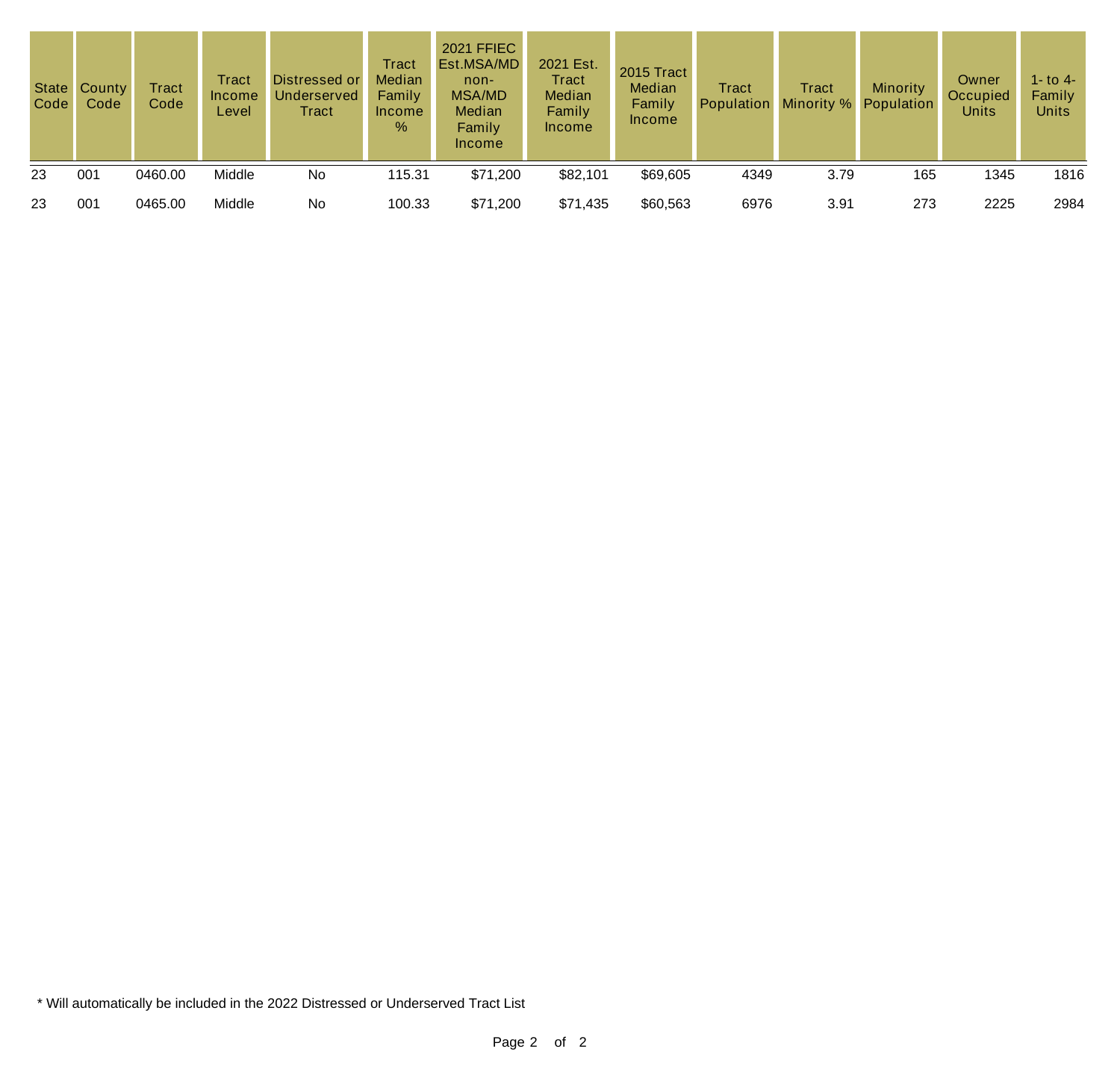

| <b>State</b><br>Code | County<br>Code | <b>Tract</b><br>Code | Tract<br>Income<br>Level | <b>Distressed or</b><br>Underserved<br><b>Tract</b> | <b>Tract</b><br>Median<br>Family<br><b>Income</b><br>% | <b>2021 FFIEC</b><br>Est.MSA/MD<br>non-<br><b>MSA/MD</b><br>Median<br>Family<br><b>Income</b> | 2021 Est.<br>Tract<br>Median<br>Family<br>Income | 2015 Tract<br>Median<br>Family<br>Income | <b>Tract</b><br>Population | <b>Tract</b><br>Minority % | <b>Minority</b><br>Population | Owner<br>Occupied<br><b>Units</b> | $1 -$ to $4 -$<br>Family<br><b>Units</b> |
|----------------------|----------------|----------------------|--------------------------|-----------------------------------------------------|--------------------------------------------------------|-----------------------------------------------------------------------------------------------|--------------------------------------------------|------------------------------------------|----------------------------|----------------------------|-------------------------------|-----------------------------------|------------------------------------------|
| 23                   | 005            | 0001.00              | Middle                   | No                                                  | 88.95                                                  | \$93,300                                                                                      | \$82,990                                         | \$66,447                                 | 2246                       | 10.20                      | 229                           | 382                               | 834                                      |
| 23                   | 005            | 0002.00              | Moderate                 | No                                                  | 70.04                                                  | \$93,300                                                                                      | \$65,347                                         | \$52,321                                 | 2515                       | 8.27                       | 208                           | 353                               | 1013                                     |
| 23                   | 005            | 0003.00              | Moderate                 | No                                                  | 62.75                                                  | \$93,300                                                                                      | \$58,546                                         | \$46,875                                 | 2589                       | 16.69                      | 432                           | 166                               | 277                                      |
| 23                   | 005            | 0005.00              | Low                      | No                                                  | 32.77                                                  | \$93,300                                                                                      | \$30,574                                         | \$24,484                                 | 2451                       | 50.35                      | 1234                          | 186                               | 697                                      |
| 23                   | 005            | 0006.00              | Moderate                 | No                                                  | 51.55                                                  | \$93,300                                                                                      | \$48,096                                         | \$38,512                                 | 3144                       | 29.07                      | 914                           | 131                               | 527                                      |
| 23                   | 005            | 0010.00              | Low                      | No                                                  | 27.27                                                  | \$93,300                                                                                      | \$25,443                                         | \$20,375                                 | 2609                       | 21.54                      | 562                           | 114                               | 372                                      |
| 23                   | 005            | 0011.00              | Moderate                 | No                                                  | 74.90                                                  | \$93,300                                                                                      | \$69,882                                         | \$55,952                                 | 2755                       | 10.85                      | 299                           | 228                               | 625                                      |
| 23                   | 005            | 0012.00              | Low                      | No                                                  | 36.49                                                  | \$93,300                                                                                      | \$34,045                                         | \$27,262                                 | 1563                       | 18.23                      | 285                           | 142                               | 504                                      |
| 23                   | 005            | 0013.00              | Moderate                 | No                                                  | 71.28                                                  | \$93,300                                                                                      | \$66,504                                         | \$53,250                                 | 3376                       | 14.96                      | 505                           | 542                               | 983                                      |
| 23                   | 005            | 0015.00              | Middle                   | No                                                  | 107.89                                                 | \$93,300                                                                                      | \$100,661                                        | \$80,595                                 | 3615                       | 10.46                      | 378                           | 583                               | 1294                                     |
| 23                   | 005            | 0017.00              | Middle                   | No                                                  | 112.53                                                 | \$93,300                                                                                      | \$104,990                                        | \$84,063                                 | 4462                       | 8.25                       | 368                           | 1258                              | 1823                                     |
| 23                   | 005            | 0018.00              | Middle                   | No                                                  | 116.56                                                 | \$93,300                                                                                      | \$108,750                                        | \$87,073                                 | 3516                       | 7.17                       | 252                           | 977                               | 1644                                     |
| 23                   | 005            | 0019.00              | Middle                   | No                                                  | 106.42                                                 | \$93,300                                                                                      | \$99,290                                         | \$79,500                                 | 4170                       | 9.21                       | 384                           | 971                               | 1690                                     |
| 23                   | 005            | 0020.01              | Middle                   | No                                                  | 107.24                                                 | \$93,300                                                                                      | \$100,055                                        | \$80,114                                 | 3652                       | 20.37                      | 744                           | 1020                              | 1307                                     |
| 23                   | 005            | 0020.02              | Middle                   | No                                                  | 93.70                                                  | \$93,300                                                                                      | \$87,422                                         | \$70,000                                 | 2836                       | 27.15                      | 770                           | 575                               | 987                                      |
| 23                   | 005            | 0021.01              | Middle                   | No                                                  | 108.22                                                 | \$93,300                                                                                      | \$100,969                                        | \$80,845                                 | 6095                       | 13.45                      | 820                           | 1818                              | 2252                                     |
| 23                   | 005            | 0021.02              | Middle                   | No                                                  | 83.66                                                  | \$93,300                                                                                      | \$78,055                                         | \$62,500                                 | 5147                       | 32.47                      | 1671                          | 1140                              | 1901                                     |
| 23                   | 005            | 0022.00              | Middle                   | No                                                  | 92.45                                                  | \$93,300                                                                                      | \$86,256                                         | \$69,063                                 | 5076                       | 4.43                       | 225                           | 1319                              | 1862                                     |
| 23                   | 005            | 0023.00              | Moderate                 | No                                                  | 78.64                                                  | \$93,300                                                                                      | \$73,371                                         | \$58,750                                 | 3628                       | 28.75                      | 1043                          | 764                               | 1436                                     |
| 23                   | 005            | 0024.00              | Middle                   | No                                                  | 101.51                                                 | \$93,300                                                                                      | \$94,709                                         | \$75,833                                 | 1274                       | 1.81                       | 23                            | 513                               | 1809                                     |
| 23                   | 005            | 0025.01              | Upper                    | No                                                  | 172.00                                                 | \$93,300                                                                                      | \$160,476                                        | \$128,490                                | 3753                       | 9.67                       | 363                           | 1092                              | 1480                                     |
| 23                   | 005            | 0025.02              | Upper                    | No                                                  | 159.80                                                 | \$93,300                                                                                      | \$149,093                                        | \$119,375                                | 7834                       | 5.08                       | 398                           | 2623                              | 3037                                     |
| 23                   | 005            | 0026.00              | Middle                   | No                                                  | 94.95                                                  | \$93,300                                                                                      | \$88,588                                         | \$70,929                                 | 3948                       | 11.07                      | 437                           | 1415                              | 1663                                     |
| 23                   | 005            | 0027.00              | Moderate                 | No                                                  | 74.67                                                  | \$93,300                                                                                      | \$69,667                                         | \$55,784                                 | 4720                       | 19.60                      | 925                           | 1144                              | 1759                                     |
| 23                   | 005            | 0028.00              | Middle                   | No                                                  | 81.15                                                  | \$93,300                                                                                      | \$75,713                                         | \$60,625                                 | 2709                       | 11.18                      | 303                           | 587                               | 1085                                     |
| 23                   | 005            | 0029.00              | Moderate                 | No                                                  | 66.84                                                  | \$93,300                                                                                      | \$62,362                                         | \$49,936                                 | 6377                       | 6.07                       | 387                           | 1644                              | 2345                                     |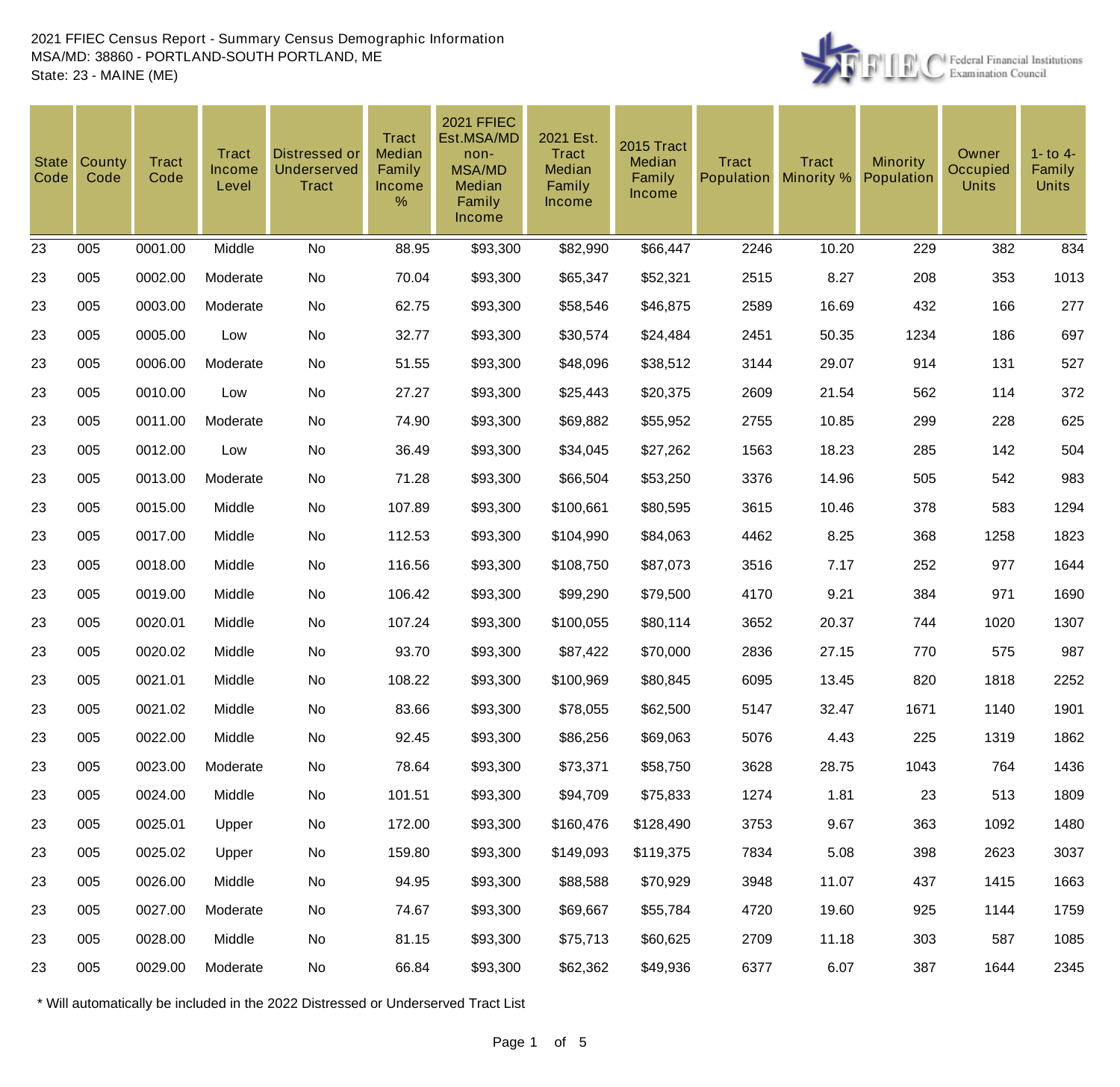| <b>State</b><br>Code | County<br>Code | <b>Tract</b><br>Code | Tract<br><b>Income</b><br>Level | Distressed or<br><b>Underserved</b><br><b>Tract</b> | <b>Tract</b><br>Median<br>Family<br>Income<br>% | <b>2021 FFIEC</b><br>Est.MSA/MD<br>non-<br><b>MSA/MD</b><br>Median<br>Family<br>Income | 2021 Est.<br>Tract<br>Median<br>Family<br><b>Income</b> | 2015 Tract<br>Median<br>Family<br><b>Income</b> | <b>Tract</b><br><b>Population</b> | <b>Tract</b><br>Minority % | Minority<br>Population | Owner<br>Occupied<br><b>Units</b> | $1 -$ to $4 -$<br>Family<br><b>Units</b> |
|----------------------|----------------|----------------------|---------------------------------|-----------------------------------------------------|-------------------------------------------------|----------------------------------------------------------------------------------------|---------------------------------------------------------|-------------------------------------------------|-----------------------------------|----------------------------|------------------------|-----------------------------------|------------------------------------------|
| 23                   | 005            | 0030.00              | Moderate                        | <b>No</b>                                           | 75.19                                           | \$93,300                                                                               | \$70,152                                                | \$56,169                                        | 6693                              | 12.68                      | 849                    | 1026                              | 1962                                     |
| 23                   | 005            | 0031.00              | Moderate                        | No                                                  | 62.22                                           | \$93,300                                                                               | \$58,051                                                | \$46,483                                        | 3877                              | 11.84                      | 459                    | 871                               | 1371                                     |
| 23                   | 005            | 0032.00              | Middle                          | <b>No</b>                                           | 95.17                                           | \$93,300                                                                               | \$88,794                                                | \$71,098                                        | 3174                              | 3.65                       | 116                    | 792                               | 1126                                     |
| 23                   | 005            | 0033.00              | Moderate                        | No                                                  | 79.12                                           | \$93,300                                                                               | \$73,819                                                | \$59,107                                        | 3227                              | 15.53                      | 501                    | 844                               | 1231                                     |
| 23                   | 005            | 0034.00              | Upper                           | <b>No</b>                                           | 127.56                                          | \$93,300                                                                               | \$119,013                                               | \$95,292                                        | 4476                              | 6.64                       | 297                    | 1606                              | 1827                                     |
| 23                   | 005            | 0035.00              | Middle                          | No                                                  | 88.38                                           | \$93,300                                                                               | \$82,459                                                | \$66,027                                        | 3857                              | 3.27                       | 126                    | 905                               | 1445                                     |
| 23                   | 005            | 0037.01              | Upper                           | No                                                  | 162.16                                          | \$93,300                                                                               | \$151,295                                               | \$121,141                                       | 4333                              | 3.07                       | 133                    | 1490                              | 1745                                     |
| 23                   | 005            | 0037.02              | Upper                           | No                                                  | 157.73                                          | \$93,300                                                                               | \$147,162                                               | \$117,826                                       | 4824                              | 4.50                       | 217                    | 1874                              | 2245                                     |
| 23                   | 005            | 0040.01              | Middle                          | No                                                  | 113.34                                          | \$93,300                                                                               | \$105,746                                               | \$84,671                                        | 2880                              | 7.67                       | 221                    | 942                               | 1165                                     |
| 23                   | 005            | 0040.02              | Middle                          | No                                                  | 112.60                                          | \$93,300                                                                               | \$105,056                                               | \$84,119                                        | 7825                              | 6.61                       | 517                    | 1875                              | 2495                                     |
| 23                   | 005            | 0041.00              | Middle                          | No                                                  | 113.57                                          | \$93,300                                                                               | \$105,961                                               | \$84,844                                        | 6129                              | 5.71                       | 350                    | 2001                              | 2401                                     |
| 23                   | 005            | 0042.00              | Upper                           | No                                                  | 158.96                                          | \$93,300                                                                               | \$148,310                                               | \$118,750                                       | 7924                              | 5.82                       | 461                    | 2625                              | 3326                                     |
| 23                   | 005            | 0044.01              | Upper                           | No                                                  | 148.64                                          | \$93,300                                                                               | \$138,681                                               | \$111,037                                       | 4860                              | 5.88                       | 286                    | 1482                              | 1784                                     |
| 23                   | 005            | 0044.02              | Upper                           | No                                                  | 140.82                                          | \$93,300                                                                               | \$131,385                                               | \$105,200                                       | 3607                              | 3.91                       | 141                    | 1096                              | 1429                                     |
| 23                   | 005            | 0045.01              | Middle                          | No                                                  | 105.73                                          | \$93,300                                                                               | \$98,646                                                | \$78,988                                        | 3079                              | 10.10                      | 311                    | 967                               | 1183                                     |
| 23                   | 005            | 0045.02              | Upper                           | No                                                  | 133.86                                          | \$93,300                                                                               | \$124,891                                               | \$100,000                                       | 5048                              | 5.03                       | 254                    | 1555                              | 2155                                     |
| 23                   | 005            | 0046.00              | Upper                           | No                                                  | 122.87                                          | \$93,300                                                                               | \$114,638                                               | \$91,786                                        | 3661                              | 4.78                       | 175                    | 1250                              | 1401                                     |
| 23                   | 005            | 0047.01              | Upper                           | No                                                  | 125.70                                          | \$93,300                                                                               | \$117,278                                               | \$93,900                                        | 1979                              | 3.03                       | 60                     | 733                               | 1304                                     |
| 23                   | 005            | 0047.02              | Middle                          | No                                                  | 93.87                                           | \$93,300                                                                               | \$87,581                                                | \$70,122                                        | 5949                              | 4.82                       | 287                    | 1591                              | 2265                                     |
| 23                   | 005            | 0048.01              | Middle                          | No                                                  | 100.75                                          | \$93,300                                                                               | \$94,000                                                | \$75,268                                        | 6568                              | 5.68                       | 373                    | 1988                              | 3201                                     |
| 23                   | 005            | 0048.02              | Middle                          | No                                                  | 105.01                                          | \$93,300                                                                               | \$97,974                                                | \$78,448                                        | 4841                              | 4.11                       | 199                    | 1435                              | 2049                                     |
| 23                   | 005            | 0048.03              | Middle                          | No                                                  | 103.38                                          | \$93,300                                                                               | \$96,454                                                | \$77,229                                        | 6050                              | 3.44                       | 208                    | 1921                              | 2165                                     |
| 23                   | 005            | 0111.00              | Moderate                        | No                                                  | 70.59                                           | \$93,300                                                                               | \$65,860                                                | \$52,734                                        | 4273                              | 6.74                       | 288                    | 1266                              | 1898                                     |
| 23                   | 005            | 0112.01              | Middle                          | No                                                  | 94.96                                           | \$93,300                                                                               | \$88,598                                                | \$70,938                                        | 7146                              | 3.06                       | 219                    | 2240                              | 2864                                     |
| 23                   | 005            | 0112.02              | Middle                          | No                                                  | 111.94                                          | \$93,300                                                                               | \$104,440                                               | \$83,625                                        | 6484                              | 12.26                      | 795                    | 1255                              | 2706                                     |
| 23                   | 005            | 0113.00              | Middle                          | No                                                  | 114.10                                          | \$93,300                                                                               | \$106,455                                               | \$85,240                                        | 2475                              | 3.84                       | 95                     | 873                               | 987                                      |
| 23                   | 005            | 0115.00              | Middle                          | No                                                  | 99.47                                           | \$93,300                                                                               | \$92,806                                                | \$74,310                                        | 7202                              | 3.68                       | 265                    | 2294                              | 2949                                     |
| 23                   | 005            | 0120.00              | Middle                          | No                                                  | 113.46                                          | \$93,300                                                                               | \$105,858                                               | \$84,757                                        | 4482                              | 2.68                       | 120                    | 1588                              | 2831                                     |
| 23                   | 005            | 0130.00              | Moderate                        | No                                                  | 76.37                                           | \$93,300                                                                               | \$71,253                                                | \$57,050                                        | 3822                              | 5.05                       | 193                    | 1165                              | 3013                                     |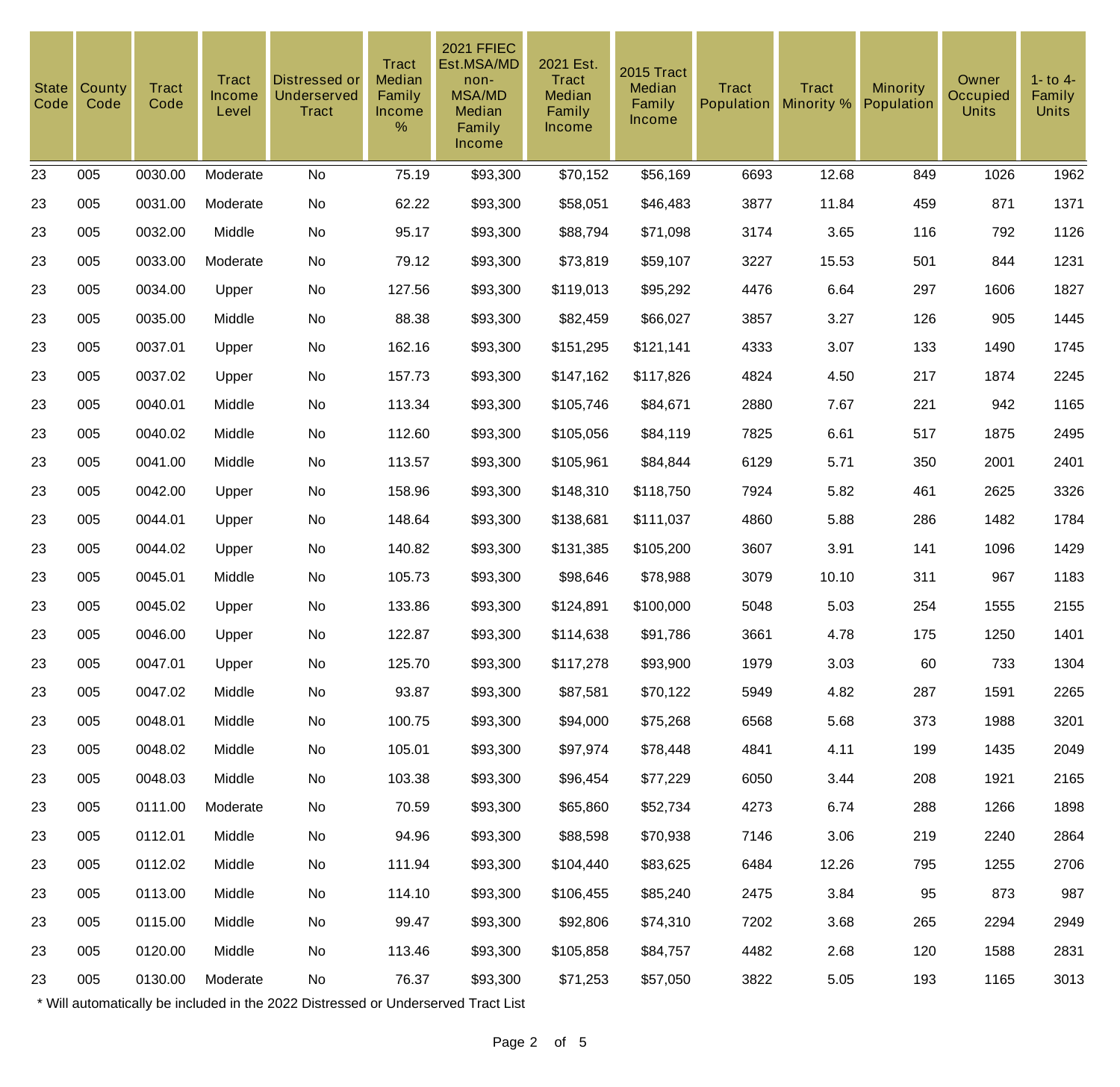| <b>State</b><br>Code | County<br>Code | <b>Tract</b><br>Code | Tract<br>Income<br>Level | Distressed or<br><b>Underserved</b><br><b>Tract</b> | <b>Tract</b><br>Median<br>Family<br>Income<br>% | <b>2021 FFIEC</b><br>Est.MSA/MD<br>non-<br><b>MSA/MD</b><br>Median<br>Family<br>Income | 2021 Est.<br><b>Tract</b><br>Median<br>Family<br>Income | 2015 Tract<br>Median<br>Family<br>Income | <b>Tract</b><br><b>Population</b> | <b>Tract</b><br>Minority % | <b>Minority</b><br>Population | Owner<br>Occupied<br><b>Units</b> | $1 -$ to $4 -$<br>Family<br><b>Units</b> |
|----------------------|----------------|----------------------|--------------------------|-----------------------------------------------------|-------------------------------------------------|----------------------------------------------------------------------------------------|---------------------------------------------------------|------------------------------------------|-----------------------------------|----------------------------|-------------------------------|-----------------------------------|------------------------------------------|
| 23                   | 005            | 0140.00              | Middle                   | No                                                  | 89.97                                           | \$93,300                                                                               | \$83,942                                                | \$67,212                                 | 3928                              | 2.77                       | 109                           | 1540                              | 3278                                     |
| 23                   | 005            | 0150.00              | Middle                   | No                                                  | 81.90                                           | \$93,300                                                                               | \$76,413                                                | \$61,186                                 | 2780                              | 2.09                       | 58                            | 1000                              | 1939                                     |
| 23                   | 005            | 0160.00              | Moderate                 | No                                                  | 70.69                                           | \$93,300                                                                               | \$65,954                                                | \$52,813                                 | 5320                              | 6.65                       | 354                           | 1344                              | 4000                                     |
| 23                   | 005            | 0165.00              | Moderate                 | No                                                  | 75.60                                           | \$93,300                                                                               | \$70,535                                                | \$56,474                                 | 3069                              | 1.96                       | 60                            | 1119                              | 2173                                     |
| 23                   | 005            | 0170.01              | Middle                   | No                                                  | 83.26                                           | \$93,300                                                                               | \$77,682                                                | \$62,201                                 | 6066                              | 2.16                       | 131                           | 2113                              | 2874                                     |
| 23                   | 005            | 0170.02              | Middle                   | No                                                  | 104.71                                          | \$93,300                                                                               | \$97,694                                                | \$78,222                                 | 3988                              | 3.13                       | 125                           | 1245                              | 2367                                     |
| 23                   | 005            | 0171.01              | Middle                   | No                                                  | 108.50                                          | \$93,300                                                                               | \$101,231                                               | \$81,058                                 | 1736                              | 0.86                       | 15                            | 700                               | 1556                                     |
| 23                   | 005            | 0171.02              | Middle                   | No                                                  | 111.84                                          | \$93,300                                                                               | \$104,347                                               | \$83,553                                 | 3079                              | 2.01                       | 62                            | 925                               | 2252                                     |
| 23                   | 005            | 0173.01              | Middle                   | No                                                  | 119.52                                          | \$93,300                                                                               | \$111,512                                               | \$89,288                                 | 8905                              | 12.84                      | 1143                          | 2581                              | 3082                                     |
| 23                   | 005            | 0173.03              | Upper                    | No                                                  | 143.90                                          | \$93,300                                                                               | \$134,259                                               | \$107,500                                | 4135                              | 3.97                       | 164                           | 1395                              | 1718                                     |
| 23                   | 005            | 0173.04              | Upper                    | No                                                  | 129.79                                          | \$93,300                                                                               | \$121,094                                               | \$96,957                                 | 6308                              | 7.78                       | 491                           | 1876                              | 2963                                     |
| 23                   | 005            | 9900.00              | Unknown                  | No                                                  | 0.00                                            | \$93,300                                                                               | \$0                                                     | \$0                                      | $\pmb{0}$                         | 0.00                       | $\mathbf 0$                   | $\mathbf 0$                       | $\boldsymbol{0}$                         |
| 23                   | 023            | 9701.00              | Middle                   | No                                                  | 84.83                                           | \$93,300                                                                               | \$79,146                                                | \$63,370                                 | 3388                              | 2.39                       | 81                            | 1131                              | 1777                                     |
| 23                   | 023            | 9702.00              | Middle                   | No                                                  | 90.09                                           | \$93,300                                                                               | \$84,054                                                | \$67,303                                 | 5977                              | 4.62                       | 276                           | 2344                              | 2740                                     |
| 23                   | 023            | 9703.01              | Middle                   | No                                                  | 87.08                                           | \$93,300                                                                               | \$81,246                                                | \$65,050                                 | 4593                              | 9.58                       | 440                           | 1465                              | 1950                                     |
| 23                   | 023            | 9703.02              | Middle                   | No                                                  | 106.96                                          | \$93,300                                                                               | \$99,794                                                | \$79,906                                 | 4141                              | 5.48                       | 227                           | 1381                              | 1771                                     |
| 23                   | 023            | 9704.00              | Middle                   | No                                                  | 105.22                                          | \$93,300                                                                               | \$98,170                                                | \$78,606                                 | 4602                              | 1.30                       | 60                            | 1675                              | 2552                                     |
| 23                   | 023            | 9705.00              | Moderate                 | No                                                  | 69.34                                           | \$93,300                                                                               | \$64,694                                                | \$51,801                                 | 5142                              | 8.48                       | 436                           | 1497                              | 2264                                     |
| 23                   | 023            | 9706.00              | Moderate                 | No                                                  | 68.60                                           | \$93,300                                                                               | \$64,004                                                | \$51,250                                 | 3207                              | 6.45                       | 207                           | 700                               | 1335                                     |
| 23                   | 023            | 9707.00              | Middle                   | No                                                  | 92.03                                           | \$93,300                                                                               | \$85,864                                                | \$68,750                                 | 4042                              | 2.18                       | 88                            | 1432                              | 2694                                     |
| 23                   | 023            | 9900.00              | Unknown                  | No                                                  | 0.00                                            | \$93,300                                                                               | \$0                                                     | \$0                                      | $\mathbf 0$                       | 0.00                       | 0                             | $\mathbf 0$                       | $\mathbf 0$                              |
| 23                   | 031            | 0051.00              | Upper                    | No                                                  | 122.25                                          | \$93,300                                                                               | \$114,059                                               | \$91,328                                 | 4839                              | 5.79                       | 280                           | 1687                              | 1890                                     |
| 23                   | 031            | 0052.00              | Moderate                 | No                                                  | 72.00                                           | \$93,300                                                                               | \$67,176                                                | \$53,792                                 | 4409                              | 14.70                      | 648                           | 1175                              | 1760                                     |
| 23                   | 031            | 0053.00              | Moderate                 | No                                                  | 69.41                                           | \$93,300                                                                               | \$64,760                                                | \$51,852                                 | 6924                              | 7.90                       | 547                           | 1311                              | 2367                                     |
| 23                   | 031            | 0054.00              | Upper                    | No                                                  | 147.39                                          | \$93,300                                                                               | \$137,515                                               | \$110,104                                | 2702                              | 3.15                       | 85                            | 788                               | 1412                                     |
| 23                   | 031            | 0061.01              | Middle                   | No                                                  | 85.74                                           | \$93,300                                                                               | \$79,995                                                | \$64,056                                 | 5085                              | 5.15                       | 262                           | 1686                              | 2415                                     |
| 23                   | 031            | 0061.02              | Moderate                 | No                                                  | 54.48                                           | \$93,300                                                                               | \$50,830                                                | \$40,699                                 | 3612                              | 10.27                      | 371                           | 844                               | 2648                                     |
| 23                   | 031            | 0200.00              | Middle                   | No                                                  | 109.69                                          | \$93,300                                                                               | \$102,341                                               | \$81,944                                 | 8106                              | 7.39                       | 599                           | 2740                              | 3345                                     |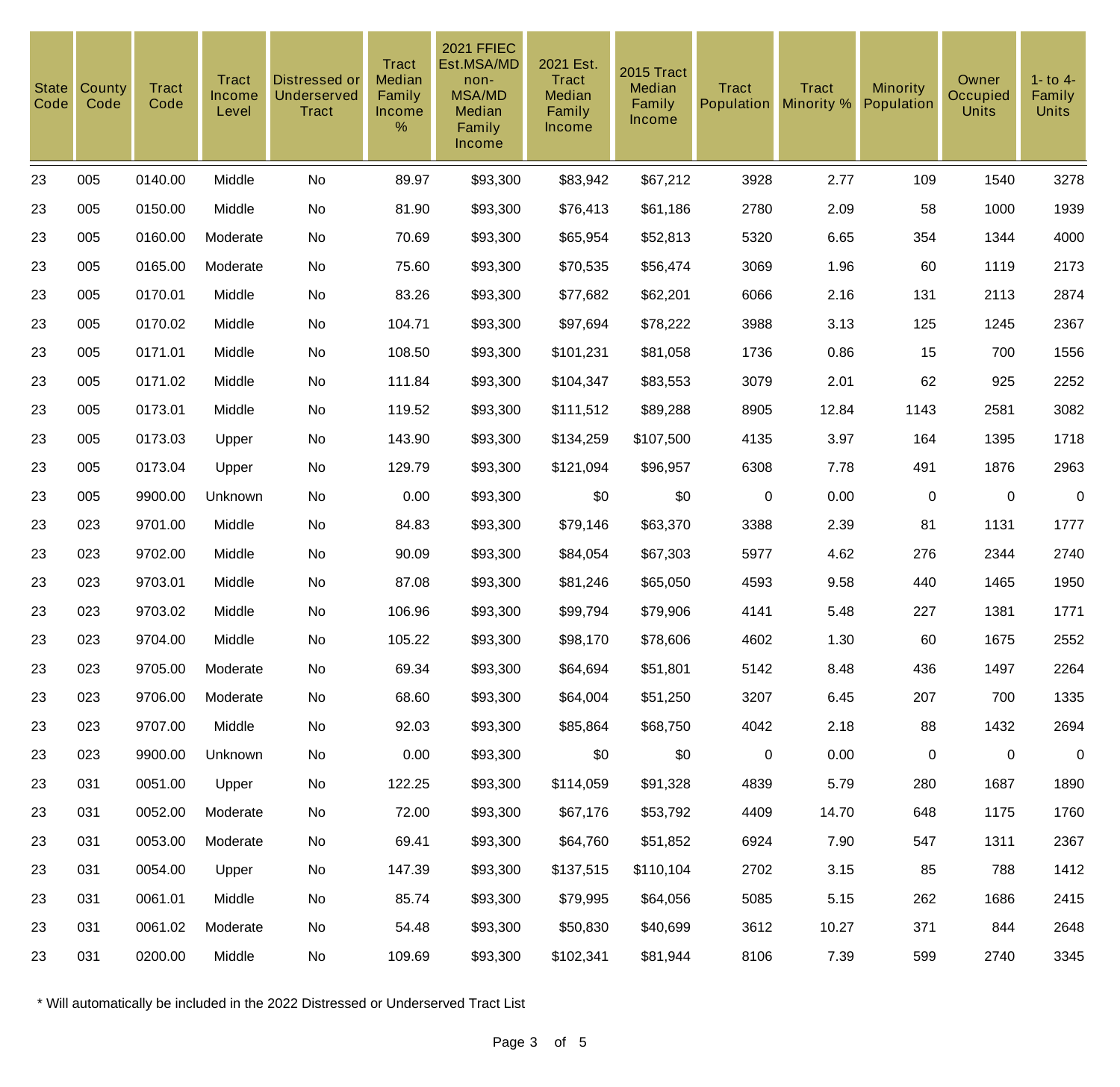| <b>State</b><br>Code | County<br>Code | <b>Tract</b><br>Code | Tract<br><b>Income</b><br>Level | Distressed or<br><b>Underserved</b><br><b>Tract</b> | <b>Tract</b><br>Median<br>Family<br>Income<br>% | <b>2021 FFIEC</b><br>Est.MSA/MD<br>non-<br><b>MSA/MD</b><br>Median<br>Family<br>Income | 2021 Est.<br>Tract<br>Median<br>Family<br><b>Income</b> | 2015 Tract<br>Median<br>Family<br><b>Income</b> | <b>Tract</b><br><b>Population</b> | <b>Tract</b><br>Minority % | Minority<br>Population | Owner<br>Occupied<br><b>Units</b> | $1 -$ to $4 -$<br>Family<br><b>Units</b> |
|----------------------|----------------|----------------------|---------------------------------|-----------------------------------------------------|-------------------------------------------------|----------------------------------------------------------------------------------------|---------------------------------------------------------|-------------------------------------------------|-----------------------------------|----------------------------|------------------------|-----------------------------------|------------------------------------------|
| 23                   | 031            | 0210.00              | Middle                          | <b>No</b>                                           | 96.95                                           | \$93,300                                                                               | \$90,454                                                | \$72,425                                        | 4377                              | 1.39                       | 61                     | 1431                              | 1806                                     |
| 23                   | 031            | 0220.00              | Middle                          | No                                                  | 92.88                                           | \$93,300                                                                               | \$86,657                                                | \$69,389                                        | 3734                              | 2.87                       | 107                    | 1240                              | 1732                                     |
| 23                   | 031            | 0225.00              | Moderate                        | <b>No</b>                                           | 65.02                                           | \$93,300                                                                               | \$60,664                                                | \$48,578                                        | 3030                              | 5.84                       | 177                    | 963                               | 1812                                     |
| 23                   | 031            | 0230.00              | Moderate                        | No                                                  | 79.38                                           | \$93,300                                                                               | \$74,062                                                | \$59,300                                        | 2916                              | 2.74                       | 80                     | 887                               | 1462                                     |
| 23                   | 031            | 0235.00              | Moderate                        | <b>No</b>                                           | 77.98                                           | \$93,300                                                                               | \$72,755                                                | \$58,257                                        | 6656                              | 5.30                       | 353                    | 2253                              | 5379                                     |
| 23                   | 031            | 0240.00              | Middle                          | No                                                  | 92.41                                           | \$93,300                                                                               | \$86,219                                                | \$69,038                                        | 7756                              | 3.67                       | 285                    | 2532                              | 3705                                     |
| 23                   | 031            | 0245.00              | Middle                          | No                                                  | 106.86                                          | \$93,300                                                                               | \$99,700                                                | \$79,830                                        | 6348                              | 4.44                       | 282                    | 2227                              | 2893                                     |
| 23                   | 031            | 0251.00              | Middle                          | No                                                  | 97.58                                           | \$93,300                                                                               | \$91,042                                                | \$72,895                                        | 3671                              | 1.31                       | 48                     | 1101                              | 1334                                     |
| 23                   | 031            | 0252.01              | Moderate                        | No                                                  | 59.01                                           | \$93,300                                                                               | \$55,056                                                | \$44,087                                        | 5052                              | 11.58                      | 585                    | 488                               | 1658                                     |
| 23                   | 031            | 0252.02              | Low                             | No                                                  | 49.66                                           | \$93,300                                                                               | \$46,333                                                | \$37,102                                        | 7445                              | 10.66                      | 794                    | 925                               | 2954                                     |
| 23                   | 031            | 0253.00              | Middle                          | No                                                  | 113.78                                          | \$93,300                                                                               | \$106,157                                               | \$85,000                                        | 2974                              | 1.51                       | 45                     | 965                               | 1169                                     |
| 23                   | 031            | 0254.00              | Upper                           | No                                                  | 121.14                                          | \$93,300                                                                               | \$113,024                                               | \$90,500                                        | 2147                              | 8.99                       | 193                    | 470                               | 1251                                     |
| 23                   | 031            | 0260.00              | Middle                          | No                                                  | 105.42                                          | \$93,300                                                                               | \$98,357                                                | \$78,750                                        | 4127                              | 10.64                      | 439                    | 1295                              | 1717                                     |
| 23                   | 031            | 0270.00              | Upper                           | No                                                  | 128.61                                          | \$93,300                                                                               | \$119,993                                               | \$96,078                                        | 3535                              | 2.69                       | 95                     | 1290                              | 2738                                     |
| 23                   | 031            | 0280.01              | Upper                           | No                                                  | 123.01                                          | \$93,300                                                                               | \$114,768                                               | \$91,895                                        | 3422                              | 1.02                       | 35                     | 1121                              | 1311                                     |
| 23                   | 031            | 0280.02              | Upper                           | No                                                  | 128.39                                          | \$93,300                                                                               | \$119,788                                               | \$95,911                                        | 7629                              | 1.19                       | 91                     | 2527                              | 4336                                     |
| 23                   | 031            | 0290.00              | Middle                          | No                                                  | 91.96                                           | \$93,300                                                                               | \$85,799                                                | \$68,701                                        | 3054                              | 3.67                       | 112                    | 1097                              | 1442                                     |
| 23                   | 031            | 0301.00              | Middle                          | No                                                  | 82.84                                           | \$93,300                                                                               | \$77,290                                                | \$61,883                                        | 4297                              | 5.86                       | 252                    | 1177                              | 1666                                     |
| 23                   | 031            | 0302.01              | Moderate                        | No                                                  | 56.82                                           | \$93,300                                                                               | \$53,013                                                | \$42,447                                        | 3397                              | 10.45                      | 355                    | 848                               | 1444                                     |
| 23                   | 031            | 0302.02              | Moderate                        | No                                                  | 55.58                                           | \$93,300                                                                               | \$51,856                                                | \$41,520                                        | 5689                              | 3.87                       | 220                    | 1084                              | 2165                                     |
| 23                   | 031            | 0302.03              | Middle                          | No                                                  | 80.66                                           | \$93,300                                                                               | \$75,256                                                | \$60,254                                        | 4047                              | 5.81                       | 235                    | 1170                              | 1569                                     |
| 23                   | 031            | 0303.00              | Middle                          | No                                                  | 97.61                                           | \$93,300                                                                               | \$91,070                                                | \$72,917                                        | 3434                              | 5.18                       | 178                    | 1165                              | 1602                                     |
| 23                   | 031            | 0310.00              | Middle                          | No                                                  | 87.01                                           | \$93,300                                                                               | \$81,180                                                | \$65,000                                        | 6094                              | 0.30                       | 18                     | 2014                              | 2633                                     |
| 23                   | 031            | 0320.00              | Middle                          | No                                                  | 86.78                                           | \$93,300                                                                               | \$80,966                                                | \$64,829                                        | 7456                              | 6.10                       | 455                    | 2342                              | 2983                                     |
| 23                   | 031            | 0330.00              | Middle                          | No                                                  | 108.80                                          | \$93,300                                                                               | \$101,510                                               | \$81,281                                        | 4613                              | 4.75                       | 219                    | 1380                              | 1706                                     |
| 23                   | 031            | 0340.01              | Middle                          | No                                                  | 94.27                                           | \$93,300                                                                               | \$87,954                                                | \$70,424                                        | 5959                              | 2.03                       | 121                    | 2462                              | 7513                                     |
| 23                   | 031            | 0340.02              | Middle                          | No                                                  | 114.64                                          | \$93,300                                                                               | \$106,959                                               | \$85,640                                        | 5247                              | 2.59                       | 136                    | 1899                              | 2304                                     |
| 23                   | 031            | 0350.00              | Upper                           | No                                                  | 128.87                                          | \$93,300                                                                               | \$120,236                                               | \$96,268                                        | 7312                              | 5.91                       | 432                    | 2071                              | 2661                                     |
| 23                   | 031            | 0360.01              | Middle                          | No                                                  | 118.89                                          | \$93,300                                                                               | \$110,924                                               | \$88,813                                        | 7131                              | 3.76                       | 268                    | 2411                              | 5651                                     |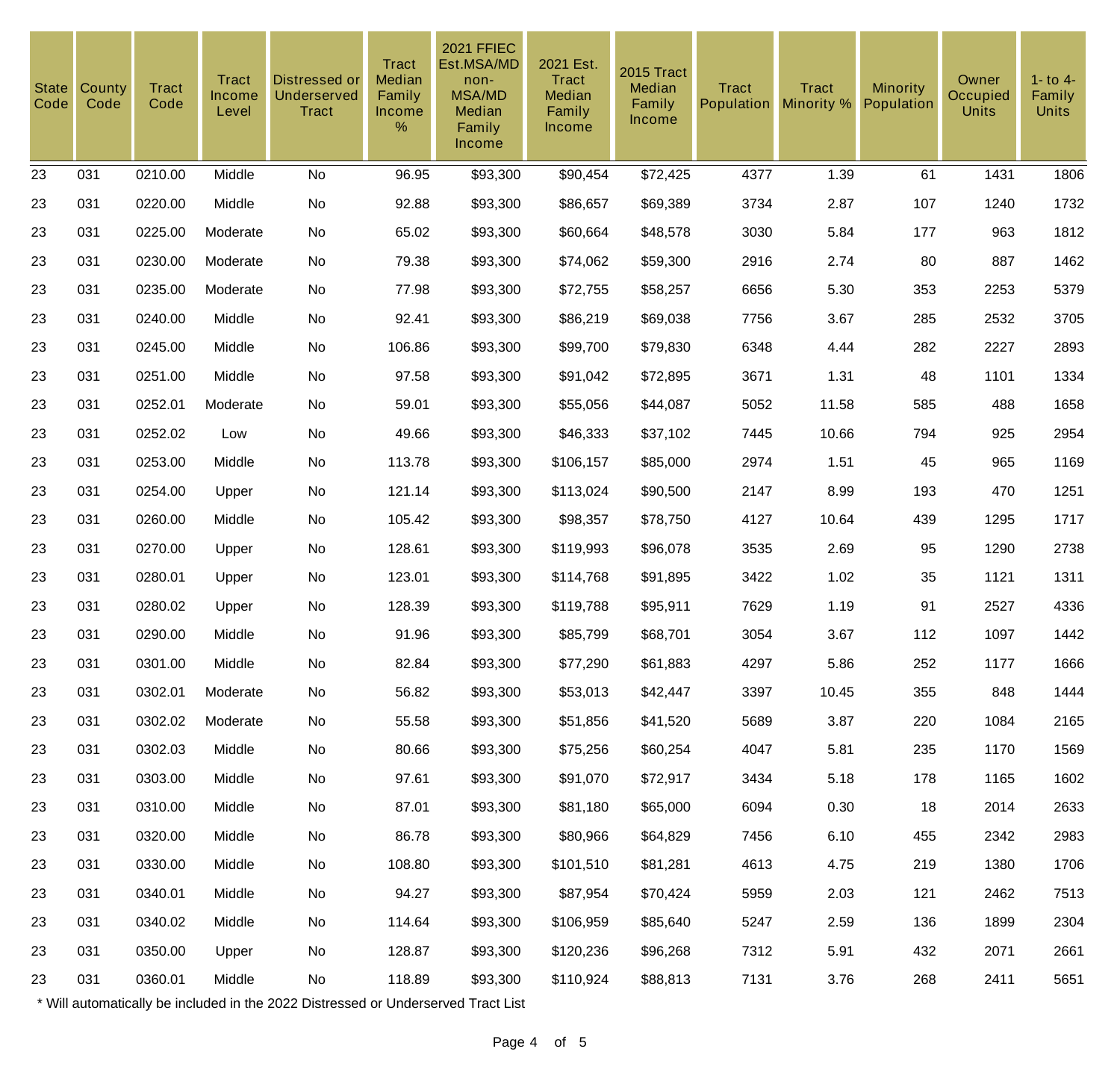| State<br>Code | County<br>Code | <b>Tract</b><br>Code | Tract<br>Income<br>Level | Distressed or<br>Underserved<br>Tract | Tract<br><b>Median</b><br>Family<br>Income<br>$\%$ | <b>2021 FFIEC</b><br>Est.MSA/MD<br>non-<br><b>MSA/MD</b><br>Median<br>Family<br><b>Income</b> | 2021 Est.<br><b>Tract</b><br>Median<br>Family<br>Income | 2015 Tract<br>Median<br>Family<br>Income | <b>Tract</b><br>Population | <b>Tract</b><br>Minority % | <b>Minority</b><br>Population | Owner<br>Occupied<br><b>Units</b> | 1 - to 4 -<br>Family<br><b>Units</b> |
|---------------|----------------|----------------------|--------------------------|---------------------------------------|----------------------------------------------------|-----------------------------------------------------------------------------------------------|---------------------------------------------------------|------------------------------------------|----------------------------|----------------------------|-------------------------------|-----------------------------------|--------------------------------------|
| 23            | 031            | 0360.02              | Middle                   | No                                    | 115.49                                             | \$93,300                                                                                      | \$107,752                                               | \$86,273                                 | 5586                       | 2.04                       | 114                           | 2096                              | 2726                                 |
| 23            | 031            | 0370.00              | Upper                    | No                                    | 122.61                                             | \$93,300                                                                                      | \$114,395                                               | \$91,595                                 | 6278                       | 2.98                       | 187                           | 1926                              | 2605                                 |
| 23            | 031            | 0380.01              | Middle                   | <b>No</b>                             | 118.64                                             | \$93,300                                                                                      | \$110,691                                               | \$88,630                                 | 6162                       | 4.30                       | 265                           | 1985                              | 3206                                 |
| 23            | 031            | 0380.02              | Upper                    | No                                    | 124.58                                             | \$93,300                                                                                      | \$116,233                                               | \$93,068                                 | 3430                       | 3.53                       | 121                           | 1016                              | 1556                                 |
| 23            | 031            | 9901.00              | Unknown                  | No                                    | 0.00                                               | \$93,300                                                                                      | \$0                                                     | \$0                                      | 0                          | 0.00                       | 0                             | 0                                 | 0                                    |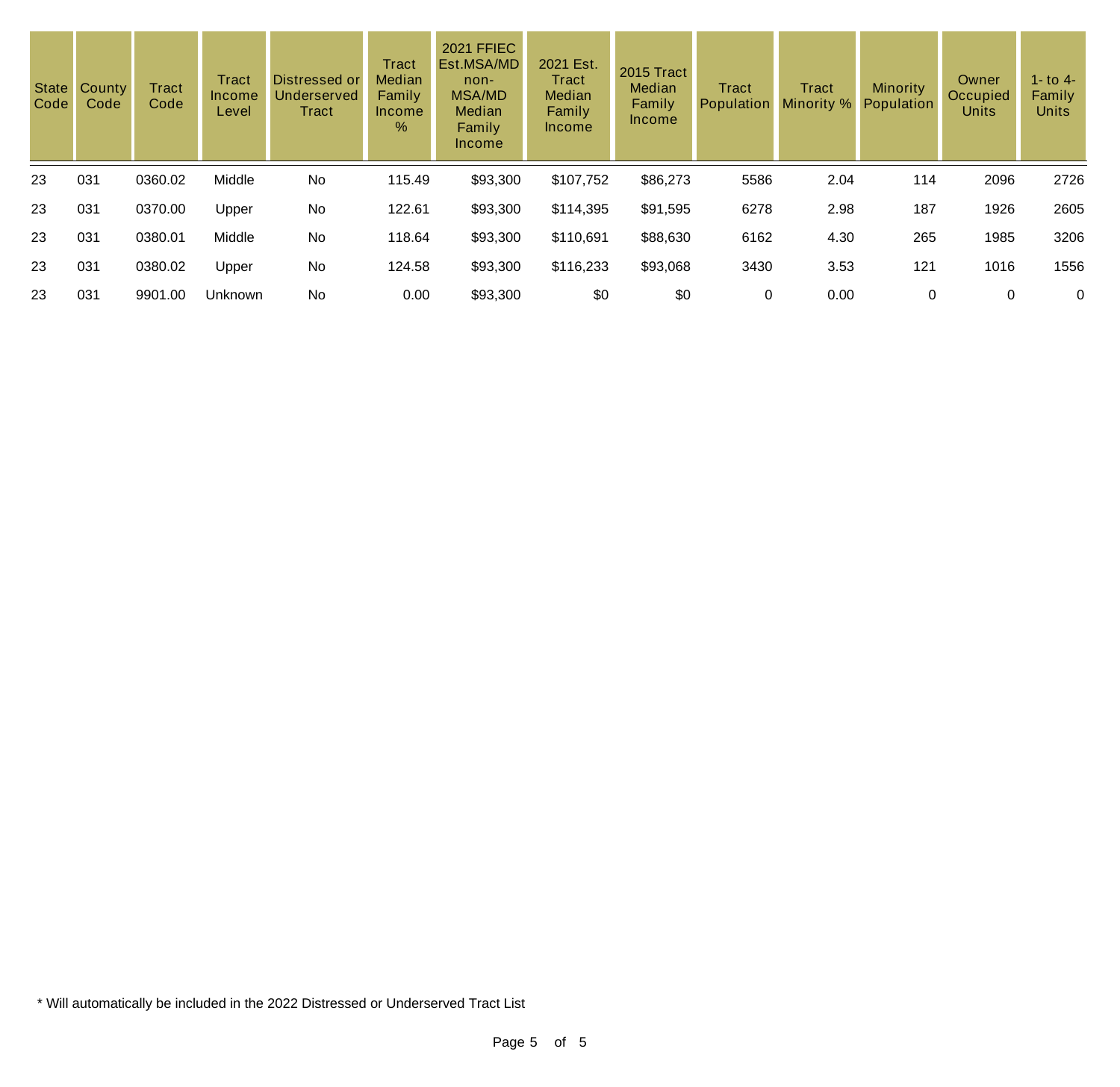

| State<br>Code | County<br>Code | <b>Tract</b><br>Code | Tract<br>Income<br>Level | <b>Distressed or</b><br>Underserved<br><b>Tract</b> | <b>Tract</b><br>Median<br>Family<br><b>Income</b><br>% | <b>2021 FFIEC</b><br>Est.MSA/MD<br>non-<br><b>MSA/MD</b><br>Median<br>Family<br><b>Income</b> | 2021 Est.<br>Tract<br>Median<br>Family<br>Income | 2015 Tract<br>Median<br>Family<br>Income | <b>Tract</b><br>Population | <b>Tract</b><br>Minority % | <b>Minority</b><br>Population | Owner<br>Occupied<br><b>Units</b> | $1 -$ to $4 -$<br>Family<br><b>Units</b> |
|---------------|----------------|----------------------|--------------------------|-----------------------------------------------------|--------------------------------------------------------|-----------------------------------------------------------------------------------------------|--------------------------------------------------|------------------------------------------|----------------------------|----------------------------|-------------------------------|-----------------------------------|------------------------------------------|
| 23            | 003            | 9501.00              | Middle                   | Yes*                                                | 84.55                                                  | \$63,600                                                                                      | \$53,774                                         | \$46,389                                 | 2422                       | 5.70                       | 138                           | 924                               | 2228                                     |
| 23            | 003            | 9502.00              | Moderate                 | No                                                  | 75.88                                                  | \$63,600                                                                                      | \$48,260                                         | \$41,630                                 | 2731                       | 2.86                       | 78                            | 781                               | 1275                                     |
| 23            | 003            | 9503.00              | Middle                   | Yes*                                                | 100.63                                                 | \$63,600                                                                                      | \$64,001                                         | \$55,212                                 | 3930                       | 2.26                       | 89                            | 1392                              | 2048                                     |
| 23            | 003            | 9504.00              | Middle                   | Yes*                                                | 95.06                                                  | \$63,600                                                                                      | \$60,458                                         | \$52,153                                 | 1539                       | 2.34                       | 36                            | 588                               | 954                                      |
| 23            | 003            | 9506.00              | Middle                   | Yes*                                                | 108.51                                                 | \$63,600                                                                                      | \$69,012                                         | \$59,531                                 | 4032                       | 5.75                       | 232                           | 1211                              | 1740                                     |
| 23            | 003            | 9507.00              | Middle                   | Yes*                                                | 81.13                                                  | \$63,600                                                                                      | \$51,599                                         | \$44,510                                 | 2711                       | 3.36                       | 91                            | 1055                              | 2369                                     |
| 23            | 003            | 9509.00              | Middle                   | Yes*                                                | 91.68                                                  | \$63,600                                                                                      | \$58,308                                         | \$50,298                                 | 2172                       | 2.12                       | 46                            | 808                               | 1472                                     |
| 23            | 003            | 9510.00              | Middle                   | Yes*                                                | 94.85                                                  | \$63,600                                                                                      | \$60,325                                         | \$52,037                                 | 3446                       | 5.11                       | 176                           | 1183                              | 1622                                     |
| 23            | 003            | 9511.00              | Middle                   | Yes*                                                | 115.00                                                 | \$63,600                                                                                      | \$73,140                                         | \$63,092                                 | 2794                       | 1.65                       | 46                            | 986                               | 1253                                     |
| 23            | 003            | 9512.00              | Middle                   | Yes*                                                | 96.45                                                  | \$63,600                                                                                      | \$61,342                                         | \$52,917                                 | 2690                       | 9.89                       | 266                           | 703                               | 1085                                     |
| 23            | 003            | 9513.00              | Middle                   | Yes*                                                | 105.94                                                 | \$63,600                                                                                      | \$67,378                                         | \$58,125                                 | 3199                       | 8.91                       | 285                           | 921                               | 1429                                     |
| 23            | 003            | 9514.00              | Middle                   | Yes*                                                | 104.27                                                 | \$63,600                                                                                      | \$66,316                                         | \$57,206                                 | 2071                       | 6.62                       | 137                           | 590                               | 905                                      |
| 23            | 003            | 9516.00              | Middle                   | Yes*                                                | 85.06                                                  | \$63,600                                                                                      | \$54,098                                         | \$46,667                                 | 2084                       | 9.88                       | 206                           | 411                               | 870                                      |
| 23            | 003            | 9517.00              | Middle                   | Yes*                                                | 98.21                                                  | \$63,600                                                                                      | \$62,462                                         | \$53,883                                 | 4576                       | 2.34                       | 107                           | 1321                              | 2045                                     |
| 23            | 003            | 9518.00              | Middle                   | Yes*                                                | 87.49                                                  | \$63,600                                                                                      | \$55,644                                         | \$48,000                                 | 3967                       | 5.42                       | 215                           | 985                               | 1488                                     |
| 23            | 003            | 9519.00              | Middle                   | Yes*                                                | 115.66                                                 | \$63,600                                                                                      | \$73,560                                         | \$63,456                                 | 2875                       | 2.68                       | 77                            | 775                               | 1057                                     |
| 23            | 003            | 9520.00              | Moderate                 | No                                                  | 63.58                                                  | \$63,600                                                                                      | \$40,437                                         | \$34,883                                 | 2536                       | 13.09                      | 332                           | 535                               | 1046                                     |
| 23            | 003            | 9521.00              | Middle                   | Yes*                                                | 93.32                                                  | \$63,600                                                                                      | \$59,352                                         | \$51,200                                 | 2956                       | 3.65                       | 108                           | 855                               | 1182                                     |
| 23            | 003            | 9523.00              | Middle                   | Yes*                                                | 83.84                                                  | \$63,600                                                                                      | \$53,322                                         | \$46,000                                 | 2513                       | 8.20                       | 206                           | 900                               | 1574                                     |
| 23            | 003            | 9524.00              | Moderate                 | No                                                  | 74.04                                                  | \$63,600                                                                                      | \$47,089                                         | \$40,625                                 | 3888                       | 11.63                      | 452                           | 816                               | 1488                                     |
| 23            | 003            | 9525.00              | Middle                   | Yes*                                                | 96.42                                                  | \$63,600                                                                                      | \$61,323                                         | \$52,898                                 | 2109                       | 5.69                       | 120                           | 647                               | 945                                      |
| 23            | 003            | 9526.00              | Middle                   | Yes*                                                | 89.45                                                  | \$63,600                                                                                      | \$56,890                                         | \$49,079                                 | 3137                       | 3.00                       | 94                            | 984                               | 1932                                     |
| 23            | 003            | 9527.00              | Middle                   | Yes*                                                | 88.97                                                  | \$63,600                                                                                      | \$56,585                                         | \$48,811                                 | 2553                       | 4.07                       | 104                           | 947                               | 1685                                     |
| 23            | 003            | 9529.00              | Middle                   | Yes*                                                | 80.08                                                  | \$63,600                                                                                      | \$50,931                                         | \$43,934                                 | 3074                       | 3.61                       | 111                           | 1132                              | 2497                                     |
| 23            | 007            | 9701.01              | Middle                   | No                                                  | 110.88                                                 | \$63,600                                                                                      | \$70,520                                         | \$60,833                                 | 1961                       | 4.23                       | 83                            | 793                               | 2801                                     |
| 23            | 007            | 9701.02              | Moderate                 | No                                                  | 77.92                                                  | \$63,600                                                                                      | \$49,557                                         | \$42,750                                 | 617                        | 1.46                       | 9                             | 194                               | 1656                                     |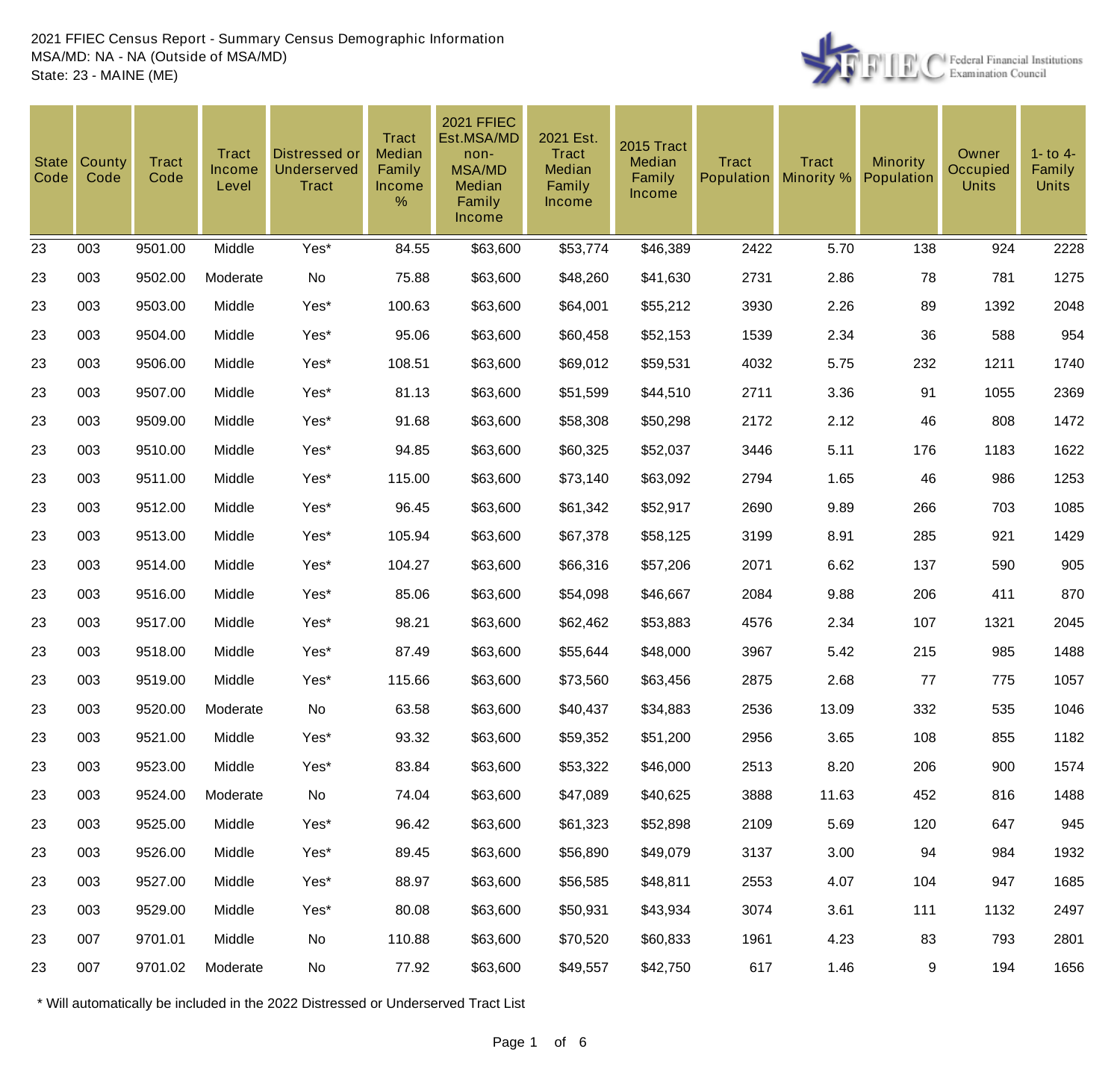| <b>State</b><br>Code | County<br>Code | <b>Tract</b><br>Code | <b>Tract</b><br>Income<br>Level | <b>Distressed or</b><br>Underserved<br><b>Tract</b> | <b>Tract</b><br>Median<br>Family<br>Income<br>% | <b>2021 FFIEC</b><br>Est.MSA/MD<br>non-<br><b>MSA/MD</b><br>Median<br>Family<br>Income | 2021 Est.<br>Tract<br>Median<br>Family<br><b>Income</b> | 2015 Tract<br>Median<br>Family<br>Income | <b>Tract</b><br>Population | <b>Tract</b><br>Minority % | <b>Minority</b><br>Population | Owner<br><b>Occupied</b><br><b>Units</b> | $1 -$ to $4 -$<br>Family<br><b>Units</b> |
|----------------------|----------------|----------------------|---------------------------------|-----------------------------------------------------|-------------------------------------------------|----------------------------------------------------------------------------------------|---------------------------------------------------------|------------------------------------------|----------------------------|----------------------------|-------------------------------|------------------------------------------|------------------------------------------|
| 23                   | 007            | 9706.01              | Middle                          | No                                                  | 90.37                                           | \$63,600                                                                               | \$57,475                                                | \$49,583                                 | 1680                       | 5.89                       | 99                            | 660                                      | 3302                                     |
| 23                   | 007            | 9706.02              | Moderate                        | No                                                  | 76.99                                           | \$63,600                                                                               | \$48,966                                                | \$42,240                                 | 2541                       | 3.66                       | 93                            | 832                                      | 2006                                     |
| 23                   | 007            | 9710.00              | Middle                          | No                                                  | 91.62                                           | \$63,600                                                                               | \$58,270                                                | \$50,266                                 | 4246                       | 4.52                       | 192                           | 1370                                     | 2518                                     |
| 23                   | 007            | 9711.00              | Middle                          | No                                                  | 93.29                                           | \$63,600                                                                               | \$59,332                                                | \$51,184                                 | 2923                       | 1.13                       | 33                            | 1010                                     | 1554                                     |
| 23                   | 007            | 9712.00              | Middle                          | No                                                  | 99.20                                           | \$63,600                                                                               | \$63,091                                                | \$54,427                                 | 7594                       | 4.37                       | 332                           | 1863                                     | 2725                                     |
| 23                   | 007            | 9713.00              | Middle                          | No                                                  | 82.59                                           | \$63,600                                                                               | \$52,527                                                | \$45,313                                 | 4028                       | 5.06                       | 204                           | 1186                                     | 1884                                     |
| 23                   | 007            | 9714.00              | Middle                          | No                                                  | 113.74                                          | \$63,600                                                                               | \$72,339                                                | \$62,404                                 | 4812                       | 2.83                       | 136                           | 1548                                     | 2146                                     |
| 23                   | 009            | 9651.00              | Middle                          | No                                                  | 90.56                                           | \$63,600                                                                               | \$57,596                                                | \$49,688                                 | 1872                       | 2.99                       | 56                            | 718                                      | 2453                                     |
| 23                   | 009            | 9652.00              | Upper                           | No                                                  | 128.64                                          | \$63,600                                                                               | \$81,815                                                | \$70,577                                 | 2268                       | 2.29                       | 52                            | 802                                      | 1978                                     |
| 23                   | 009            | 9653.00              | Middle                          | No                                                  | 110.39                                          | \$63,600                                                                               | \$70,208                                                | \$60,566                                 | 4938                       | 0.34                       | 17                            | 1638                                     | 2550                                     |
| 23                   | 009            | 9654.00              | Middle                          | No                                                  | 109.64                                          | \$63,600                                                                               | \$69,731                                                | \$60,156                                 | 2703                       | 3.22                       | 87                            | 1041                                     | 1729                                     |
| 23                   | 009            | 9655.03              | Middle                          | No                                                  | 112.93                                          | \$63,600                                                                               | \$71,823                                                | \$61,958                                 | 3467                       | 4.12                       | 143                           | 750                                      | 1513                                     |
| 23                   | 009            | 9655.04              | Middle                          | No                                                  | 118.15                                          | \$63,600                                                                               | \$75,143                                                | \$64,821                                 | 4383                       | 6.27                       | 275                           | 1515                                     | 2669                                     |
| 23                   | 009            | 9657.00              | Moderate                        | No                                                  | 79.93                                           | \$63,600                                                                               | \$50,835                                                | \$43,854                                 | 2769                       | 6.79                       | 188                           | 975                                      | 2120                                     |
| 23                   | 009            | 9658.00              | Middle                          | No                                                  | 96.42                                           | \$63,600                                                                               | \$61,323                                                | \$52,898                                 | 2270                       | 0.79                       | 18                            | 734                                      | 1880                                     |
| 23                   | 009            | 9659.00              | Upper                           | No                                                  | 125.23                                          | \$63,600                                                                               | \$79,646                                                | \$68,707                                 | 5296                       | 10.33                      | 547                           | 1373                                     | 3246                                     |
| 23                   | 009            | 9660.00              | Upper                           | No                                                  | 151.27                                          | \$63,600                                                                               | \$96,208                                                | \$82,990                                 | 2339                       | 1.88                       | 44                            | 839                                      | 2140                                     |
| 23                   | 009            | 9661.00              | Middle                          | No                                                  | 97.40                                           | \$63,600                                                                               | \$61,946                                                | \$53,438                                 | 1981                       | 6.61                       | 131                           | 579                                      | 1753                                     |
| 23                   | 009            | 9662.00              | Middle                          | No                                                  | 97.44                                           | \$63,600                                                                               | \$61,972                                                | \$53,462                                 | 1994                       | 6.22                       | 124                           | 656                                      | 1755                                     |
| 23                   | 009            | 9663.00              | Middle                          | No                                                  | 114.75                                          | \$63,600                                                                               | \$72,981                                                | \$62,955                                 | 4178                       | 4.31                       | 180                           | 1420                                     | 2905                                     |
| 23                   | 009            | 9664.00              | Middle                          | No                                                  | 109.48                                          | \$63,600                                                                               | \$69,629                                                | \$60,063                                 | 2617                       | 3.55                       | 93                            | 744                                      | 1541                                     |
| 23                   | 009            | 9665.00              | Upper                           | No                                                  | 120.05                                          | \$63,600                                                                               | \$76,352                                                | \$65,865                                 | 2886                       | 5.75                       | 166                           | 1126                                     | 2562                                     |
| 23                   | 009            | 9666.00              | Middle                          | No                                                  | 107.70                                          | \$63,600                                                                               | \$68,497                                                | \$59,091                                 | 3072                       | 3.71                       | 114                           | 988                                      | 2792                                     |
| 23                   | 009            | 9667.00              | Middle                          | No                                                  | 104.75                                          | \$63,600                                                                               | \$66,621                                                | \$57,470                                 | 5625                       | 4.91                       | 276                           | 1890                                     | 3469                                     |
| 23                   | 009            | 9900.00              | Unknown                         | No                                                  | 0.00                                            | \$63,600                                                                               | \$0                                                     | \$0                                      | $\mathbf 0$                | 0.00                       | $\mathbf 0$                   | 0                                        | $\mathbf 0$                              |
| 23                   | 011            | 0101.00              | Middle                          | No                                                  | 92.66                                           | \$63,600                                                                               | \$58,932                                                | \$50,838                                 | 4995                       | 8.49                       | 424                           | 1483                                     | 2322                                     |
| 23                   | 011            | 0102.00              | Middle                          | No                                                  | 92.94                                           | \$63,600                                                                               | \$59,110                                                | \$50,990                                 | 3909                       | 3.38                       | 132                           | 1055                                     | 1598                                     |
| 23                   | 011            | 0103.00              | Middle                          | No                                                  | 115.44                                          | \$63,600                                                                               | \$73,420                                                | \$63,333                                 | 3327                       | 9.41                       | 313                           | 569                                      | 1204                                     |
| 23                   | 011            | 0104.00              | Middle                          | No                                                  | 94.22                                           | \$63,600                                                                               | \$59,924                                                | \$51,696                                 | 2074                       | 8.15                       | 169                           | 373                                      | 574                                      |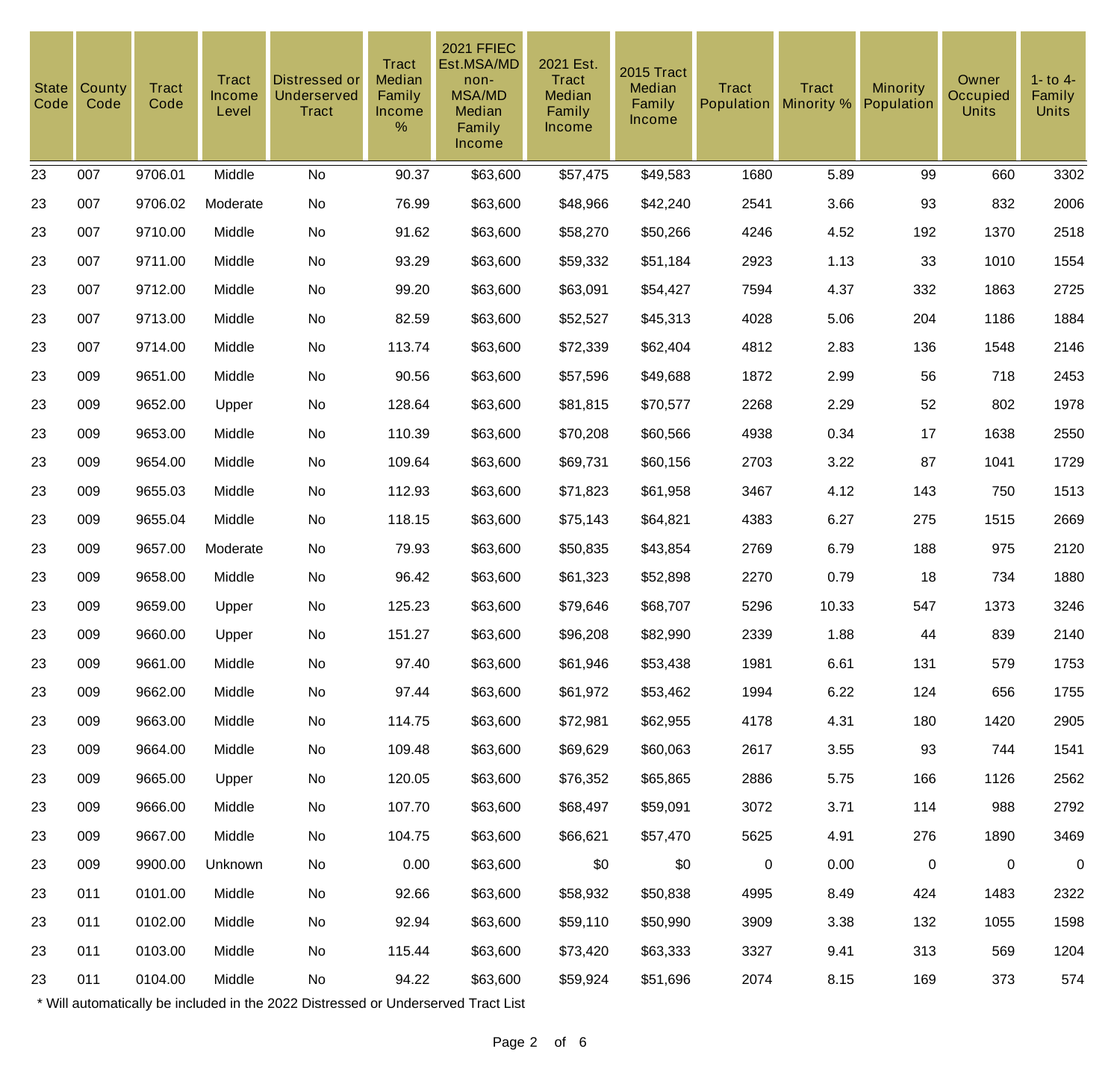| <b>State</b><br>Code | County<br>Code | <b>Tract</b><br>Code | <b>Tract</b><br>Income<br>Level | Distressed or<br><b>Underserved</b><br><b>Tract</b> | <b>Tract</b><br>Median<br>Family<br>Income<br>$\%$ | <b>2021 FFIEC</b><br>Est.MSA/MD<br>non-<br><b>MSA/MD</b><br>Median<br>Family<br>Income | 2021 Est.<br><b>Tract</b><br>Median<br>Family<br>Income | 2015 Tract<br>Median<br>Family<br>Income | <b>Tract</b><br>Population | <b>Tract</b><br>Minority % | <b>Minority</b><br>Population | Owner<br>Occupied<br><b>Units</b> | $1 -$ to $4 -$<br>Family<br><b>Units</b> |
|----------------------|----------------|----------------------|---------------------------------|-----------------------------------------------------|----------------------------------------------------|----------------------------------------------------------------------------------------|---------------------------------------------------------|------------------------------------------|----------------------------|----------------------------|-------------------------------|-----------------------------------|------------------------------------------|
| 23                   | 011            | 0105.00              | Middle                          | No                                                  | 94.64                                              | \$63,600                                                                               | \$60,191                                                | \$51,925                                 | 4467                       | 11.37                      | 508                           | 946                               | 1487                                     |
| 23                   | 011            | 0106.00              | Middle                          | No                                                  | 110.46                                             | \$63,600                                                                               | \$70,253                                                | \$60,603                                 | 7137                       | 3.38                       | 241                           | 2356                              | 3178                                     |
| 23                   | 011            | 0107.00              | Middle                          | No                                                  | 115.36                                             | \$63,600                                                                               | \$73,369                                                | \$63,292                                 | 2514                       | 5.69                       | 143                           | 651                               | 1060                                     |
| 23                   | 011            | 0108.01              | Upper                           | No                                                  | 150.37                                             | \$63,600                                                                               | \$95,635                                                | \$82,500                                 | 2565                       | 2.57                       | 66                            | 884                               | 1212                                     |
| 23                   | 011            | 0108.02              | Middle                          | No                                                  | 100.54                                             | \$63,600                                                                               | \$63,943                                                | \$55,159                                 | 6339                       | 5.47                       | 347                           | 2098                              | 3047                                     |
| 23                   | 011            | 0109.00              | Middle                          | No                                                  | 84.09                                              | \$63,600                                                                               | \$53,481                                                | \$46,136                                 | 1437                       | 0.97                       | 14                            | 349                               | 573                                      |
| 23                   | 011            | 0110.00              | Middle                          | No                                                  | 117.27                                             | \$63,600                                                                               | \$74,584                                                | \$64,342                                 | 4260                       | 5.68                       | 242                           | 1203                              | 1754                                     |
| 23                   | 011            | 0120.00              | Upper                           | No                                                  | 122.10                                             | \$63,600                                                                               | \$77,656                                                | \$66,991                                 | 3600                       | 1.67                       | 60                            | 1349                              | 1902                                     |
| 23                   | 011            | 0130.00              | Upper                           | No                                                  | 121.14                                             | \$63,600                                                                               | \$77,045                                                | \$66,464                                 | 4068                       | 4.15                       | 169                           | 1405                              | 2052                                     |
| 23                   | 011            | 0140.00              | Upper                           | No                                                  | 140.88                                             | \$63,600                                                                               | \$89,600                                                | \$77,292                                 | 6008                       | 2.95                       | 177                           | 1828                              | 2926                                     |
| 23                   | 011            | 0145.00              | Middle                          | No                                                  | 119.53                                             | \$63,600                                                                               | \$76,021                                                | \$65,577                                 | 2243                       | 1.96                       | 44                            | 892                               | 1636                                     |
| 23                   | 011            | 0150.00              | Upper                           | No                                                  | 138.17                                             | \$63,600                                                                               | \$87,876                                                | \$75,804                                 | 2556                       | 2.11                       | 54                            | 1002                              | 1328                                     |
| 23                   | 011            | 0155.00              | Middle                          | No                                                  | 115.86                                             | \$63,600                                                                               | \$73,687                                                | \$63,566                                 | 3307                       | 3.02                       | 100                           | 1244                              | 2508                                     |
| 23                   | 011            | 0160.00              | Upper                           | No                                                  | 120.85                                             | \$63,600                                                                               | \$76,861                                                | \$66,302                                 | 3157                       | 2.38                       | 75                            | 1118                              | 2088                                     |
| 23                   | 011            | 0170.00              | Upper                           | No                                                  | 131.13                                             | \$63,600                                                                               | \$83,399                                                | \$71,944                                 | 4232                       | 4.44                       | 188                           | 1278                              | 1797                                     |
| 23                   | 011            | 0180.00              | Middle                          | No                                                  | 100.25                                             | \$63,600                                                                               | \$63,759                                                | \$55,000                                 | 4311                       | 1.60                       | 69                            | 1280                              | 1990                                     |
| 23                   | 011            | 0190.00              | Middle                          | No                                                  | 113.33                                             | \$63,600                                                                               | \$72,078                                                | \$62,179                                 | 2568                       | 2.30                       | 59                            | 908                               | 1194                                     |
| 23                   | 011            | 0200.00              | Middle                          | No                                                  | 95.64                                              | \$63,600                                                                               | \$60,827                                                | \$52,475                                 | 4287                       | 5.27                       | 226                           | 1426                              | 2347                                     |
| 23                   | 011            | 0205.00              | Middle                          | No                                                  | 94.39                                              | \$63,600                                                                               | \$60,032                                                | \$51,786                                 | 1815                       | 2.48                       | 45                            | 631                               | 932                                      |
| 23                   | 011            | 0210.00              | Middle                          | No                                                  | 85.27                                              | \$63,600                                                                               | \$54,232                                                | \$46,783                                 | 3389                       | 0.74                       | 25                            | 1114                              | 1513                                     |
| 23                   | 011            | 0220.00              | Middle                          | No                                                  | 91.68                                              | \$63,600                                                                               | \$58,308                                                | \$50,298                                 | 2689                       | 1.41                       | 38                            | 1031                              | 1204                                     |
| 23                   | 011            | 0230.01              | Middle                          | No                                                  | 96.77                                              | \$63,600                                                                               | \$61,546                                                | \$53,092                                 | 3838                       | 2.58                       | 99                            | 1073                              | 1566                                     |
| 23                   | 011            | 0230.02              | Upper                           | No                                                  | 132.43                                             | \$63,600                                                                               | \$84,225                                                | \$72,656                                 | 3823                       | 4.37                       | 167                           | 1412                              | 1786                                     |
| 23                   | 011            | 0241.01              | Middle                          | No                                                  | 99.05                                              | \$63,600                                                                               | \$62,996                                                | \$54,344                                 | 4091                       | 9.61                       | 393                           | 831                               | 1598                                     |
| 23                   | 011            | 0241.02              | Middle                          | No                                                  | 81.87                                              | \$63,600                                                                               | \$52,069                                                | \$44,919                                 | 4841                       | 11.01                      | 533                           | 635                               | 1974                                     |
| 23                   | 011            | 0242.00              | Middle                          | No                                                  | 96.36                                              | \$63,600                                                                               | \$61,285                                                | \$52,870                                 | 7057                       | 9.92                       | 700                           | 1748                              | 2480                                     |
| 23                   | 011            | 0250.00              | Upper                           | No                                                  | 131.89                                             | \$63,600                                                                               | \$83,882                                                | \$72,361                                 | 6208                       | 1.63                       | 101                           | 1986                              | 2875                                     |
| 23                   | 013            | 9702.00              | Upper                           | No                                                  | 133.61                                             | \$63,600                                                                               | \$84,976                                                | \$73,304                                 | 4844                       | 0.14                       | $\overline{7}$                | 1708                              | 2923                                     |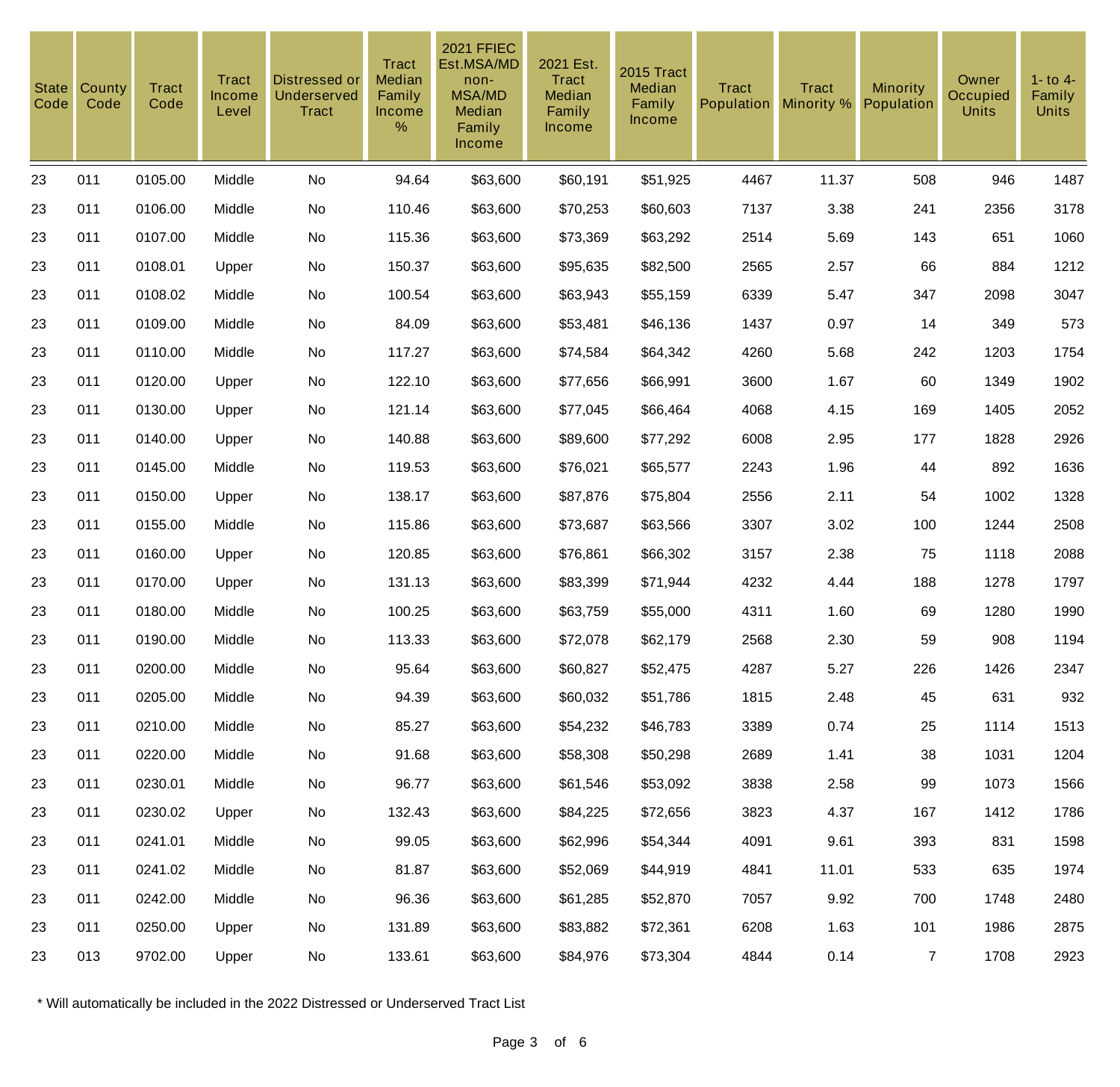| <b>State</b><br>Code | County<br>Code | <b>Tract</b><br>Code | Tract<br>Income<br>Level | Distressed or<br><b>Underserved</b><br><b>Tract</b> | <b>Tract</b><br>Median<br>Family<br>Income<br>% | <b>2021 FFIEC</b><br>Est.MSA/MD<br>non-<br><b>MSA/MD</b><br>Median<br>Family<br>Income | 2021 Est.<br>Tract<br>Median<br>Family<br><b>Income</b> | 2015 Tract<br>Median<br>Family<br>Income | <b>Tract</b><br>Population | <b>Tract</b><br>Minority % | <b>Minority</b><br>Population | Owner<br><b>Occupied</b><br><b>Units</b> | $1 -$ to $4 -$<br>Family<br><b>Units</b> |
|----------------------|----------------|----------------------|--------------------------|-----------------------------------------------------|-------------------------------------------------|----------------------------------------------------------------------------------------|---------------------------------------------------------|------------------------------------------|----------------------------|----------------------------|-------------------------------|------------------------------------------|------------------------------------------|
| 23                   | 013            | 9703.00              | Middle                   | Yes*                                                | 109.88                                          | \$63,600                                                                               | \$69,884                                                | \$60,284                                 | 6806                       | 4.29                       | 292                           | 2317                                     | 3387                                     |
| 23                   | 013            | 9704.00              | Middle                   | Yes*                                                | 103.00                                          | \$63,600                                                                               | \$65,508                                                | \$56,513                                 | 7488                       | 5.80                       | 434                           | 2186                                     | 3270                                     |
| 23                   | 013            | 9705.00              | Upper                    | No                                                  | 137.75                                          | \$63,600                                                                               | \$87,609                                                | \$75,573                                 | 3343                       | 7.66                       | 256                           | 1101                                     | 1695                                     |
| 23                   | 013            | 9706.00              | Middle                   | Yes*                                                | 91.89                                           | \$63,600                                                                               | \$58,442                                                | \$50,417                                 | 2776                       | 4.54                       | 126                           | 663                                      | 1241                                     |
| 23                   | 013            | 9707.00              | Middle                   | Yes*                                                | 109.74                                          | \$63,600                                                                               | \$69,795                                                | \$60,206                                 | 4457                       | 4.22                       | 188                           | 1401                                     | 2099                                     |
| 23                   | 013            | 9708.00              | Middle                   | Yes*                                                | 113.54                                          | \$63,600                                                                               | \$72,211                                                | \$62,292                                 | 3087                       | 1.65                       | 51                            | 1095                                     | 1923                                     |
| 23                   | 013            | 9709.00              | Middle                   | Yes*                                                | 116.20                                          | \$63,600                                                                               | \$73,903                                                | \$63,750                                 | 2594                       | 3.59                       | 93                            | 1017                                     | 2044                                     |
| 23                   | 013            | 9710.00              | Middle                   | Yes*                                                | 97.92                                           | \$63,600                                                                               | \$62,277                                                | \$53,725                                 | 2527                       | 1.66                       | 42                            | 854                                      | 1755                                     |
| 23                   | 013            | 9711.00              | Upper                    | No                                                  | 126.73                                          | \$63,600                                                                               | \$80,600                                                | \$69,531                                 | 1801                       | 7.11                       | 128                           | 653                                      | 2265                                     |
| 23                   | 013            | 9900.00              | Unknown                  | No                                                  | 0.00                                            | \$63,600                                                                               | \$0                                                     | \$0                                      | $\pmb{0}$                  | 0.00                       | $\mathbf 0$                   | $\mathbf 0$                              | $\mathbf 0$                              |
| 23                   | 015            | 9751.00              | Middle                   | Yes*                                                | 108.89                                          | \$63,600                                                                               | \$69,254                                                | \$59,740                                 | 5440                       | 2.67                       | 145                           | 1823                                     | 2860                                     |
| 23                   | 015            | 9752.00              | Middle                   | Yes*                                                | 97.90                                           | \$63,600                                                                               | \$62,264                                                | \$53,711                                 | 5013                       | 5.03                       | 252                           | 1626                                     | 2468                                     |
| 23                   | 015            | 9753.00              | Middle                   | Yes*                                                | 104.19                                          | \$63,600                                                                               | \$66,265                                                | \$57,163                                 | 3603                       | 2.80                       | 101                           | 1132                                     | 2313                                     |
| 23                   | 015            | 9754.00              | Upper                    | No                                                  | 123.11                                          | \$63,600                                                                               | \$78,298                                                | \$67,543                                 | 3569                       | 2.38                       | 85                            | 1174                                     | 2034                                     |
| 23                   | 015            | 9755.00              | Middle                   | Yes*                                                | 107.51                                          | \$63,600                                                                               | \$68,376                                                | \$58,984                                 | 6307                       | 6.69                       | 422                           | 1832                                     | 3144                                     |
| 23                   | 015            | 9756.00              | Upper                    | No                                                  | 140.45                                          | \$63,600                                                                               | \$89,326                                                | \$77,059                                 | 3696                       | 2.46                       | 91                            | 1607                                     | 3550                                     |
| 23                   | 015            | 9757.00              | Middle                   | Yes*                                                | 115.28                                          | \$63,600                                                                               | \$73,318                                                | \$63,250                                 | 948                        | 0.84                       | 8                             | 383                                      | 1045                                     |
| 23                   | 015            | 9758.00              | Upper                    | No                                                  | 128.62                                          | \$63,600                                                                               | \$81,802                                                | \$70,565                                 | 3095                       | 1.68                       | 52                            | 1290                                     | 2493                                     |
| 23                   | 015            | 9762.00              | Upper                    | No                                                  | 125.97                                          | \$63,600                                                                               | \$80,117                                                | \$69,115                                 | 2485                       | 3.06                       | 76                            | 955                                      | 2936                                     |
| 23                   | 015            | 9900.00              | Unknown                  | No                                                  | 0.00                                            | \$63,600                                                                               | \$0                                                     | \$0                                      | $\mathbf 0$                | 0.00                       | $\mathbf 0$                   | $\mathbf 0$                              | $\pmb{0}$                                |
| 23                   | 017            | 9651.00              | Middle                   | No                                                  | 84.01                                           | \$63,600                                                                               | \$53,430                                                | \$46,094                                 | 1128                       | 0.44                       | 5                             | 444                                      | 2032                                     |
| 23                   | 017            | 9654.00              | Moderate                 | No                                                  | 72.24                                           | \$63,600                                                                               | \$45,945                                                | \$39,635                                 | 3062                       | 6.73                       | 206                           | 927                                      | 1997                                     |
| 23                   | 017            | 9655.00              | Middle                   | No                                                  | 93.41                                           | \$63,600                                                                               | \$59,409                                                | \$51,250                                 | 2007                       | 3.39                       | 68                            | 531                                      | 1038                                     |
| 23                   | 017            | 9656.00              | Middle                   | No                                                  | 86.01                                           | \$63,600                                                                               | \$54,702                                                | \$47,188                                 | 3722                       | 4.94                       | 184                           | 1027                                     | 1717                                     |
| 23                   | 017            | 9657.00              | Middle                   | No                                                  | 95.84                                           | \$63,600                                                                               | \$60,954                                                | \$52,581                                 | 3025                       | 5.16                       | 156                           | 922                                      | 1495                                     |
| 23                   | 017            | 9658.00              | Middle                   | No                                                  | 93.07                                           | \$63,600                                                                               | \$59,193                                                | \$51,063                                 | 3682                       | 4.92                       | 181                           | 1274                                     | 2183                                     |
| 23                   | 017            | 9659.00              | Middle                   | No                                                  | 118.32                                          | \$63,600                                                                               | \$75,252                                                | \$64,917                                 | 2941                       | 0.95                       | 28                            | 968                                      | 2321                                     |
| 23                   | 017            | 9660.00              | Middle                   | No                                                  | 105.41                                          | \$63,600                                                                               | \$67,041                                                | \$57,833                                 | 3291                       | 5.99                       | 197                           | 1091                                     | 2767                                     |
| 23                   | 017            | 9661.00              | Middle                   | No                                                  | 87.90                                           | \$63,600                                                                               | \$55,904                                                | \$48,229                                 | 1974                       | 5.83                       | 115                           | 519                                      | 763                                      |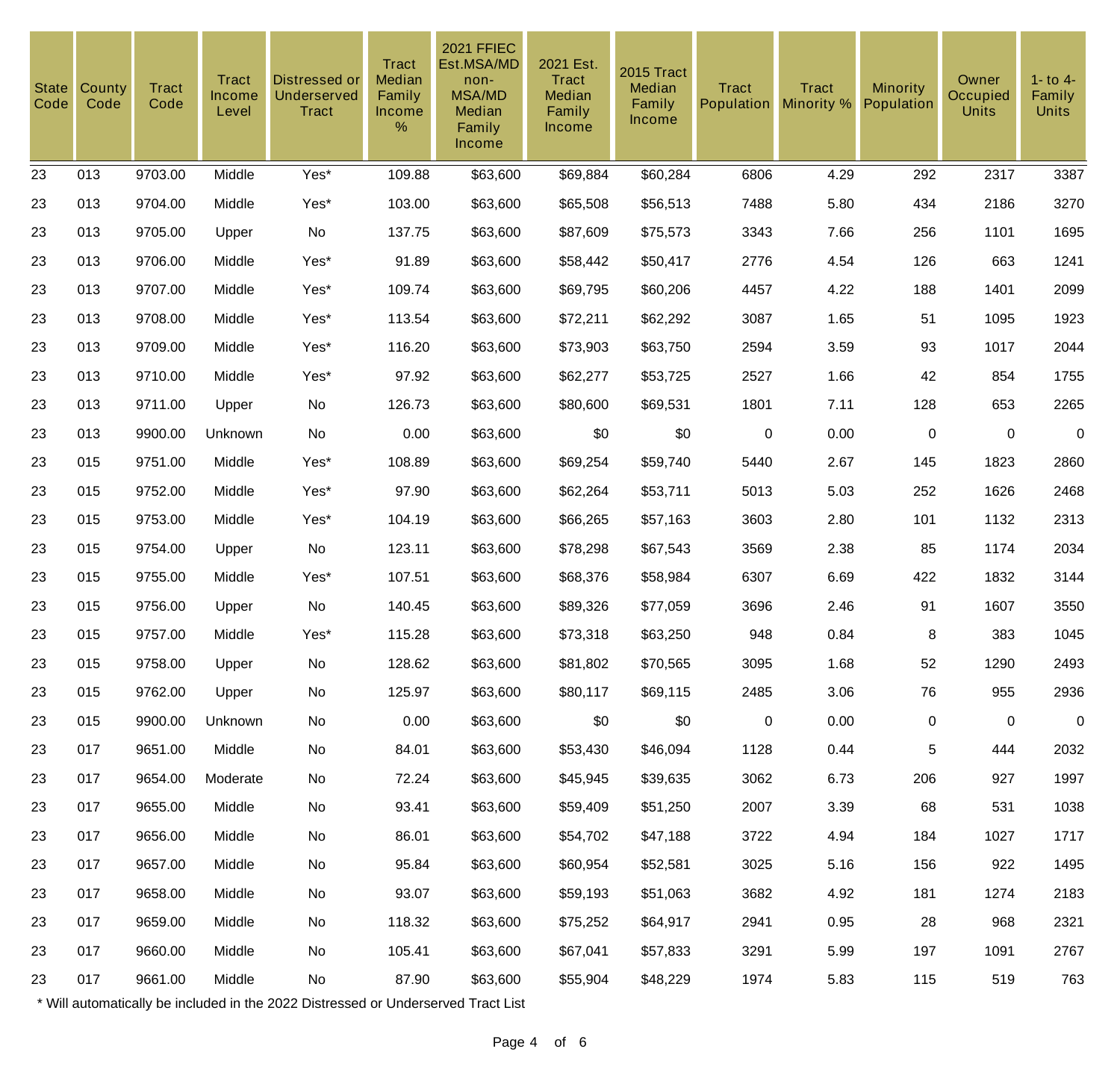| <b>State</b><br>Code | County<br>Code | <b>Tract</b><br>Code | <b>Tract</b><br>Income<br>Level | Distressed or<br><b>Underserved</b><br><b>Tract</b> | <b>Tract</b><br>Median<br>Family<br>Income<br>$\%$ | <b>2021 FFIEC</b><br>Est.MSA/MD<br>non-<br><b>MSA/MD</b><br>Median<br>Family<br>Income | 2021 Est.<br><b>Tract</b><br>Median<br>Family<br>Income | 2015 Tract<br>Median<br>Family<br>Income | <b>Tract</b><br>Population | <b>Tract</b><br>Minority % | <b>Minority</b><br>Population | Owner<br>Occupied<br><b>Units</b> | $1 -$ to $4 -$<br>Family<br><b>Units</b> |
|----------------------|----------------|----------------------|---------------------------------|-----------------------------------------------------|----------------------------------------------------|----------------------------------------------------------------------------------------|---------------------------------------------------------|------------------------------------------|----------------------------|----------------------------|-------------------------------|-----------------------------------|------------------------------------------|
| 23                   | 017            | 9662.00              | Middle                          | No                                                  | 84.30                                              | \$63,600                                                                               | \$53,615                                                | \$46,250                                 | 5135                       | 5.41                       | 278                           | 1185                              | 1945                                     |
| 23                   | 017            | 9663.00              | Middle                          | No                                                  | 102.32                                             | \$63,600                                                                               | \$65,076                                                | \$56,136                                 | 3667                       | 9.54                       | 350                           | 1038                              | 1310                                     |
| 23                   | 017            | 9664.00              | Middle                          | No                                                  | 97.07                                              | \$63,600                                                                               | \$61,737                                                | \$53,257                                 | 6438                       | 2.36                       | 152                           | 2043                              | 3389                                     |
| 23                   | 017            | 9665.00              | Moderate                        | No                                                  | 75.61                                              | \$63,600                                                                               | \$48,088                                                | \$41,486                                 | 4969                       | 1.89                       | 94                            | 1370                              | 2363                                     |
| 23                   | 017            | 9666.00              | Middle                          | No                                                  | 107.82                                             | \$63,600                                                                               | \$68,574                                                | \$59,153                                 | 2998                       | 4.34                       | 130                           | 1089                              | 2604                                     |
| 23                   | 017            | 9667.00              | Middle                          | No                                                  | 109.97                                             | \$63,600                                                                               | \$69,941                                                | \$60,333                                 | 3406                       | 0.85                       | 29                            | 978                               | 1767                                     |
| 23                   | 017            | 9668.00              | Middle                          | No                                                  | 116.68                                             | \$63,600                                                                               | \$74,208                                                | \$64,018                                 | 2461                       | 2.80                       | 69                            | 834                               | 1995                                     |
| 23                   | 017            | 9669.00              | Middle                          | No                                                  | 92.42                                              | \$63,600                                                                               | \$58,779                                                | \$50,708                                 | 3515                       | 4.10                       | 144                           | 985                               | 1662                                     |
| 23                   | 021            | 9603.01              | Unknown                         | No                                                  | 0.00                                               | \$63,600                                                                               | \$0                                                     | \$0                                      | 1935                       | 8.17                       | 158                           | 547                               | 1930                                     |
| 23                   | 021            | 9603.02              | Middle                          | No                                                  | 109.36                                             | \$63,600                                                                               | \$69,553                                                | \$60,000                                 | 562                        | 2.14                       | 12                            | 242                               | 2214                                     |
| 23                   | 021            | 9604.00              | Middle                          | No                                                  | 92.65                                              | \$63,600                                                                               | \$58,925                                                | \$50,833                                 | 1164                       | 1.80                       | 21                            | 476                               | 1828                                     |
| 23                   | 021            | 9605.00              | Middle                          | No                                                  | 82.74                                              | \$63,600                                                                               | \$52,623                                                | \$45,395                                 | 1610                       | 6.34                       | 102                           | 642                               | 1534                                     |
| 23                   | 021            | 9606.00              | Moderate                        | No                                                  | 76.62                                              | \$63,600                                                                               | \$48,730                                                | \$42,037                                 | 2957                       | 4.23                       | 125                           | 872                               | 1591                                     |
| 23                   | 021            | 9607.00              | Middle                          | No                                                  | 100.02                                             | \$63,600                                                                               | \$63,613                                                | \$54,873                                 | 4108                       | 2.39                       | 98                            | 1217                              | 2443                                     |
| 23                   | 021            | 9608.00              | Moderate                        | No                                                  | 78.44                                              | \$63,600                                                                               | \$49,888                                                | \$43,036                                 | 3637                       | 3.52                       | 128                           | 1192                              | 2269                                     |
| 23                   | 021            | 9609.00              | Moderate                        | No                                                  | 71.64                                              | \$63,600                                                                               | \$45,563                                                | \$39,306                                 | 1183                       | 7.27                       | 86                            | 430                               | 1204                                     |
| 23                   | 021            | 9999.99              | Middle                          | No                                                  | 85.91                                              | \$63,600                                                                               | \$54,639                                                | \$47,132                                 | 17156                      | 4.26                       | 730                           | 5618                              | 15013                                    |
| 23                   | 025            | 9653.01              | Middle                          | No                                                  | 103.24                                             | \$63,600                                                                               | \$65,661                                                | \$56,645                                 | 921                        | 2.17                       | 20                            | 288                               | 809                                      |
| 23                   | 025            | 9653.02              | Moderate                        | No                                                  | 74.90                                              | \$63,600                                                                               | \$47,636                                                | \$41,094                                 | 1290                       | 2.87                       | 37                            | 566                               | 3238                                     |
| 23                   | 025            | 9656.00              | Moderate                        | No                                                  | 69.54                                              | \$63,600                                                                               | \$44,227                                                | \$38,152                                 | 2039                       | 1.77                       | 36                            | 731                               | 1290                                     |
| 23                   | 025            | 9657.00              | Middle                          | No                                                  | 92.27                                              | \$63,600                                                                               | \$58,684                                                | \$50,625                                 | 3095                       | 2.10                       | 65                            | 1028                              | 1823                                     |
| 23                   | 025            | 9658.00              | Middle                          | No                                                  | 90.26                                              | \$63,600                                                                               | \$57,405                                                | \$49,519                                 | 3009                       | 3.16                       | 95                            | 1073                              | 1430                                     |
| 23                   | 025            | 9659.00              | Moderate                        | No                                                  | 68.35                                              | \$63,600                                                                               | \$43,471                                                | \$37,500                                 | 1673                       | 1.85                       | 31                            | 524                               | 1070                                     |
| 23                   | 025            | 9660.00              | Middle                          | No                                                  | 105.81                                             | \$63,600                                                                               | \$67,295                                                | \$58,050                                 | 4143                       | 7.60                       | 315                           | 1065                              | 1709                                     |
| 23                   | 025            | 9661.00              | Middle                          | No                                                  | 95.90                                              | \$63,600                                                                               | \$60,992                                                | \$52,614                                 | 3534                       | 2.72                       | 96                            | 1174                              | 1754                                     |
| 23                   | 025            | 9662.00              | Middle                          | No                                                  | 98.51                                              | \$63,600                                                                               | \$62,652                                                | \$54,048                                 | 1843                       | 6.95                       | 128                           | 684                               | 1253                                     |
| 23                   | 025            | 9663.00              | Middle                          | No                                                  | 101.90                                             | \$63,600                                                                               | \$64,808                                                | \$55,909                                 | 1930                       | 2.64                       | 51                            | 822                               | 1953                                     |
| 23                   | 025            | 9664.00              | Middle                          | No                                                  | 82.96                                              | \$63,600                                                                               | \$52,763                                                | \$45,518                                 | 2582                       | 3.76                       | 97                            | 913                               | 1318                                     |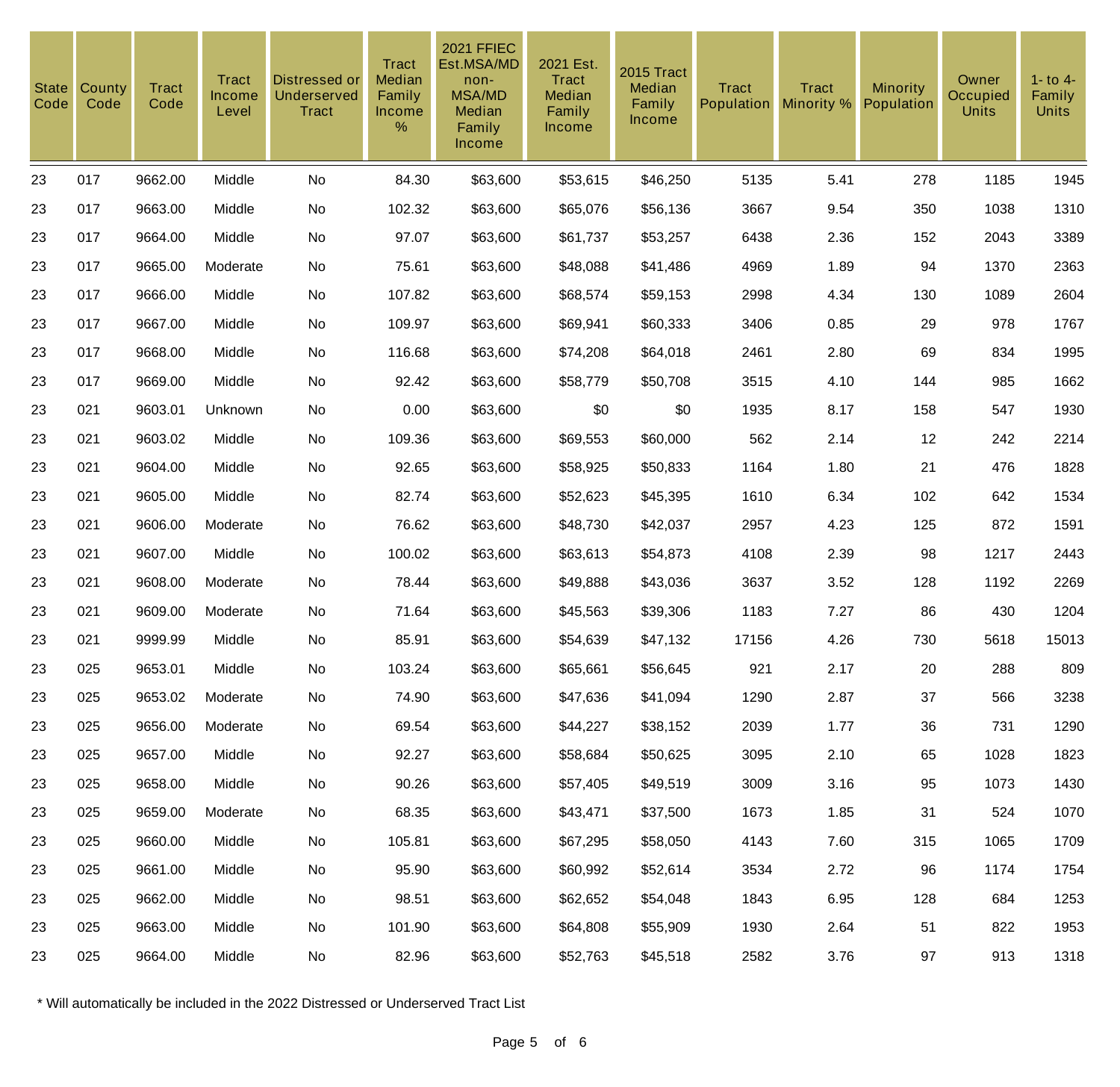| <b>State</b><br>Code | County<br>Code | <b>Tract</b><br>Code | <b>Tract</b><br>Income<br>Level | Distressed or<br><b>Underserved</b><br><b>Tract</b> | <b>Tract</b><br><b>Median</b><br>Family<br>Income<br>$\%$ | <b>2021 FFIEC</b><br>Est.MSA/MD<br>non-<br><b>MSA/MD</b><br>Median<br>Family<br>Income | 2021 Est.<br><b>Tract</b><br>Median<br>Family<br><b>Income</b> | 2015 Tract<br>Median<br>Family<br>Income | <b>Tract</b><br>Population | <b>Tract</b><br>Minority % | Minority<br>Population | Owner<br>Occupied<br><b>Units</b> | $1 -$ to $4 -$<br>Family<br><b>Units</b> |
|----------------------|----------------|----------------------|---------------------------------|-----------------------------------------------------|-----------------------------------------------------------|----------------------------------------------------------------------------------------|----------------------------------------------------------------|------------------------------------------|----------------------------|----------------------------|------------------------|-----------------------------------|------------------------------------------|
| 23                   | 025            | 9665.00              | Middle                          | No                                                  | 90.25                                                     | \$63,600                                                                               | \$57,399                                                       | \$49,514                                 | 4748                       | 4.95                       | 235                    | 1397                              | 2340                                     |
| 23                   | 025            | 9666.00              | Middle                          | No                                                  | 81.49                                                     | \$63,600                                                                               | \$51,828                                                       | \$44,712                                 | 4297                       | 2.91                       | 125                    | 1225                              | 2142                                     |
| 23                   | 025            | 9667.00              | Middle                          | No                                                  | 89.28                                                     | \$63,600                                                                               | \$56,782                                                       | \$48,984                                 | 4223                       | 5.92                       | 250                    | 1136                              | 1947                                     |
| 23                   | 025            | 9668.00              | Middle                          | No                                                  | 106.53                                                    | \$63,600                                                                               | \$67,753                                                       | \$58,448                                 | 6624                       | 4.70                       | 311                    | 2025                              | 2721                                     |
| 23                   | 025            | 9669.00              | Middle                          | No                                                  | 94.58                                                     | \$63,600                                                                               | \$60,153                                                       | \$51,890                                 | 3335                       | 0.27                       | 9                      | 1179                              | 1414                                     |
| 23                   | 025            | 9670.00              | Middle                          | No                                                  | 99.17                                                     | \$63,600                                                                               | \$63,072                                                       | \$54,410                                 | 2291                       | 4.19                       | 96                     | 871                               | 1519                                     |
| 23                   | 027            | 0410.00              | Upper                           | No                                                  | 131.20                                                    | \$63,600                                                                               | \$83,443                                                       | \$71,979                                 | 3787                       | 1.77                       | 67                     | 1398                              | 1707                                     |
| 23                   | 027            | 0420.00              | Middle                          | No                                                  | 94.62                                                     | \$63,600                                                                               | \$60,178                                                       | \$51,914                                 | 5959                       | 2.38                       | 142                    | 2156                              | 3386                                     |
| 23                   | 027            | 0430.00              | Middle                          | No                                                  | 93.75                                                     | \$63,600                                                                               | \$59,625                                                       | \$51,438                                 | 6668                       | 5.11                       | 341                    | 1761                              | 2605                                     |
| 23                   | 027            | 0440.00              | Upper                           | No                                                  | 120.84                                                    | \$63,600                                                                               | \$76,854                                                       | \$66,296                                 | 4578                       | 3.32                       | 152                    | 1754                              | 3527                                     |
| 23                   | 027            | 0450.00              | Middle                          | No                                                  | 94.22                                                     | \$63,600                                                                               | \$59,924                                                       | \$51,696                                 | 5974                       | 3.03                       | 181                    | 2148                              | 3237                                     |
| 23                   | 027            | 0460.01              | Middle                          | No                                                  | 106.09                                                    | \$63,600                                                                               | \$67,473                                                       | \$58,207                                 | 2199                       | 3.55                       | 78                     | 781                               | 1302                                     |
| 23                   | 027            | 0460.02              | Middle                          | No                                                  | 88.57                                                     | \$63,600                                                                               | \$56,331                                                       | \$48,594                                 | 5302                       | 6.43                       | 341                    | 1549                              | 2486                                     |
| 23                   | 027            | 0470.00              | Middle                          | No                                                  | 86.58                                                     | \$63,600                                                                               | \$55,065                                                       | \$47,500                                 | 4509                       | 5.12                       | 231                    | 1547                              | 2479                                     |
| 23                   | 029            | 9551.00              | Moderate                        | No                                                  | 66.07                                                     | \$63,600                                                                               | \$42,021                                                       | \$36,250                                 | 2895                       | 34.16                      | 989                    | 832                               | 3338                                     |
| 23                   | 029            | 9553.00              | Middle                          | Yes*                                                | 93.91                                                     | \$63,600                                                                               | \$59,727                                                       | \$51,522                                 | 1491                       | 2.55                       | 38                     | 559                               | 1150                                     |
| 23                   | 029            | 9554.00              | Middle                          | Yes*                                                | 105.20                                                    | \$63,600                                                                               | \$66,907                                                       | \$57,717                                 | 1305                       | 3.60                       | 47                     | 487                               | 809                                      |
| 23                   | 029            | 9555.00              | Moderate                        | No                                                  | 79.79                                                     | \$63,600                                                                               | \$50,746                                                       | \$43,777                                 | 3038                       | 2.14                       | 65                     | 737                               | 1547                                     |
| 23                   | 029            | 9556.00              | Middle                          | Yes*                                                | 86.01                                                     | \$63,600                                                                               | \$54,702                                                       | \$47,188                                 | 2112                       | 36.55                      | 772                    | 725                               | 1198                                     |
| 23                   | 029            | 9557.00              | Middle                          | Yes*                                                | 87.08                                                     | \$63,600                                                                               | \$55,383                                                       | \$47,778                                 | 1365                       | 9.74                       | 133                    | 522                               | 1018                                     |
| 23                   | 029            | 9558.00              | Moderate                        | No                                                  | 79.74                                                     | \$63,600                                                                               | \$50,715                                                       | \$43,750                                 | 2492                       | 4.65                       | 116                    | 903                               | 1835                                     |
| 23                   | 029            | 9559.00              | Middle                          | Yes*                                                | 90.80                                                     | \$63,600                                                                               | \$57,749                                                       | \$49,816                                 | 2607                       | 5.95                       | 155                    | 1000                              | 2099                                     |
| 23                   | 029            | 9561.00              | Middle                          | Yes*                                                | 98.21                                                     | \$63,600                                                                               | \$62,462                                                       | \$53,884                                 | 2591                       | 3.05                       | 79                     | 805                               | 1455                                     |
| 23                   | 029            | 9562.00              | Middle                          | Yes*                                                | 81.11                                                     | \$63,600                                                                               | \$51,586                                                       | \$44,500                                 | 2822                       | 5.03                       | 142                    | 667                               | 1311                                     |
| 23                   | 029            | 9563.00              | Middle                          | Yes*                                                | 89.77                                                     | \$63,600                                                                               | \$57,094                                                       | \$49,250                                 | 2491                       | 3.81                       | 95                     | 925                               | 1923                                     |
| 23                   | 029            | 9564.00              | Middle                          | Yes*                                                | 88.73                                                     | \$63,600                                                                               | \$56,432                                                       | \$48,681                                 | 3119                       | 4.14                       | 129                    | 1146                              | 2009                                     |
| 23                   | 029            | 9565.00              | Middle                          | Yes*                                                | 83.10                                                     | \$63,600                                                                               | \$52,852                                                       | \$45,595                                 | 3863                       | 7.84                       | 303                    | 1330                              | 2504                                     |
| 23                   | 029            | 9900.00              | Unknown                         | No                                                  | 0.00                                                      | \$63,600                                                                               | \$0                                                            | \$0                                      | $\mathbf 0$                | 0.00                       | $\mathbf 0$            | $\mathbf 0$                       | $\mathbf 0$                              |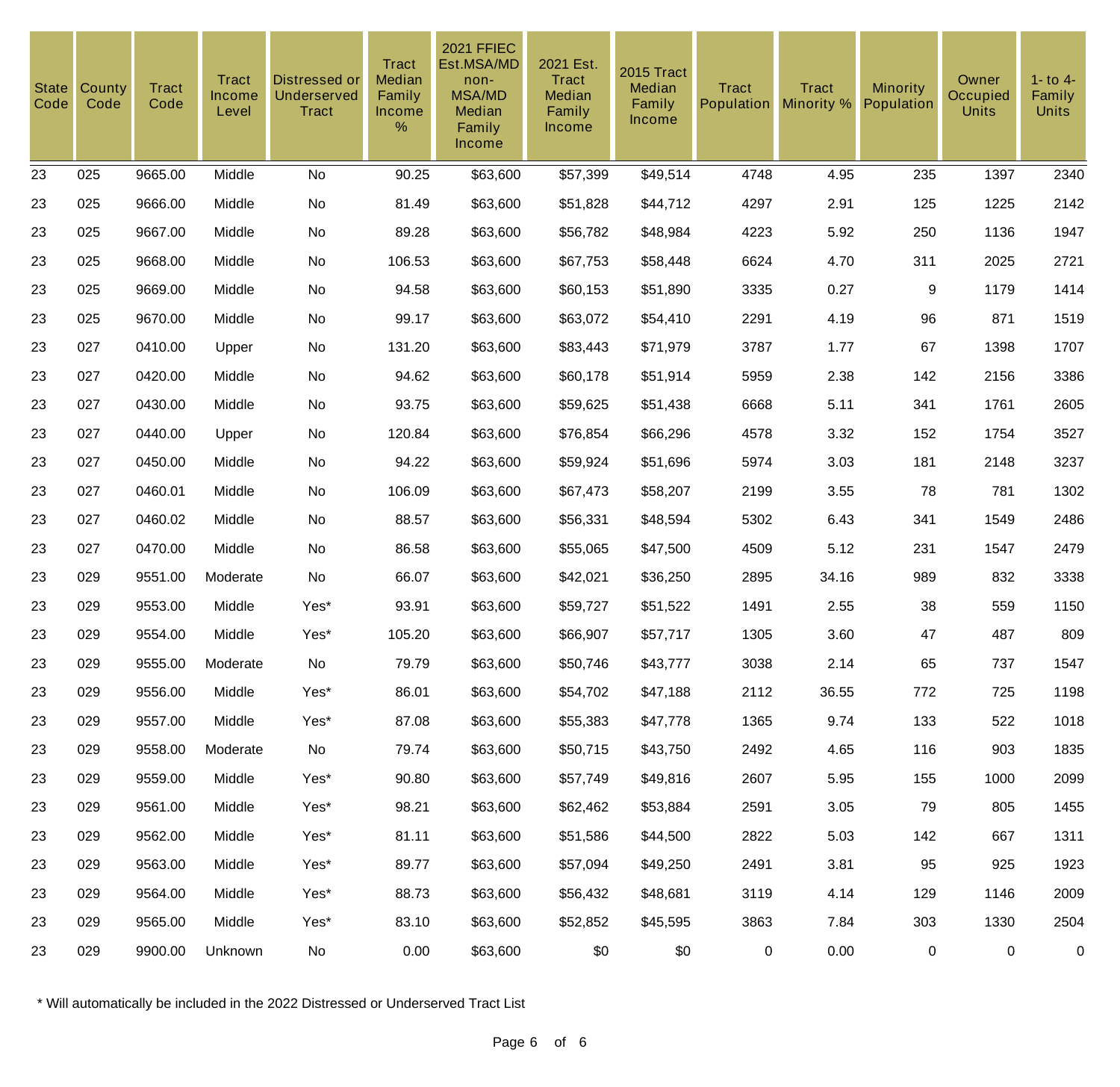

| <b>State</b><br>Code | County<br>Code | <b>Tract</b><br>Code | Tract<br><b>Income</b><br>Level | Distressed or<br>Underserved<br><b>Tract</b> | <b>Tract</b><br>Median<br>Family<br>Income<br>% | <b>2021 FFIEC</b><br>Est.MSA/MD<br>non-<br><b>MSA/MD</b><br>Median<br>Family<br><b>Income</b> | 2021 Est.<br>Tract<br>Median<br>Family<br>Income | 2015 Tract<br>Median<br>Family<br>Income | <b>Tract</b><br>Population | <b>Tract</b><br>Minority % | <b>Minority</b><br>Population | Owner<br>Occupied<br><b>Units</b> | $1 -$ to $4 -$<br>Family<br><b>Units</b> |
|----------------------|----------------|----------------------|---------------------------------|----------------------------------------------|-------------------------------------------------|-----------------------------------------------------------------------------------------------|--------------------------------------------------|------------------------------------------|----------------------------|----------------------------|-------------------------------|-----------------------------------|------------------------------------------|
| 33                   | 015            | 0033.01              | Middle                          | No                                           | 100.37                                          | \$110,600                                                                                     | \$111,009                                        | \$90,491                                 | 4569                       | 5.19                       | 237                           | 1303                              | 1623                                     |
| 33                   | 015            | 0033.02              | Middle                          | No                                           | 93.78                                           | \$110,600                                                                                     | \$103,721                                        | \$84,545                                 | 4983                       | 6.44                       | 321                           | 1168                              | 1363                                     |
| 33                   | 015            | 0034.00              | Moderate                        | No                                           | 60.14                                           | \$110,600                                                                                     | \$66,515                                         | \$54,221                                 | 5729                       | 6.07                       | 348                           | 1277                              | 1611                                     |
| 33                   | 015            | 0035.00              | Moderate                        | No                                           | 64.74                                           | \$110,600                                                                                     | \$71,602                                         | \$58,370                                 | 5431                       | 5.05                       | 274                           | 801                               | 1306                                     |
| 33                   | 015            | 0036.01              | Middle                          | No                                           | 92.99                                           | \$110,600                                                                                     | \$102,847                                        | \$83,835                                 | 7011                       | 5.58                       | 391                           | 1957                              | 2541                                     |
| 33                   | 015            | 0036.02              | Upper                           | No                                           | 123.33                                          | \$110,600                                                                                     | \$136,403                                        | \$111,189                                | 5479                       | 2.39                       | 131                           | 1701                              | 1997                                     |
| 33                   | 015            | 0037.01              | Middle                          | No                                           | 95.87                                           | \$110,600                                                                                     | \$106,032                                        | \$86,435                                 | 3307                       | 9.40                       | 311                           | 1216                              | 1361                                     |
| 33                   | 015            | 0037.03              | Middle                          | No                                           | 106.84                                          | \$110,600                                                                                     | \$118,165                                        | \$96,325                                 | 5392                       | 4.51                       | 243                           | 1575                              | 1787                                     |
| 33                   | 015            | 0038.01              | Upper                           | No                                           | 133.27                                          | \$110,600                                                                                     | \$147,397                                        | \$120,144                                | 3928                       | 4.74                       | 186                           | 1171                              | 1282                                     |
| 33                   | 015            | 0038.02              | Upper                           | No                                           | 141.31                                          | \$110,600                                                                                     | \$156,289                                        | \$127,396                                | 4514                       | 12.58                      | 568                           | 1311                              | 1320                                     |
| 33                   | 015            | 0039.01              | Middle                          | No                                           | 94.69                                           | \$110,600                                                                                     | \$104,727                                        | \$85,365                                 | 4072                       | 4.13                       | 168                           | 1008                              | 1266                                     |
| 33                   | 015            | 0039.02              | Upper                           | No                                           | 137.40                                          | \$110,600                                                                                     | \$151,964                                        | \$123,868                                | 3350                       | 1.13                       | 38                            | 1059                              | 1038                                     |
| 33                   | 015            | 0040.00              | Middle                          | No                                           | 117.14                                          | \$110,600                                                                                     | \$129,557                                        | \$105,605                                | 5141                       | 4.32                       | 222                           | 1747                              | 1959                                     |
| 33                   | 015            | 0500.00              | Middle                          | No                                           | 108.32                                          | \$110,600                                                                                     | \$119,802                                        | \$97,656                                 | 3913                       | 3.25                       | 127                           | 1438                              | 1563                                     |
| 33                   | 015            | 0510.00              | Upper                           | No                                           | 127.78                                          | \$110,600                                                                                     | \$141,325                                        | \$115,199                                | 4825                       | 5.60                       | 270                           | 1496                              | 1664                                     |
| 33                   | 015            | 0520.00              | Middle                          | No                                           | 108.02                                          | \$110,600                                                                                     | \$119,470                                        | \$97,388                                 | 6176                       | 1.86                       | 115                           | 2042                              | 2291                                     |
| 33                   | 015            | 0530.00              | Middle                          | No                                           | 112.42                                          | \$110,600                                                                                     | \$124,337                                        | \$101,352                                | 4446                       | 6.03                       | 268                           | 1345                              | 1589                                     |
| 33                   | 015            | 0540.00              | Middle                          | No                                           | 104.71                                          | \$110,600                                                                                     | \$115,809                                        | \$94,398                                 | 4441                       | 4.62                       | 205                           | 1403                              | 1643                                     |
| 33                   | 015            | 0550.01              | Middle                          | No                                           | 88.37                                           | \$110,600                                                                                     | \$97,737                                         | \$79,667                                 | 5820                       | 6.94                       | 404                           | 1736                              | 2062                                     |
| 33                   | 015            | 0550.02              | Moderate                        | No                                           | 79.32                                           | \$110,600                                                                                     | \$87,728                                         | \$71,509                                 | 4416                       | 11.87                      | 524                           | 1236                              | 1751                                     |
| 33                   | 015            | 0560.00              | Middle                          | No                                           | 96.58                                           | \$110,600                                                                                     | \$106,817                                        | \$87,074                                 | 4349                       | 1.72                       | 75                            | 1449                              | 1701                                     |
| 33                   | 015            | 0570.00              | Middle                          | No                                           | 94.66                                           | \$110,600                                                                                     | \$104,694                                        | \$85,338                                 | 4271                       | 5.29                       | 226                           | 1431                              | 2021                                     |
| 33                   | 015            | 0580.00              | Middle                          | No                                           | 112.53                                          | \$110,600                                                                                     | \$124,458                                        | \$101,446                                | 4878                       | 2.09                       | 102                           | 1713                              | 1983                                     |
| 33                   | 015            | 0590.00              | Middle                          | No                                           | 96.37                                           | \$110,600                                                                                     | \$106,585                                        | \$86,886                                 | 6666                       | 3.63                       | 242                           | 2273                              | 2768                                     |
| 33                   | 015            | 0600.00              | Upper                           | No                                           | 123.97                                          | \$110,600                                                                                     | \$137,111                                        | \$111,765                                | 4649                       | 4.04                       | 188                           | 1243                              | 1452                                     |
| 33                   | 015            | 0610.01              | Middle                          | No                                           | 110.32                                          | \$110,600                                                                                     | \$122,014                                        | \$99,457                                 | 6312                       | 4.83                       | 305                           | 1828                              | 1942                                     |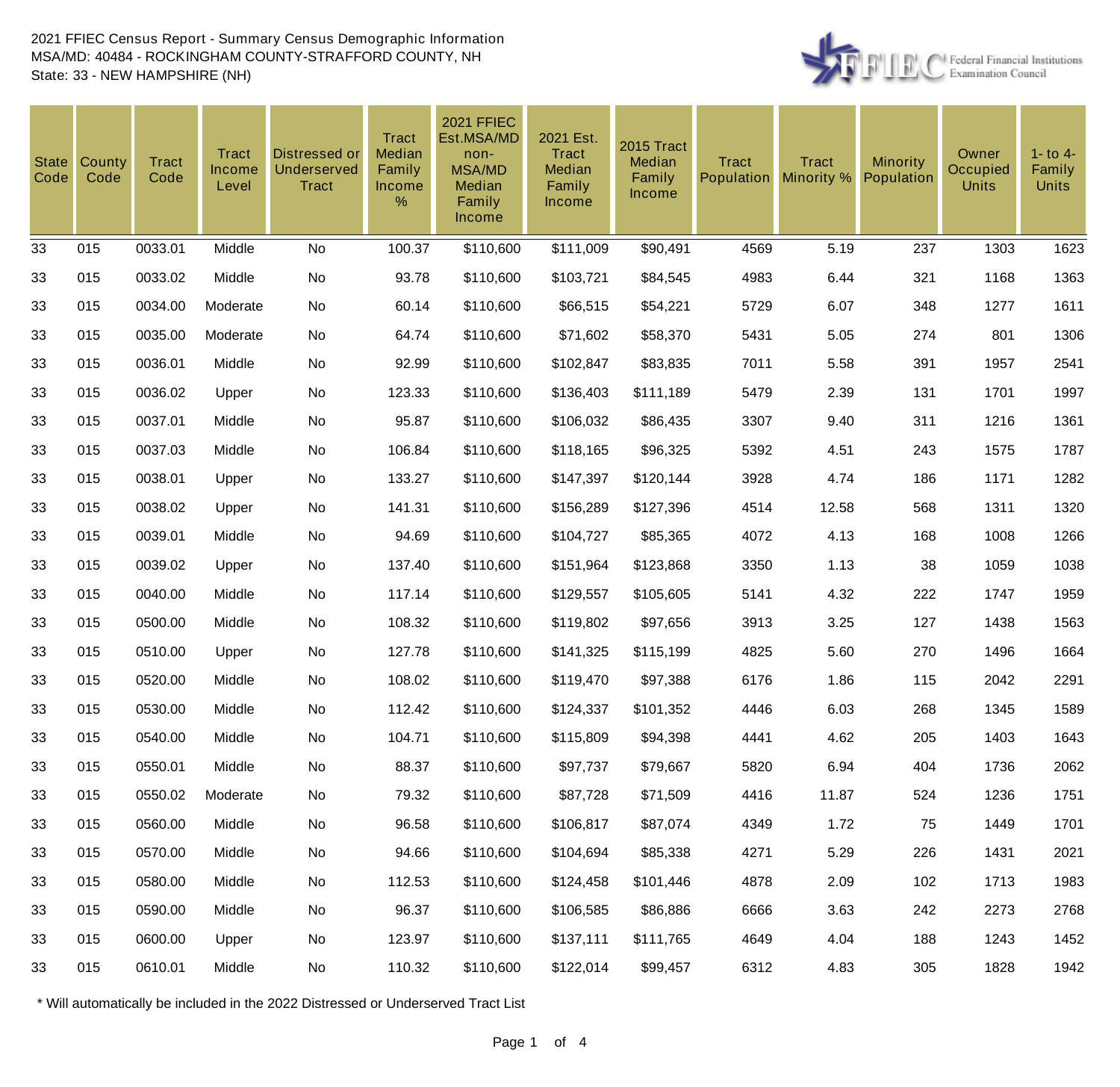| <b>State</b><br>Code | County<br>Code | <b>Tract</b><br>Code | Tract<br>Income<br>Level | Distressed or<br><b>Underserved</b><br><b>Tract</b> | <b>Tract</b><br>Median<br>Family<br>Income<br>% | <b>2021 FFIEC</b><br>Est.MSA/MD<br>non-<br><b>MSA/MD</b><br>Median<br>Family<br>Income | 2021 Est.<br>Tract<br>Median<br>Family<br><b>Income</b> | 2015 Tract<br>Median<br>Family<br>Income | <b>Tract</b><br>Population | <b>Tract</b><br>Minority % | <b>Minority</b><br>Population | Owner<br>Occupied<br><b>Units</b> | $1 -$ to $4 -$<br>Family<br><b>Units</b> |
|----------------------|----------------|----------------------|--------------------------|-----------------------------------------------------|-------------------------------------------------|----------------------------------------------------------------------------------------|---------------------------------------------------------|------------------------------------------|----------------------------|----------------------------|-------------------------------|-----------------------------------|------------------------------------------|
| 33                   | 015            | 0620.00              | Middle                   | No                                                  | 103.59                                          | \$110,600                                                                              | \$114,571                                               | \$93,393                                 | 2575                       | 1.67                       | 43                            | 823                               | 947                                      |
| 33                   | 015            | 0625.00              | Upper                    | No                                                  | 124.06                                          | \$110,600                                                                              | \$137,210                                               | \$111,848                                | 2833                       | 4.17                       | 118                           | 926                               | 1279                                     |
| 33                   | 015            | 0630.01              | Moderate                 | No                                                  | 79.23                                           | \$110,600                                                                              | \$87,628                                                | \$71,431                                 | 3457                       | 10.47                      | 362                           | 888                               | 1115                                     |
| 33                   | 015            | 0630.02              | Moderate                 | No                                                  | 57.77                                           | \$110,600                                                                              | \$63,894                                                | \$52,088                                 | 5314                       | 2.50                       | 133                           | 1565                              | 2732                                     |
| 33                   | 015            | 0640.00              | Upper                    | No                                                  | 137.09                                          | \$110,600                                                                              | \$151,622                                               | \$123,594                                | 2313                       | 6.10                       | 141                           | 786                               | 950                                      |
| 33                   | 015            | 0650.01              | Middle                   | No                                                  | 109.43                                          | \$110,600                                                                              | \$121,030                                               | \$98,654                                 | 8232                       | 7.76                       | 639                           | 2601                              | 2927                                     |
| 33                   | 015            | 0650.05              | Middle                   | No                                                  | 113.69                                          | \$110,600                                                                              | \$125,741                                               | \$102,500                                | 2507                       | 1.68                       | 42                            | 834                               | 1371                                     |
| 33                   | 015            | 0650.06              | Middle                   | No                                                  | 102.88                                          | \$110,600                                                                              | \$113,785                                               | \$92,750                                 | 1530                       | 3.07                       | 47                            | 603                               | 848                                      |
| 33                   | 015            | 0650.07              | Upper                    | No                                                  | 124.43                                          | \$110,600                                                                              | \$137,620                                               | \$112,174                                | 1397                       | 4.87                       | 68                            | 483                               | 845                                      |
| 33                   | 015            | 0650.08              | Moderate                 | No                                                  | 59.30                                           | \$110,600                                                                              | \$65,586                                                | \$53,462                                 | 1466                       | 4.77                       | 70                            | 424                               | 1799                                     |
| 33                   | 015            | 0660.00              | Middle                   | No                                                  | 115.88                                          | \$110,600                                                                              | \$128,163                                               | \$104,474                                | 4361                       | 7.29                       | 318                           | 1561                              | 1859                                     |
| 33                   | 015            | 0670.00              | Upper                    | No                                                  | 153.34                                          | \$110,600                                                                              | \$169,594                                               | \$138,239                                | 7320                       | 4.56                       | 334                           | 2487                              | 2742                                     |
| 33                   | 015            | 0675.01              | Middle                   | No                                                  | 108.41                                          | \$110,600                                                                              | \$119,901                                               | \$97,740                                 | 7291                       | 11.03                      | 804                           | 1856                              | 2164                                     |
| 33                   | 015            | 0675.02              | Middle                   | No                                                  | 100.38                                          | \$110,600                                                                              | \$111,020                                               | \$90,500                                 | 3234                       | 13.17                      | 426                           | 666                               | 1071                                     |
| 33                   | 015            | 0691.00              | Upper                    | No                                                  | 191.71                                          | \$110,600                                                                              | \$212,031                                               | \$172,833                                | 4225                       | 7.15                       | 302                           | 978                               | 1386                                     |
| 33                   | 015            | 0692.00              | Middle                   | No                                                  | 114.00                                          | \$110,600                                                                              | \$126,084                                               | \$102,772                                | 2923                       | 7.80                       | 228                           | 673                               | 1096                                     |
| 33                   | 015            | 0693.00              | Middle                   | No                                                  | 111.05                                          | \$110,600                                                                              | \$122,821                                               | \$100,114                                | 2140                       | 6.36                       | 136                           | 623                               | 1078                                     |
| 33                   | 015            | 0697.00              | Upper                    | No                                                  | 142.02                                          | \$110,600                                                                              | \$157,074                                               | \$128,036                                | 3393                       | 12.11                      | 411                           | 977                               | 1364                                     |
| 33                   | 015            | 0710.00              | Upper                    | No                                                  | 140.88                                          | \$110,600                                                                              | \$155,813                                               | \$127,008                                | 5341                       | 2.08                       | 111                           | 2034                              | 2806                                     |
| 33                   | 015            | 1001.00              | Middle                   | No                                                  | 113.13                                          | \$110,600                                                                              | \$125,122                                               | \$101,991                                | 6644                       | 5.78                       | 384                           | 2040                              | 2550                                     |
| 33                   | 015            | 1002.00              | Middle                   | No                                                  | 96.27                                           | \$110,600                                                                              | \$106,475                                               | \$86,793                                 | 5380                       | 5.50                       | 296                           | 1550                              | 1921                                     |
| 33                   | 015            | 1003.01              | Middle                   | No                                                  | 109.65                                          | \$110,600                                                                              | \$121,273                                               | \$98,850                                 | 4673                       | 11.30                      | 528                           | 1518                              | 1712                                     |
| 33                   | 015            | 1003.02              | Middle                   | No                                                  | 90.02                                           | \$110,600                                                                              | \$99,562                                                | \$81,157                                 | 4388                       | 24.20                      | 1062                          | 1111                              | 1067                                     |
| 33                   | 015            | 1004.00              | Middle                   | No                                                  | 101.94                                          | \$110,600                                                                              | \$112,746                                               | \$91,904                                 | 7768                       | 10.66                      | 828                           | 2378                              | 2456                                     |
| 33                   | 015            | 1011.00              | Middle                   | No                                                  | 88.21                                           | \$110,600                                                                              | \$97,560                                                | \$79,524                                 | 7601                       | 4.71                       | 358                           | 2213                              | 2856                                     |
| 33                   | 015            | 1021.00              | Middle                   | No                                                  | 102.09                                          | \$110,600                                                                              | \$112,912                                               | \$92,039                                 | 4752                       | 6.65                       | 316                           | 1354                              | 1737                                     |
| 33                   | 015            | 1031.00              | Upper                    | No                                                  | 123.55                                          | \$110,600                                                                              | \$136,646                                               | \$111,383                                | 6796                       | 4.72                       | 321                           | 2398                              | 2643                                     |
| 33                   | 015            | 1041.01              | Middle                   | No                                                  | 114.86                                          | \$110,600                                                                              | \$127,035                                               | \$103,554                                | 4826                       | 5.01                       | 242                           | 1591                              | 1750                                     |
| 33                   | 015            | 1041.02              | Middle                   | No                                                  | 117.82                                          | \$110,600                                                                              | \$130,309                                               | \$106,220                                | 3726                       | 6.60                       | 246                           | 1269                              | 1577                                     |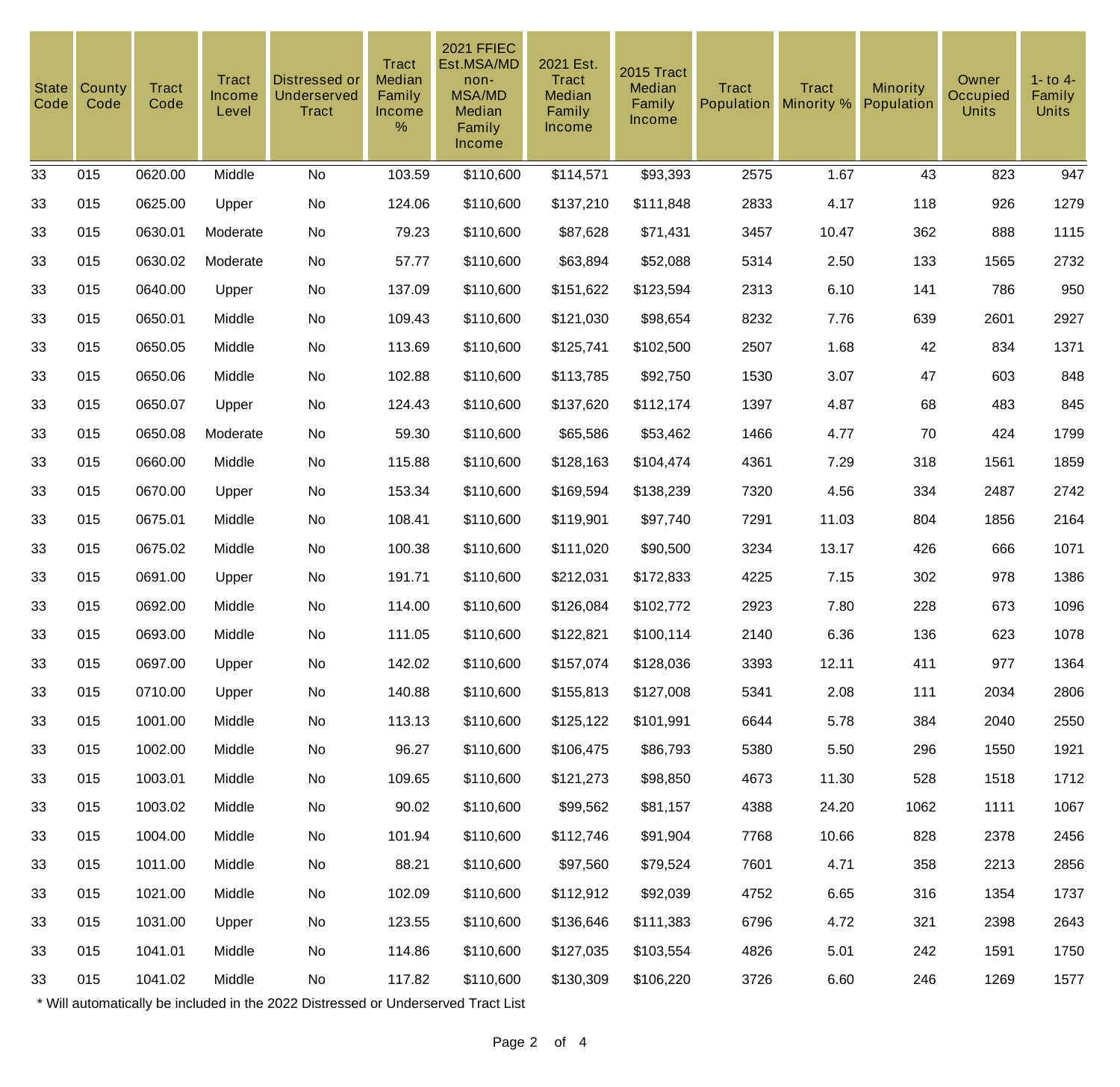| <b>State</b><br>Code | County<br>Code | <b>Tract</b><br>Code | Tract<br>Income<br>Level | <b>Distressed or</b><br><b>Underserved</b><br><b>Tract</b> | <b>Tract</b><br>Median<br>Family<br>Income<br>% | <b>2021 FFIEC</b><br>Est.MSA/MD<br>non-<br><b>MSA/MD</b><br>Median<br>Family<br>Income | 2021 Est.<br><b>Tract</b><br>Median<br>Family<br><b>Income</b> | 2015 Tract<br>Median<br>Family<br>Income | <b>Tract</b><br>Population | <b>Tract</b><br>Minority % | <b>Minority</b><br>Population | Owner<br>Occupied<br><b>Units</b> | $1 -$ to $4 -$<br>Family<br><b>Units</b> |
|----------------------|----------------|----------------------|--------------------------|------------------------------------------------------------|-------------------------------------------------|----------------------------------------------------------------------------------------|----------------------------------------------------------------|------------------------------------------|----------------------------|----------------------------|-------------------------------|-----------------------------------|------------------------------------------|
| 33                   | 015            | 1051.00              | Middle                   | No                                                         | 95.20                                           | \$110,600                                                                              | \$105,291                                                      | \$85,825                                 | 6077                       | 3.46                       | 210                           | 2092                              | 2545                                     |
| 33                   | 015            | 1061.01              | Upper                    | No                                                         | 142.63                                          | \$110,600                                                                              | \$157,749                                                      | \$128,586                                | 7483                       | 10.48                      | 784                           | 2330                              | 2560                                     |
| 33                   | 015            | 1061.02              | Upper                    | No                                                         | 138.72                                          | \$110,600                                                                              | \$153,424                                                      | \$125,060                                | 6621                       | 6.46                       | 428                           | 2338                              | 2629                                     |
| 33                   | 015            | 1062.00              | Moderate                 | No                                                         | 79.41                                           | \$110,600                                                                              | \$87,827                                                       | \$71,596                                 | 3963                       | 5.96                       | 236                           | 1143                              | 1654                                     |
| 33                   | 015            | 1064.00              | Upper                    | No                                                         | 121.20                                          | \$110,600                                                                              | \$134,047                                                      | \$109,265                                | 4208                       | 4.02                       | 169                           | 1313                              | 1472                                     |
| 33                   | 015            | 1071.00              | Middle                   | No                                                         | 87.63                                           | \$110,600                                                                              | \$96,919                                                       | \$79,000                                 | 2657                       | 17.61                      | 468                           | 557                               | 994                                      |
| 33                   | 015            | 1072.00              | Middle                   | No                                                         | 89.84                                           | \$110,600                                                                              | \$99,363                                                       | \$80,991                                 | 5850                       | 18.85                      | 1103                          | 1543                              | 1792                                     |
| 33                   | 015            | 1074.00              | Middle                   | No                                                         | 108.15                                          | \$110,600                                                                              | \$119,614                                                      | \$97,500                                 | 1212                       | 13.61                      | 165                           | 445                               | 521                                      |
| 33                   | 015            | 1075.00              | Middle                   | No                                                         | 112.84                                          | \$110,600                                                                              | \$124,801                                                      | \$101,729                                | 4461                       | 3.36                       | 150                           | 1489                              | 1738                                     |
| 33                   | 015            | 9800.11              | Unknown                  | No                                                         | 0.00                                            | \$110,600                                                                              | \$0                                                            | \$0                                      | $\mathbf 0$                | 0.00                       | $\mathbf 0$                   | $\mathbf 0$                       | $\boldsymbol{0}$                         |
| 33                   | 015            | 9900.00              | Unknown                  | No                                                         | 0.00                                            | \$110,600                                                                              | \$0                                                            | \$0                                      | $\mathbf 0$                | 0.00                       | 0                             | $\mathbf 0$                       | $\mathbf 0$                              |
| 33                   | 017            | 0801.00              | Upper                    | No                                                         | 131.30                                          | \$110,600                                                                              | \$145,218                                                      | \$118,375                                | 3087                       | 7.94                       | 245                           | 958                               | 1206                                     |
| 33                   | 017            | 0802.02              | Upper                    | No                                                         | 144.36                                          | \$110,600                                                                              | \$159,662                                                      | \$130,144                                | 2675                       | 7.59                       | 203                           | 567                               | 764                                      |
| 33                   | 017            | 0802.03              | Middle                   | No                                                         | 96.50                                           | \$110,600                                                                              | \$106,729                                                      | \$87,000                                 | 5530                       | 15.97                      | 883                           | 223                               | 347                                      |
| 33                   | 017            | 0802.04              | Upper                    | No                                                         | 148.59                                          | \$110,600                                                                              | \$164,341                                                      | \$133,958                                | 4377                       | 8.34                       | 365                           | 123                               | 286                                      |
| 33                   | 017            | 0805.00              | Middle                   | No                                                         | 116.24                                          | \$110,600                                                                              | \$128,561                                                      | \$104,792                                | 6221                       | 6.33                       | 394                           | 1924                              | 2360                                     |
| 33                   | 017            | 0811.00              | Middle                   | No                                                         | 82.88                                           | \$110,600                                                                              | \$91,665                                                       | \$74,722                                 | 7219                       | 12.52                      | 904                           | 1719                              | 1959                                     |
| 33                   | 017            | 0812.00              | Middle                   | No                                                         | 88.59                                           | \$110,600                                                                              | \$97,981                                                       | \$79,871                                 | 4462                       | 4.53                       | 202                           | 1407                              | 1802                                     |
| 33                   | 017            | 0813.00              | Moderate                 | No                                                         | 76.21                                           | \$110,600                                                                              | \$84,288                                                       | \$68,704                                 | 4172                       | 5.49                       | 229                           | 680                               | 1583                                     |
| 33                   | 017            | 0814.00              | Moderate                 | No                                                         | 71.63                                           | \$110,600                                                                              | \$79,223                                                       | \$64,583                                 | 2027                       | 19.24                      | 390                           | 292                               | 587                                      |
| 33                   | 017            | 0815.00              | Moderate                 | No                                                         | 68.66                                           | \$110,600                                                                              | \$75,938                                                       | \$61,906                                 | 5570                       | 14.63                      | 815                           | 676                               | 1911                                     |
| 33                   | 017            | 0816.00              | Middle                   | No                                                         | 105.51                                          | \$110,600                                                                              | \$116,694                                                      | \$95,121                                 | 7084                       | 10.50                      | 744                           | 1747                              | 2124                                     |
| 33                   | 017            | 0820.00              | Moderate                 | No                                                         | 79.72                                           | \$110,600                                                                              | \$88,170                                                       | \$71,875                                 | 2525                       | 8.59                       | 217                           | 751                               | 971                                      |
| 33                   | 017            | 0830.01              | Moderate                 | No                                                         | 71.82                                           | \$110,600                                                                              | \$79,433                                                       | \$64,750                                 | 6654                       | 15.01                      | 999                           | 1290                              | 2456                                     |
| 33                   | 017            | 0830.02              | Moderate                 | No                                                         | 74.34                                           | \$110,600                                                                              | \$82,220                                                       | \$67,021                                 | 5124                       | 17.06                      | 874                           | 1319                              | 1612                                     |
| 33                   | 017            | 0841.00              | Moderate                 | No                                                         | 69.82                                           | \$110,600                                                                              | \$77,221                                                       | \$62,945                                 | 5019                       | 6.30                       | 316                           | 1476                              | 1899                                     |
| 33                   | 017            | 0842.00              | Moderate                 | No                                                         | 63.82                                           | \$110,600                                                                              | \$70,585                                                       | \$57,537                                 | 7888                       | 3.59                       | 283                           | 2584                              | 3054                                     |
| 33                   | 017            | 0843.00              | Low                      | No                                                         | 48.88                                           | \$110,600                                                                              | \$54,061                                                       | \$44,073                                 | 6012                       | 9.46                       | 569                           | 1330                              | 2487                                     |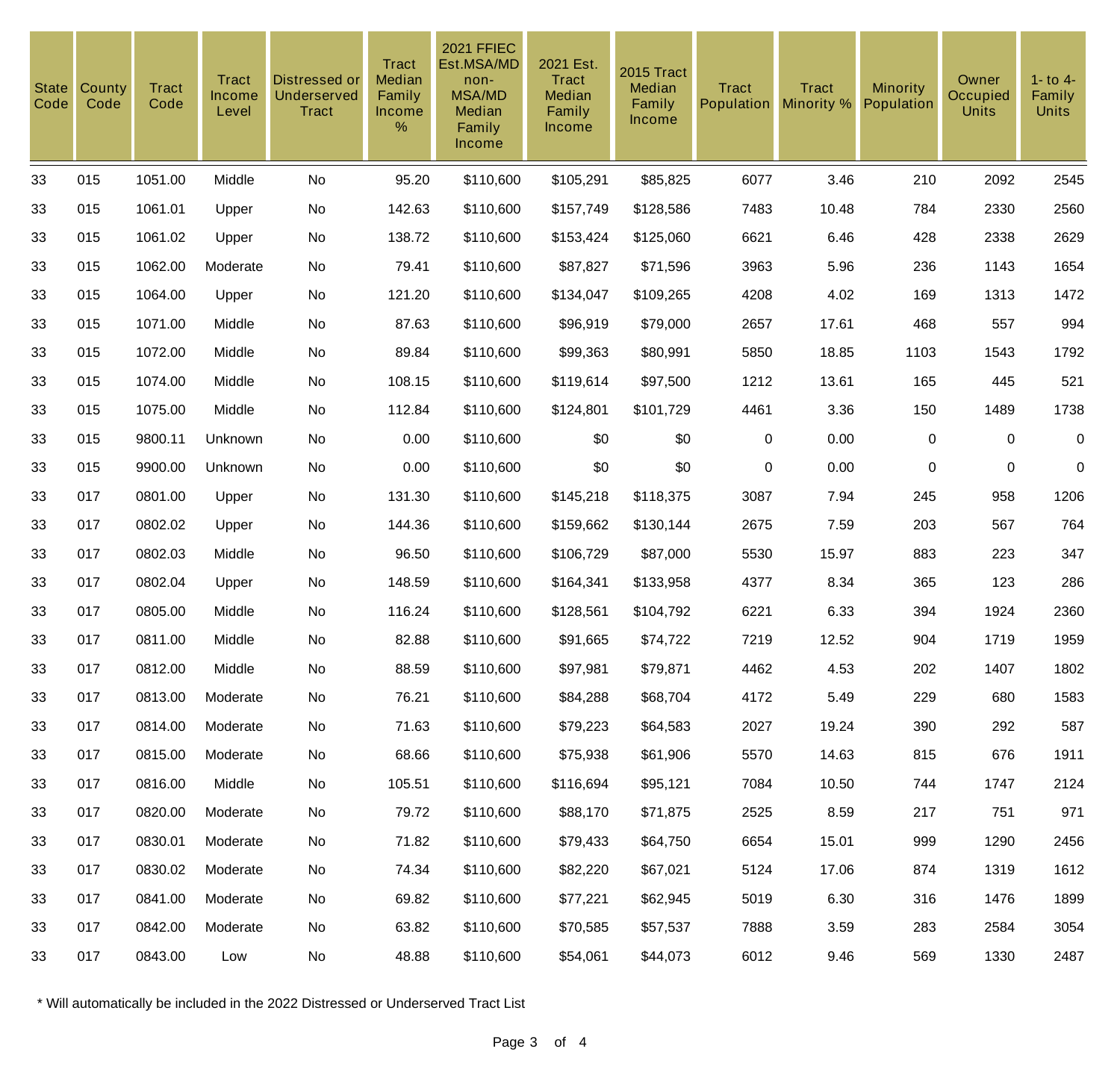| <b>State</b><br>Code | County<br>Code | Tract<br>Code | <b>Tract</b><br><b>Income</b><br>Level | Distressed or<br>Underserved<br>Tract | Tract<br>Median<br>Family<br><b>Income</b><br>$\%$ | <b>2021 FFIEC</b><br>Est.MSA/MD<br>$non-$<br><b>MSA/MD</b><br>Median<br>Family<br><b>Income</b> | 2021 Est.<br>Tract<br><b>Median</b><br>Family<br><b>Income</b> | 2015 Tract<br>Median<br>Family<br><b>Income</b> | <b>Tract</b><br>Population | Tract<br>Minority % | <b>Minority</b><br>Population | Owner<br>Occupied<br><b>Units</b> | 1 - to 4 -<br>Family<br><b>Units</b> |
|----------------------|----------------|---------------|----------------------------------------|---------------------------------------|----------------------------------------------------|-------------------------------------------------------------------------------------------------|----------------------------------------------------------------|-------------------------------------------------|----------------------------|---------------------|-------------------------------|-----------------------------------|--------------------------------------|
| 33                   | 017            | 0844.00       | Moderate                               | No                                    | 54.21                                              | \$110,600                                                                                       | \$59,956                                                       | \$48,871                                        | 4181                       | 9.11                | 381                           | 857                               | 1793                                 |
| 33                   | 017            | 0845.00       | Moderate                               | No                                    | 72.58                                              | \$110,600                                                                                       | \$80,273                                                       | \$65,431                                        | 4270                       | 3.61                | 154                           | 1049                              | 1347                                 |
| 33                   | 017            | 0846.00       | Middle                                 | No                                    | 84.08                                              | \$110,600                                                                                       | \$92,992                                                       | \$75,801                                        | 2584                       | 0.89                | 23                            | 920                               | 1083                                 |
| 33                   | 017            | 0850.00       | Middle                                 | No                                    | 108.56                                             | \$110,600                                                                                       | \$120,067                                                      | \$97,869                                        | 8749                       | 4.37                | 382                           | 2949                              | 3638                                 |
| 33                   | 017            | 0860.00       | Middle                                 | No                                    | 112.95                                             | \$110,600                                                                                       | \$124,923                                                      | \$101,827                                       | 4036                       | 8.30                | 335                           | 1293                              | 1742                                 |
| 33                   | 017            | 0870.00       | Moderate                               | No                                    | 71.96                                              | \$110,600                                                                                       | \$79,588                                                       | \$64,875                                        | 6825                       | 2.42                | 165                           | 1695                              | 2681                                 |
| 33                   | 017            | 0880.00       | Moderate                               | No                                    | 75.41                                              | \$110,600                                                                                       | \$83,403                                                       | \$67,991                                        | 4606                       | 1.06                | 49                            | 1409                              | 1965                                 |
| 33                   | 017            | 0885.00       | Middle                                 | No                                    | 89.86                                              | \$110,600                                                                                       | \$99,385                                                       | \$81,010                                        | 4376                       | 1.67                | 73                            | 1362                              | 2336                                 |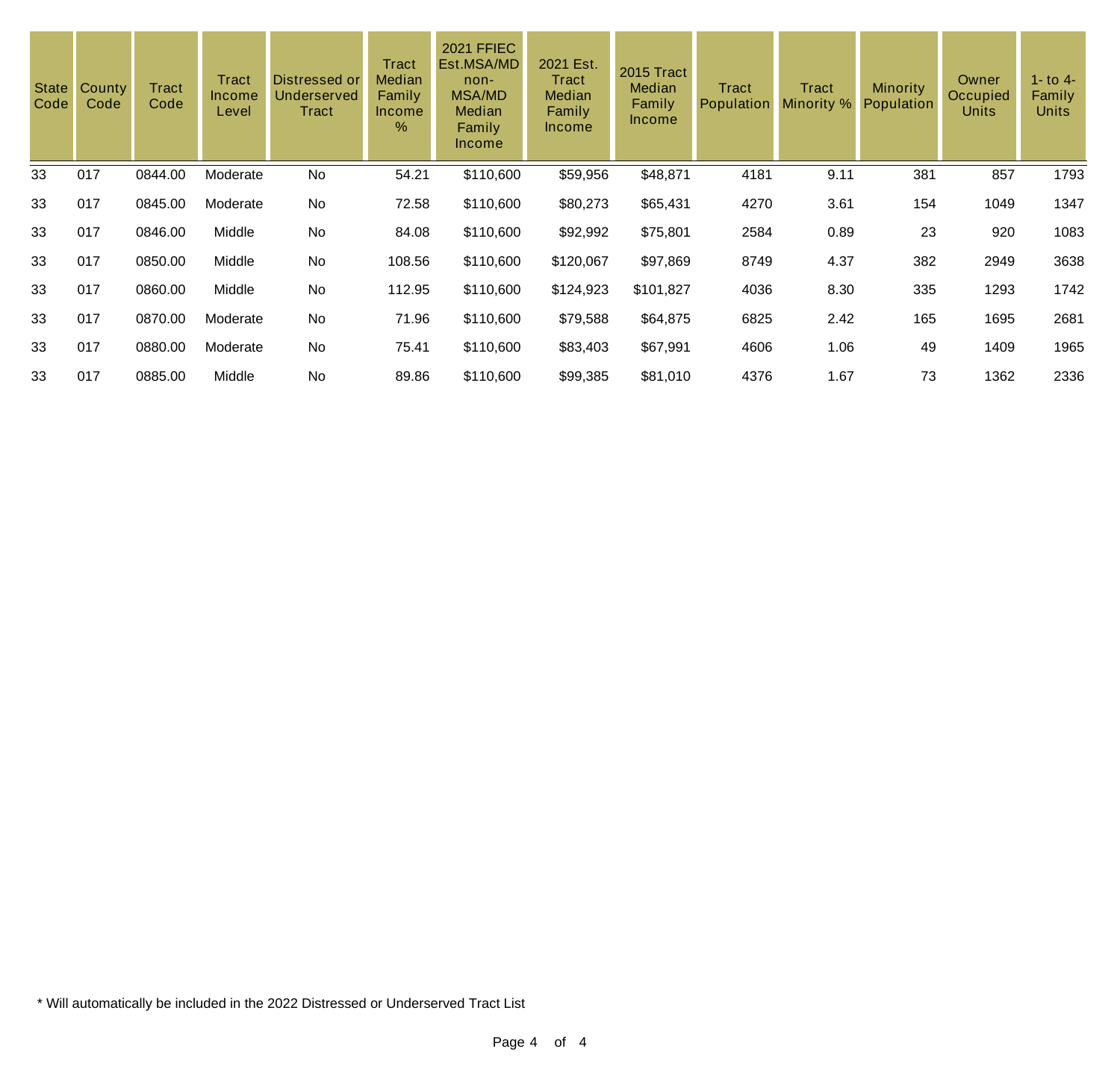

| <b>State</b><br>Code | County<br>Code | <b>Tract</b><br>Code | Tract<br><b>Income</b><br>Level | Distressed or<br><b>Underserved</b><br><b>Tract</b> | <b>Tract</b><br>Median<br>Family<br><b>Income</b><br>% | <b>2021 FFIEC</b><br>Est.MSA/MD<br>non-<br><b>MSA/MD</b><br>Median<br>Family<br>Income | 2021 Est.<br>Tract<br>Median<br>Family<br><b>Income</b> | 2015 Tract<br>Median<br>Family<br><b>Income</b> | <b>Tract</b><br>Population | <b>Tract</b><br>Minority % | <b>Minority</b><br>Population | Owner<br>Occupied<br><b>Units</b> | $1 -$ to $4 -$<br>Family<br><b>Units</b> |
|----------------------|----------------|----------------------|---------------------------------|-----------------------------------------------------|--------------------------------------------------------|----------------------------------------------------------------------------------------|---------------------------------------------------------|-------------------------------------------------|----------------------------|----------------------------|-------------------------------|-----------------------------------|------------------------------------------|
| 33                   | 011            | 0001.01              | Upper                           | No                                                  | 145.40                                                 | \$101,900                                                                              | \$148,163                                               | \$125,000                                       | 2837                       | 12.09                      | 343                           | 859                               | 1036                                     |
| 33                   | 011            | 0001.02              | Middle                          | No                                                  | 108.95                                                 | \$101,900                                                                              | \$111,020                                               | \$93,667                                        | 5085                       | 16.58                      | 843                           | 1232                              | 1517                                     |
| 33                   | 011            | 0002.02              | Moderate                        | No                                                  | 78.92                                                  | \$101,900                                                                              | \$80,419                                                | \$67,852                                        | 2358                       | 11.11                      | 262                           | 518                               | 856                                      |
| 33                   | 011            | 0002.03              | Moderate                        | No                                                  | 61.44                                                  | \$101,900                                                                              | \$62,607                                                | \$52,826                                        | 3133                       | 12.67                      | 397                           | 416                               | 236                                      |
| 33                   | 011            | 0002.04              | Moderate                        | No                                                  | 58.76                                                  | \$101,900                                                                              | \$59,876                                                | \$50,517                                        | 5000                       | 29.68                      | 1484                          | 625                               | 576                                      |
| 33                   | 011            | 0003.00              | Moderate                        | No                                                  | 57.64                                                  | \$101,900                                                                              | \$58,735                                                | \$49,551                                        | 2775                       | 7.60                       | 211                           | 405                               | 1125                                     |
| 33                   | 011            | 0006.00              | Moderate                        | No                                                  | 69.64                                                  | \$101,900                                                                              | \$70,963                                                | \$59,875                                        | 2005                       | 10.12                      | 203                           | 180                               | 522                                      |
| 33                   | 011            | 0007.00              | Upper                           | No                                                  | 126.77                                                 | \$101,900                                                                              | \$129,179                                               | \$108,986                                       | 3054                       | 5.99                       | 183                           | 947                               | 1296                                     |
| 33                   | 011            | 0008.00              | Moderate                        | No                                                  | 60.86                                                  | \$101,900                                                                              | \$62,016                                                | \$52,321                                        | 2719                       | 16.77                      | 456                           | 291                               | 873                                      |
| 33                   | 011            | 0009.01              | Middle                          | No                                                  | 92.51                                                  | \$101,900                                                                              | \$94,268                                                | \$79,531                                        | 3414                       | 8.93                       | 305                           | 897                               | 1203                                     |
| 33                   | 011            | 0009.02              | Middle                          | No                                                  | 80.27                                                  | \$101,900                                                                              | \$81,795                                                | \$69,013                                        | 6065                       | 22.21                      | 1347                          | 1036                              | 1186                                     |
| 33                   | 011            | 0010.00              | Middle                          | No                                                  | 107.43                                                 | \$101,900                                                                              | \$109,471                                               | \$92,361                                        | 5798                       | 8.30                       | 481                           | 1580                              | 1987                                     |
| 33                   | 011            | 0011.00              | Middle                          | No                                                  | 87.16                                                  | \$101,900                                                                              | \$88,816                                                | \$74,932                                        | 5428                       | 11.50                      | 624                           | 1759                              | 2002                                     |
| 33                   | 011            | 0012.00              | Moderate                        | No                                                  | 77.11                                                  | \$101,900                                                                              | \$78,575                                                | \$66,293                                        | 1819                       | 12.92                      | 235                           | 392                               | 749                                      |
| 33                   | 011            | 0013.00              | Moderate                        | No                                                  | 67.26                                                  | \$101,900                                                                              | \$68,538                                                | \$57,829                                        | 2926                       | 35.10                      | 1027                          | 214                               | 803                                      |
| 33                   | 011            | 0014.00              | Low                             | No                                                  | 31.78                                                  | \$101,900                                                                              | \$32,384                                                | \$27,325                                        | 2248                       | 40.93                      | 920                           | 60                                | 371                                      |
| 33                   | 011            | 0015.00              | Low                             | No                                                  | 33.15                                                  | \$101,900                                                                              | \$33,780                                                | \$28,500                                        | 2835                       | 51.85                      | 1470                          | 88                                | 768                                      |
| 33                   | 011            | 0016.00              | Moderate                        | No                                                  | 51.37                                                  | \$101,900                                                                              | \$52,346                                                | \$44,167                                        | 4735                       | 39.22                      | 1857                          | 306                               | 1363                                     |
| 33                   | 011            | 0017.00              | Moderate                        | No                                                  | 59.29                                                  | \$101,900                                                                              | \$60,417                                                | \$50,972                                        | 2251                       | 34.96                      | 787                           | 291                               | 769                                      |
| 33                   | 011            | 0018.00              | Moderate                        | No                                                  | 62.32                                                  | \$101,900                                                                              | \$63,504                                                | \$53,576                                        | 5686                       | 20.54                      | 1168                          | 1316                              | 2147                                     |
| 33                   | 011            | 0019.00              | Moderate                        | No                                                  | 67.82                                                  | \$101,900                                                                              | \$69,109                                                | \$58,309                                        | 3044                       | 33.61                      | 1023                          | 239                               | 769                                      |
| 33                   | 011            | 0020.00              | Low                             | No                                                  | 31.50                                                  | \$101,900                                                                              | \$32,099                                                | \$27,083                                        | 2071                       | 39.06                      | 809                           | 99                                | 597                                      |
| 33                   | 011            | 0021.00              | Low                             | No                                                  | 49.86                                                  | \$101,900                                                                              | \$50,807                                                | \$42,866                                        | 4967                       | 24.46                      | 1215                          | 591                               | 1659                                     |
| 33                   | 011            | 0022.00              | Middle                          | No                                                  | 83.36                                                  | \$101,900                                                                              | \$84,944                                                | \$71,667                                        | 3395                       | 8.51                       | 289                           | 895                               | 1263                                     |
| 33                   | 011            | 0023.00              | Middle                          | No                                                  | 91.93                                                  | \$101,900                                                                              | \$93,677                                                | \$79,034                                        | 3537                       | 13.80                      | 488                           | 1075                              | 1354                                     |
| 33                   | 011            | 0024.00              | Moderate                        | No                                                  | 75.27                                                  | \$101,900                                                                              | \$76,700                                                | \$64,712                                        | 7369                       | 20.22                      | 1490                          | 1594                              | 2414                                     |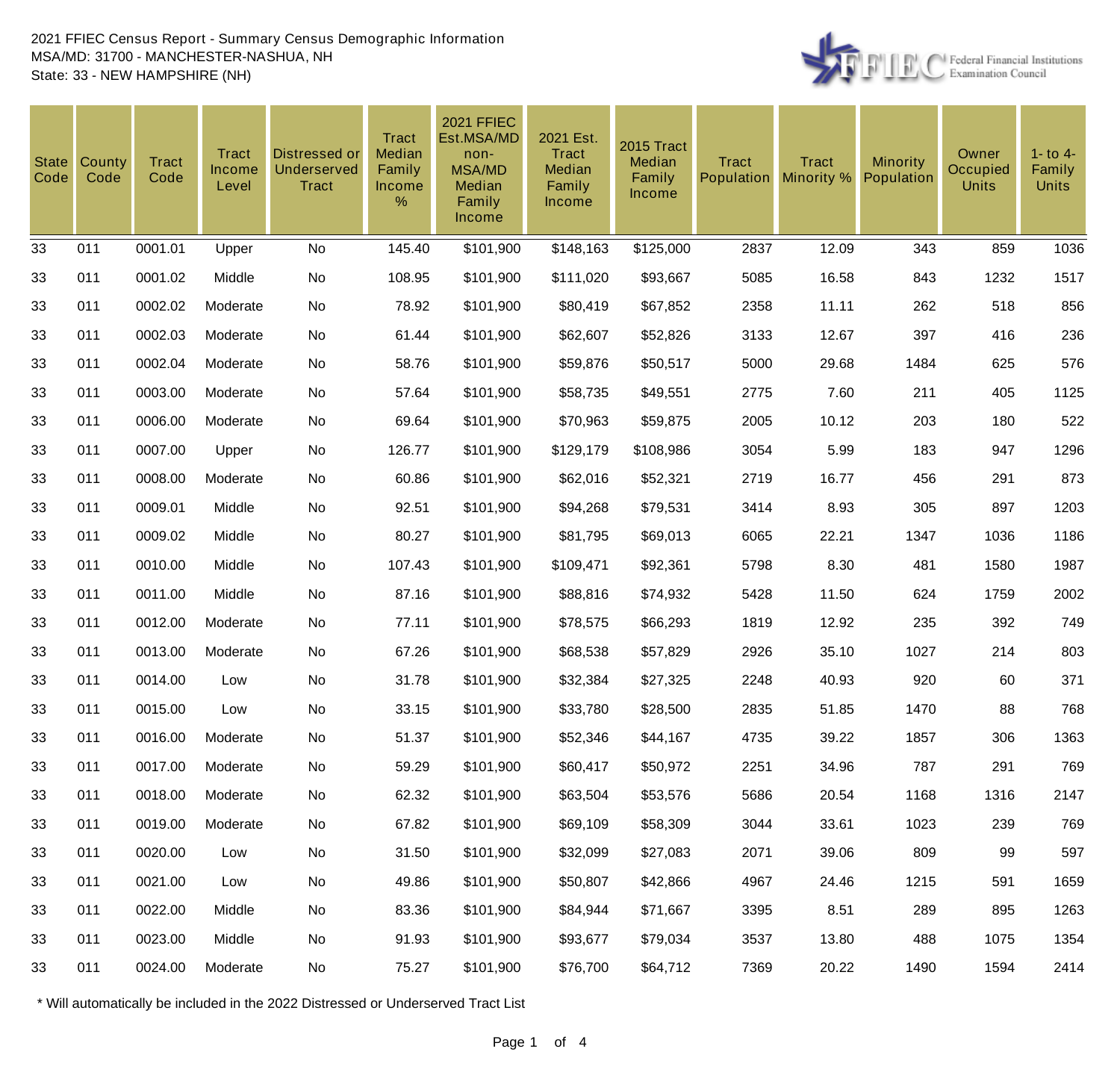| <b>State</b><br>Code | County<br>Code | <b>Tract</b><br>Code | Tract<br>Income<br>Level | <b>Distressed or</b><br>Underserved<br><b>Tract</b> | <b>Tract</b><br>Median<br>Family<br>Income<br>$\%$ | <b>2021 FFIEC</b><br>Est.MSA/MD<br>non-<br><b>MSA/MD</b><br>Median<br>Family<br>Income | 2021 Est.<br><b>Tract</b><br>Median<br>Family<br><b>Income</b> | 2015 Tract<br>Median<br>Family<br>Income | <b>Tract</b><br><b>Population</b> | <b>Tract</b><br>Minority % | <b>Minority</b><br>Population | Owner<br><b>Occupied</b><br><b>Units</b> | $1 -$ to $4 -$<br>Family<br><b>Units</b> |
|----------------------|----------------|----------------------|--------------------------|-----------------------------------------------------|----------------------------------------------------|----------------------------------------------------------------------------------------|----------------------------------------------------------------|------------------------------------------|-----------------------------------|----------------------------|-------------------------------|------------------------------------------|------------------------------------------|
| 33                   | 011            | 0025.00              | Moderate                 | No                                                  | 79.21                                              | \$101,900                                                                              | \$80,715                                                       | \$68,102                                 | 5198                              | 12.10                      | 629                           | 1584                                     | 1746                                     |
| 33                   | 011            | 0026.00              | Middle                   | No                                                  | 108.05                                             | \$101,900                                                                              | \$110,103                                                      | \$92,892                                 | 5786                              | 14.85                      | 859                           | 1819                                     | 2013                                     |
| 33                   | 011            | 0027.01              | Middle                   | No                                                  | 101.36                                             | \$101,900                                                                              | \$103,286                                                      | \$87,143                                 | 3673                              | 3.57                       | 131                           | 1120                                     | 1426                                     |
| 33                   | 011            | 0027.02              | Middle                   | No                                                  | 116.61                                             | \$101,900                                                                              | \$118,826                                                      | \$100,250                                | 6077                              | 3.49                       | 212                           | 1932                                     | 2299                                     |
| 33                   | 011            | 0028.00              | Middle                   | No                                                  | 95.25                                              | \$101,900                                                                              | \$97,060                                                       | \$81,889                                 | 8081                              | 6.01                       | 486                           | 1791                                     | 2124                                     |
| 33                   | 011            | 0029.01              | Upper                    | No                                                  | 143.79                                             | \$101,900                                                                              | \$146,522                                                      | \$123,616                                | 7289                              | 7.86                       | 573                           | 2251                                     | 2333                                     |
| 33                   | 011            | 0029.02              | Upper                    | No                                                  | 154.88                                             | \$101,900                                                                              | \$157,823                                                      | \$133,151                                | 6178                              | 3.43                       | 212                           | 1926                                     | 2132                                     |
| 33                   | 011            | 0029.03              | Upper                    | No                                                  | 203.91                                             | \$101,900                                                                              | \$207,784                                                      | \$175,294                                | 8192                              | 4.16                       | 341                           | 2389                                     | 2525                                     |
| 33                   | 011            | 0101.00              | Middle                   | No                                                  | 114.94                                             | \$101,900                                                                              | \$117,124                                                      | \$98,810                                 | 5193                              | 16.93                      | 879                           | 1777                                     | 1922                                     |
| 33                   | 011            | 0102.00              | Middle                   | No                                                  | 83.47                                              | \$101,900                                                                              | \$85,056                                                       | \$71,763                                 | 7575                              | 24.25                      | 1837                          | 1238                                     | 1442                                     |
| 33                   | 011            | 0103.01              | Upper                    | No                                                  | 128.06                                             | \$101,900                                                                              | \$130,493                                                      | \$110,096                                | 4196                              | 13.30                      | 558                           | 1608                                     | 1654                                     |
| 33                   | 011            | 0103.02              | Middle                   | No                                                  | 98.02                                              | \$101,900                                                                              | \$99,882                                                       | \$84,265                                 | 4255                              | 13.58                      | 578                           | 1136                                     | 1277                                     |
| 33                   | 011            | 0104.00              | Middle                   | No                                                  | 104.92                                             | \$101,900                                                                              | \$106,913                                                      | \$90,203                                 | 4990                              | 15.03                      | 750                           | 1409                                     | 1852                                     |
| 33                   | 011            | 0105.00              | Low                      | No                                                  | 37.66                                              | \$101,900                                                                              | \$38,376                                                       | \$32,382                                 | 4130                              | 40.61                      | 1677                          | 247                                      | 1345                                     |
| 33                   | 011            | 0106.00              | Low                      | No                                                  | 48.94                                              | \$101,900                                                                              | \$49,870                                                       | \$42,078                                 | 5447                              | 29.65                      | 1615                          | 608                                      | 1712                                     |
| 33                   | 011            | 0107.00              | Low                      | No                                                  | 31.30                                              | \$101,900                                                                              | \$31,895                                                       | \$26,908                                 | 1432                              | 37.85                      | 542                           | 74                                       | 343                                      |
| 33                   | 011            | 0108.00              | Low                      | No                                                  | 36.57                                              | \$101,900                                                                              | \$37,265                                                       | \$31,442                                 | 7711                              | 47.28                      | 3646                          | 484                                      | 1901                                     |
| 33                   | 011            | 0109.00              | Moderate                 | No                                                  | 79.25                                              | \$101,900                                                                              | \$80,756                                                       | \$68,131                                 | 7013                              | 17.84                      | 1251                          | 1325                                     | 2203                                     |
| 33                   | 011            | 0110.00              | Middle                   | No                                                  | 100.03                                             | \$101,900                                                                              | \$101,931                                                      | \$86,000                                 | 5057                              | 11.15                      | 564                           | 1379                                     | 1781                                     |
| 33                   | 011            | 0111.01              | Middle                   | No                                                  | 84.57                                              | \$101,900                                                                              | \$86,177                                                       | \$72,708                                 | 3492                              | 29.52                      | 1031                          | 302                                      | 213                                      |
| 33                   | 011            | 0111.02              | Moderate                 | No                                                  | 77.87                                              | \$101,900                                                                              | \$79,350                                                       | \$66,950                                 | 3226                              | 41.51                      | 1339                          | 308                                      | 121                                      |
| 33                   | 011            | 0112.00              | Upper                    | No                                                  | 135.85                                             | \$101,900                                                                              | \$138,431                                                      | \$116,792                                | 6270                              | 25.33                      | 1588                          | 2028                                     | 2018                                     |
| 33                   | 011            | 0113.00              | Upper                    | No                                                  | 130.03                                             | \$101,900                                                                              | \$132,501                                                      | \$111,790                                | 4513                              | 10.30                      | 465                           | 1471                                     | 1493                                     |
| 33                   | 011            | 0114.01              | Upper                    | No                                                  | 120.98                                             | \$101,900                                                                              | \$123,279                                                      | \$104,002                                | 5368                              | 24.24                      | 1301                          | 1849                                     | 1753                                     |
| 33                   | 011            | 0114.02              | Middle                   | No                                                  | 112.57                                             | \$101,900                                                                              | \$114,709                                                      | \$96,776                                 | 5006                              | 29.09                      | 1456                          | 1310                                     | 1429                                     |
| 33                   | 011            | 0115.00              | Moderate                 | No                                                  | 75.28                                              | \$101,900                                                                              | \$76,710                                                       | \$64,722                                 | 2236                              | 10.69                      | 239                           | 899                                      | 988                                      |
| 33                   | 011            | 0121.00              | Upper                    | No                                                  | 126.94                                             | \$101,900                                                                              | \$129,352                                                      | \$109,129                                | 8233                              | 4.82                       | 397                           | 2563                                     | 2914                                     |
| 33                   | 011            | 0122.00              | Middle                   | No                                                  | 84.77                                              | \$101,900                                                                              | \$86,381                                                       | \$72,879                                 | 7388                              | 13.29                      | 982                           | 2076                                     | 2602                                     |
| 33                   | 011            | 0123.00              | Upper                    | No                                                  | 135.34                                             | \$101,900                                                                              | \$137,911                                                      | \$116,354                                | 9061                              | 6.36                       | 576                           | 2654                                     | 3073                                     |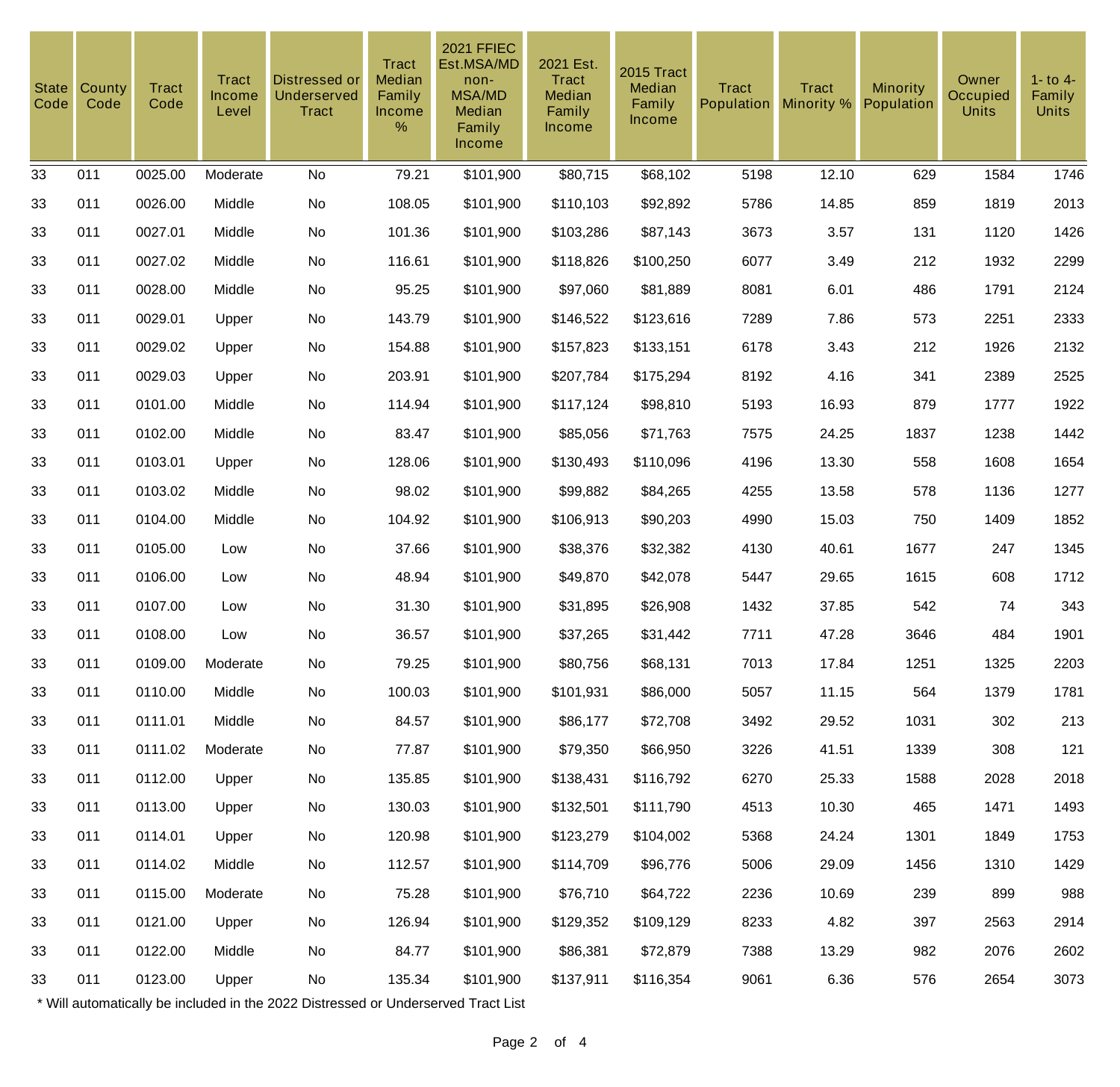| <b>State</b><br>Code | County<br>Code | <b>Tract</b><br>Code | <b>Tract</b><br>Income<br>Level | Distressed or<br><b>Underserved</b><br><b>Tract</b> | <b>Tract</b><br><b>Median</b><br>Family<br>Income<br>$\%$ | <b>2021 FFIEC</b><br>Est.MSA/MD<br>non-<br><b>MSA/MD</b><br>Median<br>Family<br>Income | 2021 Est.<br><b>Tract</b><br>Median<br>Family<br>Income | 2015 Tract<br>Median<br>Family<br>Income | <b>Tract</b><br><b>Population</b> | <b>Tract</b><br>Minority % | <b>Minority</b><br>Population | Owner<br>Occupied<br><b>Units</b> | $1 -$ to $4 -$<br>Family<br><b>Units</b> |
|----------------------|----------------|----------------------|---------------------------------|-----------------------------------------------------|-----------------------------------------------------------|----------------------------------------------------------------------------------------|---------------------------------------------------------|------------------------------------------|-----------------------------------|----------------------------|-------------------------------|-----------------------------------|------------------------------------------|
| 33                   | 011            | 0131.00              | Upper                           | No                                                  | 123.28                                                    | \$101,900                                                                              | \$125,622                                               | \$105,981                                | 8366                              | 4.72                       | 395                           | 2375                              | 2860                                     |
| 33                   | 011            | 0141.00              | Middle                          | No                                                  | 96.29                                                     | \$101,900                                                                              | \$98,120                                                | \$82,784                                 | 5142                              | 4.47                       | 230                           | 1538                              | 1994                                     |
| 33                   | 011            | 0142.01              | Upper                           | No                                                  | 133.92                                                    | \$101,900                                                                              | \$136,464                                               | \$115,132                                | 6072                              | 9.57                       | 581                           | 1940                              | 2068                                     |
| 33                   | 011            | 0142.02              | Middle                          | No                                                  | 110.08                                                    | \$101,900                                                                              | \$112,172                                               | \$94,637                                 | 6060                              | 3.05                       | 185                           | 1969                              | 2331                                     |
| 33                   | 011            | 0143.00              | Upper                           | No                                                  | 143.50                                                    | \$101,900                                                                              | \$146,227                                               | \$123,368                                | 8321                              | 8.81                       | 733                           | 2725                              | 2815                                     |
| 33                   | 011            | 0151.00              | Upper                           | No                                                  | 160.39                                                    | \$101,900                                                                              | \$163,437                                               | \$137,888                                | 5198                              | 9.45                       | 491                           | 1606                              | 1821                                     |
| 33                   | 011            | 0152.00              | Upper                           | No                                                  | 145.60                                                    | \$101,900                                                                              | \$148,366                                               | \$125,168                                | 6049                              | 5.64                       | 341                           | 1926                              | 2143                                     |
| 33                   | 011            | 0161.00              | Middle                          | No                                                  | 115.03                                                    | \$101,900                                                                              | \$117,216                                               | \$98,889                                 | 3131                              | 14.66                      | 459                           | 802                               | 1147                                     |
| 33                   | 011            | 0162.01              | Moderate                        | No                                                  | 68.80                                                     | \$101,900                                                                              | \$70,107                                                | \$59,145                                 | 6885                              | 8.10                       | 558                           | 1533                              | 2034                                     |
| 33                   | 011            | 0162.02              | Middle                          | No                                                  | 119.49                                                    | \$101,900                                                                              | \$121,760                                               | \$102,721                                | 5178                              | 4.54                       | 235                           | 1609                              | 1850                                     |
| 33                   | 011            | 0171.00              | Upper                           | No                                                  | 155.92                                                    | \$101,900                                                                              | \$158,882                                               | \$134,044                                | 7733                              | 6.28                       | 486                           | 2594                              | 2999                                     |
| 33                   | 011            | 0180.00              | Upper                           | No                                                  | 134.16                                                    | \$101,900                                                                              | \$136,709                                               | \$115,333                                | 5100                              | 3.39                       | 173                           | 1526                              | 1687                                     |
| 33                   | 011            | 0185.01              | Moderate                        | No                                                  | 74.27                                                     | \$101,900                                                                              | \$75,681                                                | \$63,850                                 | 2109                              | 3.46                       | 73                            | 572                               | 858                                      |
| 33                   | 011            | 0185.02              | Middle                          | No                                                  | 108.69                                                    | \$101,900                                                                              | \$110,755                                               | \$93,438                                 | 1390                              | 6.12                       | 85                            | 501                               | 601                                      |
| 33                   | 011            | 0190.00              | Middle                          | No                                                  | 104.84                                                    | \$101,900                                                                              | \$106,832                                               | \$90,134                                 | 3681                              | 2.28                       | 84                            | 1156                              | 1511                                     |
| 33                   | 011            | 0195.01              | Middle                          | No                                                  | 102.32                                                    | \$101,900                                                                              | \$104,264                                               | \$87,969                                 | 1707                              | 4.57                       | 78                            | 566                               | 717                                      |
| 33                   | 011            | 0195.02              | Upper                           | No                                                  | 127.12                                                    | \$101,900                                                                              | \$129,535                                               | \$109,286                                | 2620                              | 2.25                       | 59                            | 826                               | 912                                      |
| 33                   | 011            | 0200.00              | Upper                           | No                                                  | 124.27                                                    | \$101,900                                                                              | \$126,631                                               | \$106,830                                | 5418                              | 0.89                       | 48                            | 1778                              | 1974                                     |
| 33                   | 011            | 0210.00              | Middle                          | No                                                  | 105.20                                                    | \$101,900                                                                              | \$107,199                                               | \$90,444                                 | 8883                              | 4.05                       | 360                           | 2877                              | 3623                                     |
| 33                   | 011            | 0215.00              | Middle                          | No                                                  | 94.59                                                     | \$101,900                                                                              | \$96,387                                                | \$81,319                                 | 4700                              | 5.81                       | 273                           | 1516                              | 2313                                     |
| 33                   | 011            | 0220.00              | Middle                          | No                                                  | 84.82                                                     | \$101,900                                                                              | \$86,432                                                | \$72,917                                 | 1641                              | 7.01                       | 115                           | 503                               | 682                                      |
| 33                   | 011            | 0225.00              | Middle                          | No                                                  | 107.98                                                    | \$101,900                                                                              | \$110,032                                               | \$92,829                                 | 6993                              | 3.15                       | 220                           | 2168                              | 2732                                     |
| 33                   | 011            | 0230.00              | Middle                          | No                                                  | 105.06                                                    | \$101,900                                                                              | \$107,056                                               | \$90,321                                 | 6406                              | 2.20                       | 141                           | 1999                              | 2602                                     |
| 33                   | 011            | 0240.00              | Middle                          | No                                                  | 104.42                                                    | \$101,900                                                                              | \$106,404                                               | \$89,773                                 | 1755                              | 4.96                       | 87                            | 647                               | 910                                      |
| 33                   | 011            | 0250.00              | Middle                          | No                                                  | 90.34                                                     | \$101,900                                                                              | \$92,056                                                | \$77,669                                 | 2652                              | 3.13                       | 83                            | 815                               | 1316                                     |
| 33                   | 011            | 0255.00              | Moderate                        | No                                                  | 72.35                                                     | \$101,900                                                                              | \$73,725                                                | \$62,204                                 | 6248                              | 2.83                       | 177                           | 2033                              | 3009                                     |
| 33                   | 011            | 2001.00              | Upper                           | No                                                  | 125.75                                                    | \$101,900                                                                              | \$128,139                                               | \$108,103                                | 4762                              | 4.66                       | 222                           | 1343                              | 1524                                     |
| 33                   | 011            | 2002.00              | Middle                          | No                                                  | 115.95                                                    | \$101,900                                                                              | \$118,153                                               | \$99,679                                 | 4242                              | 5.63                       | 239                           | 1283                              | 1364                                     |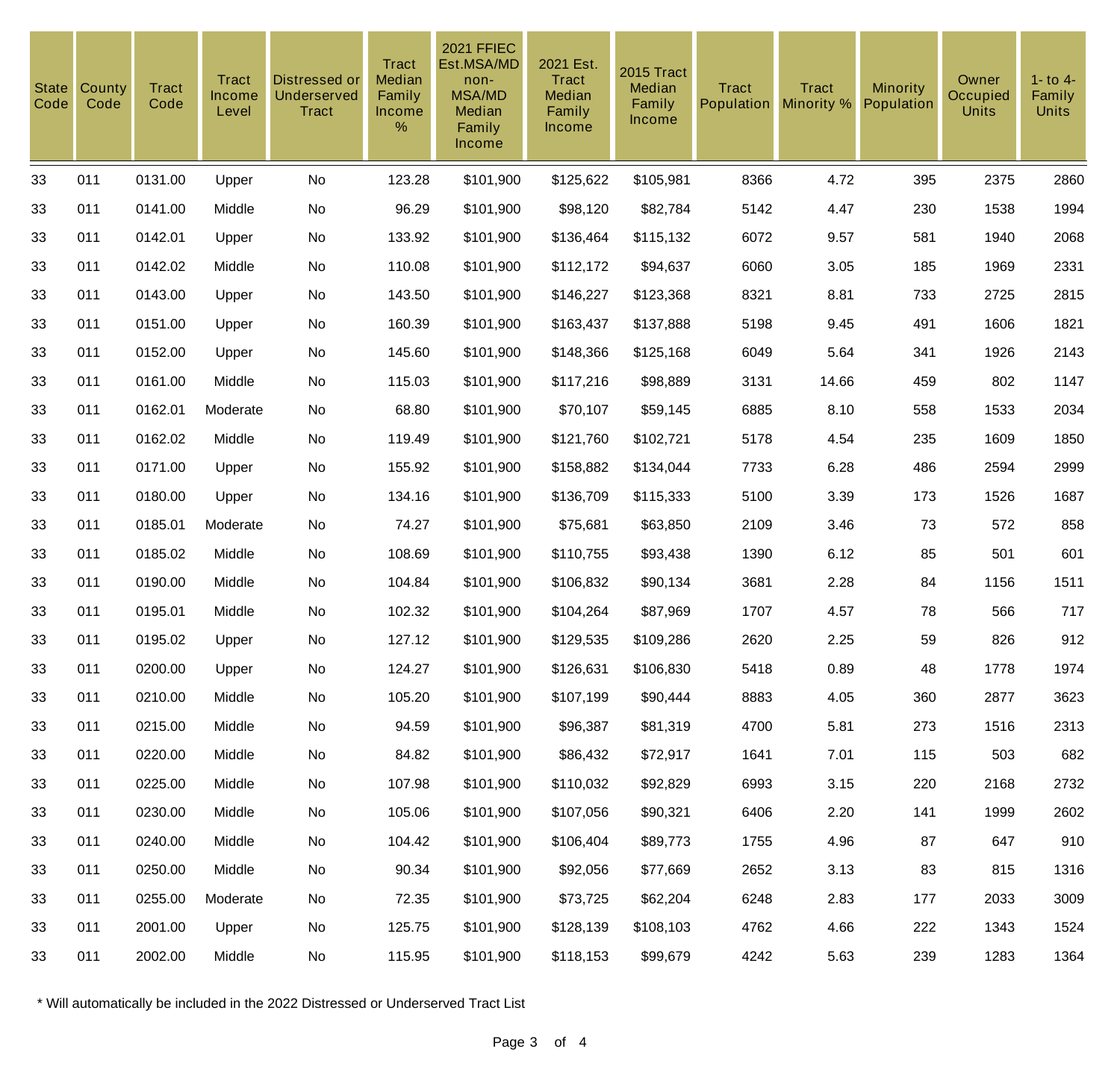| Code | State County<br>Code | Tract<br>Code | Tract<br>Income<br>Level | Distressed or<br>Underserved<br>Tract | <b>Tract</b><br><b>Median</b><br>Family<br><b>Income</b><br>% | <b>2021 FFIEC</b><br>Est.MSA/MD<br>non-<br><b>MSA/MD</b><br><b>Median</b><br>Family<br>Income | 2021 Est.<br>Tract<br>Median<br>Family<br>Income | 2015 Tract<br>Median<br>Family<br>Income | Tract<br>Population | <b>Tract</b><br>Minority % Population | Minority | Owner<br>Occupied<br><b>Units</b> | 1 - to 4 -<br>Family<br><b>Units</b> |
|------|----------------------|---------------|--------------------------|---------------------------------------|---------------------------------------------------------------|-----------------------------------------------------------------------------------------------|--------------------------------------------------|------------------------------------------|---------------------|---------------------------------------|----------|-----------------------------------|--------------------------------------|
| 33   | 011                  | 2003.00       | Upper                    | No                                    | 128.12                                                        | \$101,900                                                                                     | \$130,554                                        | \$110,142                                | 4109                | 6.11                                  | 251      | 1225                              | 1481                                 |
| 33   | 011                  | 2004.00       | Moderate                 | No                                    | 58.92                                                         | \$101,900                                                                                     | \$60,039                                         | \$50,655                                 | 2601                | 22.72                                 | 591      | 83                                | 303                                  |
| 33   | 011                  | 9801.01       | <b>Unknown</b>           | No                                    | 0.00                                                          | \$101,900                                                                                     | \$0                                              | \$0                                      | 0                   | 0.00                                  | 0        |                                   | 0                                    |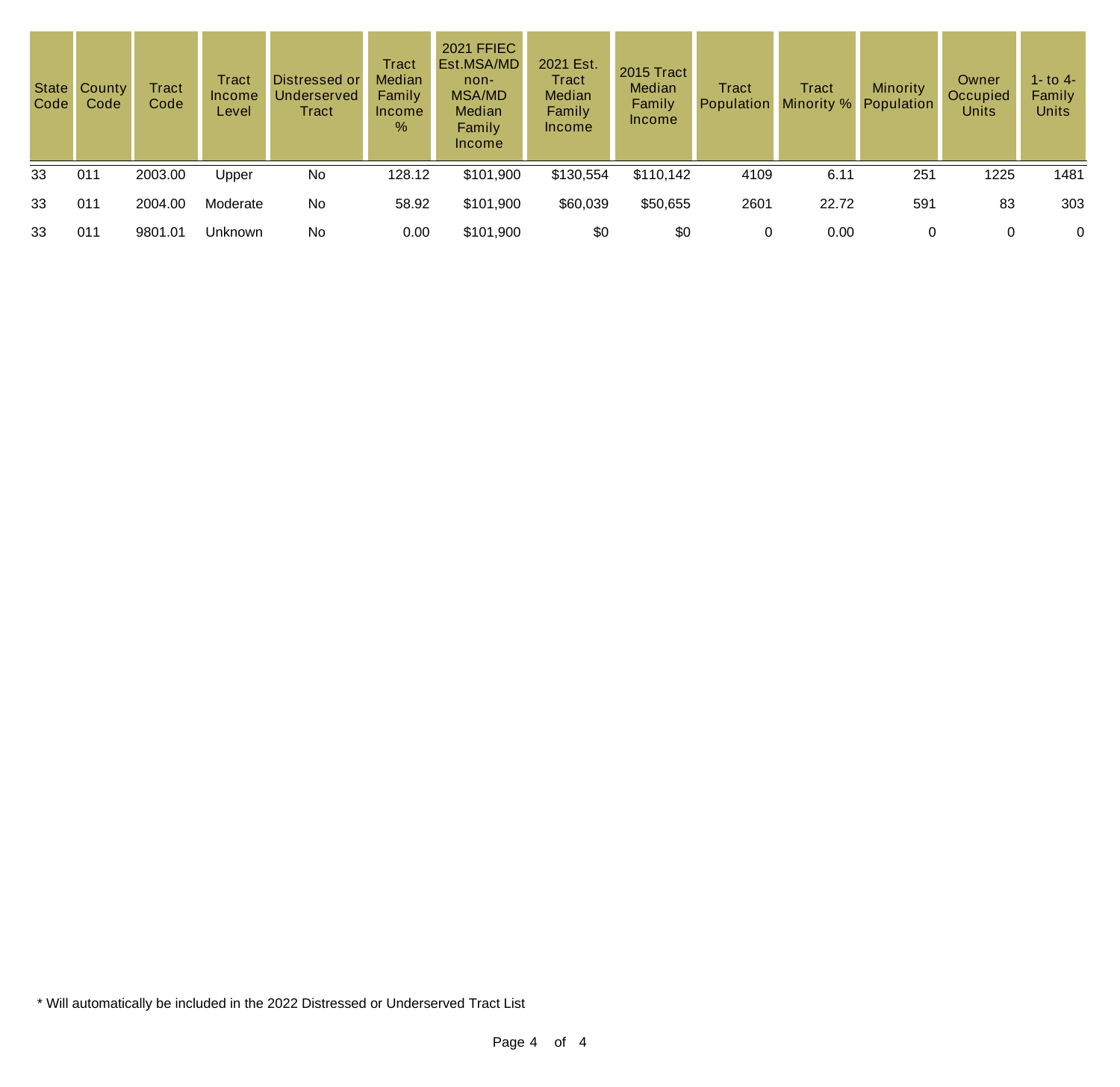

| <b>State</b><br>Code | County<br>Code | <b>Tract</b><br>Code | Tract<br>Income<br>Level | Distressed or<br>Underserved<br><b>Tract</b> | <b>Tract</b><br>Median<br>Family<br><b>Income</b><br>% | <b>2021 FFIEC</b><br>Est.MSA/MD<br>non-<br><b>MSA/MD</b><br>Median<br>Family<br><b>Income</b> | 2021 Est.<br>Tract<br>Median<br>Family<br>Income | 2015 Tract<br>Median<br>Family<br><b>Income</b> | <b>Tract</b><br>Population | <b>Tract</b><br>Minority % | <b>Minority</b><br>Population | Owner<br>Occupied<br><b>Units</b> | $1 -$ to $4 -$<br>Family<br><b>Units</b> |
|----------------------|----------------|----------------------|--------------------------|----------------------------------------------|--------------------------------------------------------|-----------------------------------------------------------------------------------------------|--------------------------------------------------|-------------------------------------------------|----------------------------|----------------------------|-------------------------------|-----------------------------------|------------------------------------------|
| 33                   | 001            | 9651.00              | Middle                   | No                                           | 102.33                                                 | \$85,300                                                                                      | \$87,287                                         | \$73,370                                        | 3285                       | 7.37                       | 242                           | 1108                              | 1959                                     |
| 33                   | 001            | 9652.00              | Middle                   | No                                           | 95.65                                                  | \$85,300                                                                                      | \$81,589                                         | \$68,587                                        | 3010                       | 10.90                      | 328                           | 830                               | 2412                                     |
| 33                   | 001            | 9653.00              | Middle                   | No                                           | 118.98                                                 | \$85,300                                                                                      | \$101,490                                        | \$85,313                                        | 3315                       | 5.01                       | 166                           | 1025                              | 2002                                     |
| 33                   | 001            | 9654.00              | Middle                   | No                                           | 101.01                                                 | \$85,300                                                                                      | \$86,162                                         | \$72,429                                        | 2981                       | 2.68                       | 80                            | 1108                              | 1643                                     |
| 33                   | 001            | 9655.98              | Middle                   | No                                           | 83.34                                                  | \$85,300                                                                                      | \$71,089                                         | \$59,754                                        | 3592                       | 3.70                       | 133                           | 1002                              | 1585                                     |
| 33                   | 001            | 9656.00              | Middle                   | No                                           | 109.78                                                 | \$85,300                                                                                      | \$93,642                                         | \$78,713                                        | 3779                       | 6.03                       | 228                           | 1400                              | 2247                                     |
| 33                   | 001            | 9657.00              | Middle                   | No                                           | 100.28                                                 | \$85,300                                                                                      | \$85,539                                         | \$71,905                                        | 4602                       | 0.39                       | 18                            | 1462                              | 2395                                     |
| 33                   | 001            | 9658.00              | Middle                   | No                                           | 101.17                                                 | \$85,300                                                                                      | \$86,298                                         | \$72,539                                        | 7325                       | 6.09                       | 446                           | 2360                              | 3448                                     |
| 33                   | 001            | 9659.00              | Moderate                 | No                                           | 68.34                                                  | \$85,300                                                                                      | \$58,294                                         | \$49,000                                        | 3827                       | 5.07                       | 194                           | 946                               | 1532                                     |
| 33                   | 001            | 9660.00              | Moderate                 | No                                           | 76.03                                                  | \$85,300                                                                                      | \$64,854                                         | \$54,519                                        | 5471                       | 3.47                       | 190                           | 1060                              | 1850                                     |
| 33                   | 001            | 9661.00              | Middle                   | No                                           | 113.48                                                 | \$85,300                                                                                      | \$96,798                                         | \$81,366                                        | 3703                       | 5.56                       | 206                           | 1144                              | 2291                                     |
| 33                   | 001            | 9662.00              | Middle                   | No                                           | 86.87                                                  | \$85,300                                                                                      | \$74,100                                         | \$62,292                                        | 3074                       | 5.50                       | 169                           | 630                               | 2259                                     |
| 33                   | 001            | 9664.01              | Upper                    | No                                           | 132.84                                                 | \$85,300                                                                                      | \$113,313                                        | \$95,250                                        | 1190                       | 5.80                       | 69                            | 432                               | 1930                                     |
| 33                   | 001            | 9664.02              | Middle                   | No                                           | 103.38                                                 | \$85,300                                                                                      | \$88,183                                         | \$74,125                                        | 5950                       | 2.49                       | 148                           | 2131                              | 2858                                     |
| 33                   | 001            | 9665.00              | Middle                   | No                                           | 119.32                                                 | \$85,300                                                                                      | \$101,780                                        | \$85,556                                        | 5295                       | 6.52                       | 345                           | 1796                              | 4332                                     |
| 33                   | 003            | 9551.00              | Middle                   | No                                           | 107.24                                                 | \$85,300                                                                                      | \$91,476                                         | \$76,891                                        | 3860                       | 2.51                       | 97                            | 1470                              | 4181                                     |
| 33                   | 003            | 9553.00              | Moderate                 | No                                           | 70.22                                                  | \$85,300                                                                                      | \$59,898                                         | \$50,354                                        | 6320                       | 5.14                       | 325                           | 1872                              | 3579                                     |
| 33                   | 003            | 9554.00              | Middle                   | No                                           | 85.04                                                  | \$85,300                                                                                      | \$72,539                                         | \$60,977                                        | 4059                       | 7.32                       | 297                           | 1238                              | 2186                                     |
| 33                   | 003            | 9555.00              | Middle                   | No                                           | 84.84                                                  | \$85,300                                                                                      | \$72,369                                         | \$60,833                                        | 2843                       | 2.64                       | 75                            | 1073                              | 2256                                     |
| 33                   | 003            | 9556.00              | Middle                   | No                                           | 84.76                                                  | \$85,300                                                                                      | \$72,300                                         | \$60,774                                        | 5206                       | 2.77                       | 144                           | 1836                              | 3586                                     |
| 33                   | 003            | 9558.00              | Moderate                 | No                                           | 77.33                                                  | \$85,300                                                                                      | \$65,962                                         | \$55,450                                        | 2654                       | 1.06                       | 28                            | 977                               | 2708                                     |
| 33                   | 003            | 9559.00              | Middle                   | No                                           | 84.74                                                  | \$85,300                                                                                      | \$72,283                                         | \$60,758                                        | 4287                       | 4.34                       | 186                           | 1455                              | 2927                                     |
| 33                   | 003            | 9560.00              | Middle                   | No                                           | 82.52                                                  | \$85,300                                                                                      | \$70,390                                         | \$59,167                                        | 5844                       | 3.51                       | 205                           | 2314                              | 4202                                     |
| 33                   | 003            | 9561.00              | Middle                   | No                                           | 95.41                                                  | \$85,300                                                                                      | \$81,385                                         | \$68,409                                        | 6234                       | 5.20                       | 324                           | 2223                              | 4356                                     |
| 33                   | 003            | 9563.00              | Upper                    | No                                           | 128.55                                                 | \$85,300                                                                                      | \$109,653                                        | \$92,171                                        | 4024                       | 2.78                       | 112                           | 1545                              | 4920                                     |
| 33                   | 003            | 9564.00              | Middle                   | No                                           | 89.11                                                  | \$85,300                                                                                      | \$76,011                                         | \$63,897                                        | 2182                       | 0.87                       | 19                            | 858                               | 2331                                     |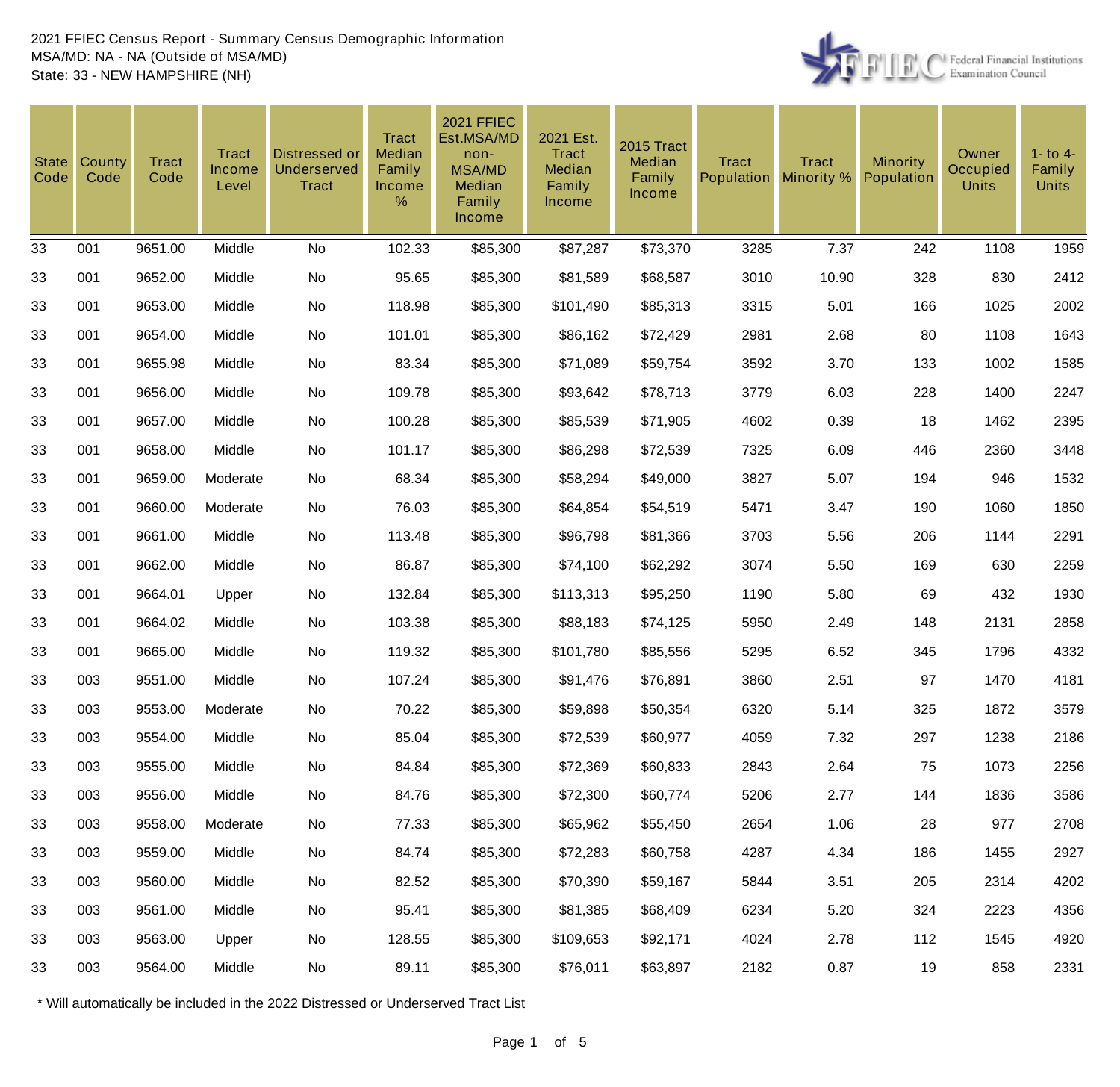| <b>State</b><br>Code | County<br>Code | <b>Tract</b><br>Code | <b>Tract</b><br>Income<br>Level | Distressed or<br>Underserved<br>Tract | <b>Tract</b><br>Median<br>Family<br><b>Income</b><br>% | <b>2021 FFIEC</b><br>Est.MSA/MD<br>non-<br><b>MSA/MD</b><br>Median<br>Family<br>Income | 2021 Est.<br><b>Tract</b><br>Median<br>Family<br><b>Income</b> | 2015 Tract<br>Median<br>Family<br><b>Income</b> | <b>Tract</b><br>Population | <b>Tract</b><br>Minority % | <b>Minority</b><br>Population | Owner<br>Occupied<br><b>Units</b> | $1 -$ to $4 -$<br>Family<br><b>Units</b> |
|----------------------|----------------|----------------------|---------------------------------|---------------------------------------|--------------------------------------------------------|----------------------------------------------------------------------------------------|----------------------------------------------------------------|-------------------------------------------------|----------------------------|----------------------------|-------------------------------|-----------------------------------|------------------------------------------|
| 33                   | 005            | 9701.00              | Middle                          | No                                    | 94.95                                                  | \$85,300                                                                               | \$80,992                                                       | \$68,079                                        | 4218                       | 3.63                       | 153                           | 1490                              | 2033                                     |
| 33                   | 005            | 9702.00              | Middle                          | No                                    | 108.51                                                 | \$85,300                                                                               | \$92,559                                                       | \$77,802                                        | 3711                       | 3.64                       | 135                           | 1180                              | 1603                                     |
| 33                   | 005            | 9704.00              | Middle                          | No                                    | 104.33                                                 | \$85,300                                                                               | \$88,993                                                       | \$74,810                                        | 5182                       | 3.30                       | 171                           | 1821                              | 3367                                     |
| 33                   | 005            | 9705.00              | Middle                          | No                                    | 102.72                                                 | \$85,300                                                                               | \$87,620                                                       | \$73,654                                        | 5371                       | 3.71                       | 199                           | 1524                              | 2003                                     |
| 33                   | 005            | 9706.00              | Upper                           | No                                    | 121.93                                                 | \$85,300                                                                               | \$104,006                                                      | \$87,426                                        | 5907                       | 6.82                       | 403                           | 1499                              | 2061                                     |
| 33                   | 005            | 9707.00              | Middle                          | No                                    | 108.74                                                 | \$85,300                                                                               | \$92,755                                                       | \$77,969                                        | 3574                       | 4.78                       | 171                           | 1298                              | 1677                                     |
| 33                   | 005            | 9708.00              | Middle                          | No                                    | 88.53                                                  | \$85,300                                                                               | \$75,516                                                       | \$63,477                                        | 4115                       | 5.32                       | 219                           | 1234                              | 1651                                     |
| 33                   | 005            | 9709.00              | Middle                          | No                                    | 95.35                                                  | \$85,300                                                                               | \$81,334                                                       | \$68,371                                        | 7221                       | 7.09                       | 512                           | 2287                              | 2876                                     |
| 33                   | 005            | 9710.00              | Middle                          | No                                    | 108.34                                                 | \$85,300                                                                               | \$92,414                                                       | \$77,679                                        | 5780                       | 8.72                       | 504                           | 1749                              | 1953                                     |
| 33                   | 005            | 9711.00              | Middle                          | No                                    | 83.02                                                  | \$85,300                                                                               | \$70,816                                                       | \$59,528                                        | 5375                       | 5.82                       | 313                           | 1066                              | 1850                                     |
| 33                   | 005            | 9713.00              | Middle                          | No                                    | 87.54                                                  | \$85,300                                                                               | \$74,672                                                       | \$62,770                                        | 3001                       | 7.43                       | 223                           | 518                               | 1323                                     |
| 33                   | 005            | 9714.01              | Middle                          | No                                    | 88.12                                                  | \$85,300                                                                               | \$75,166                                                       | \$63,182                                        | 5430                       | 7.44                       | 404                           | 478                               | 955                                      |
| 33                   | 005            | 9714.02              | Upper                           | No                                    | 141.53                                                 | \$85,300                                                                               | \$120,725                                                      | \$101,481                                       | 3817                       | 7.89                       | 301                           | 1179                              | 1532                                     |
| 33                   | 005            | 9715.00              | Middle                          | No                                    | 114.96                                                 | \$85,300                                                                               | \$98,061                                                       | \$82,429                                        | 5494                       | 1.69                       | 93                            | 1788                              | 2310                                     |
| 33                   | 005            | 9716.00              | Moderate                        | No                                    | 76.66                                                  | \$85,300                                                                               | \$65,391                                                       | \$54,966                                        | 3965                       | 2.95                       | 117                           | 1334                              | 1762                                     |
| 33                   | 005            | 9717.00              | Moderate                        | No                                    | 75.12                                                  | \$85,300                                                                               | \$64,077                                                       | \$53,864                                        | 4269                       | 3.14                       | 134                           | 1287                              | 1964                                     |
| 33                   | 007            | 9501.00              | Moderate                        | No                                    | 62.76                                                  | \$85,300                                                                               | \$53,534                                                       | \$45,000                                        | 1908                       | 3.46                       | 66                            | 740                               | 3046                                     |
| 33                   | 007            | 9502.00              | Middle                          | No                                    | 82.06                                                  | \$85,300                                                                               | \$69,997                                                       | \$58,839                                        | 2920                       | 3.70                       | 108                           | 968                               | 1843                                     |
| 33                   | 007            | 9503.00              | Middle                          | No                                    | 85.86                                                  | \$85,300                                                                               | \$73,239                                                       | \$61,563                                        | 2070                       | 2.80                       | 58                            | 785                               | 1918                                     |
| 33                   | 007            | 9504.00              | Moderate                        | No                                    | 70.87                                                  | \$85,300                                                                               | \$60,452                                                       | \$50,818                                        | 3510                       | 3.90                       | 137                           | 1102                              | 2126                                     |
| 33                   | 007            | 9505.00              | Middle                          | No                                    | 86.54                                                  | \$85,300                                                                               | \$73,819                                                       | \$62,050                                        | 3410                       | 1.47                       | 50                            | 1051                              | 1577                                     |
| 33                   | 007            | 9506.00              | Low                             | No                                    | 46.46                                                  | \$85,300                                                                               | \$39,630                                                       | \$33,313                                        | 4138                       | 17.93                      | 742                           | 835                               | 1661                                     |
| 33                   | 007            | 9507.00              | Moderate                        | No                                    | 77.58                                                  | \$85,300                                                                               | \$66,176                                                       | \$55,625                                        | 3171                       | 3.44                       | 109                           | 994                               | 1499                                     |
| 33                   | 007            | 9508.00              | Moderate                        | No                                    | 69.55                                                  | \$85,300                                                                               | \$59,326                                                       | \$49,868                                        | 2271                       | 5.59                       | 127                           | 647                               | 1201                                     |
| 33                   | 007            | 9509.00              | Middle                          | No                                    | 88.63                                                  | \$85,300                                                                               | \$75,601                                                       | \$63,547                                        | 3110                       | 4.34                       | 135                           | 1056                              | 1489                                     |
| 33                   | 007            | 9510.00              | Middle                          | No                                    | 98.56                                                  | \$85,300                                                                               | \$84,072                                                       | \$70,673                                        | 2250                       | 2.00                       | 45                            | 790                               | 1715                                     |
| 33                   | 007            | 9511.00              | Moderate                        | No                                    | 77.71                                                  | \$85,300                                                                               | \$66,287                                                       | \$55,722                                        | 3112                       | 6.17                       | 192                           | 975                               | 1787                                     |
| 33                   | 009            | 9601.00              | Moderate                        | No                                    | 74.57                                                  | \$85,300                                                                               | \$63,608                                                       | \$53,466                                        | 5929                       | 4.22                       | 250                           | 1351                              | 2404                                     |
| 33                   | 009            | 9602.00              | Middle                          | No                                    | 96.64                                                  | \$85,300                                                                               | \$82,434                                                       | \$69,293                                        | 4303                       | 5.72                       | 246                           | 1287                              | 2555                                     |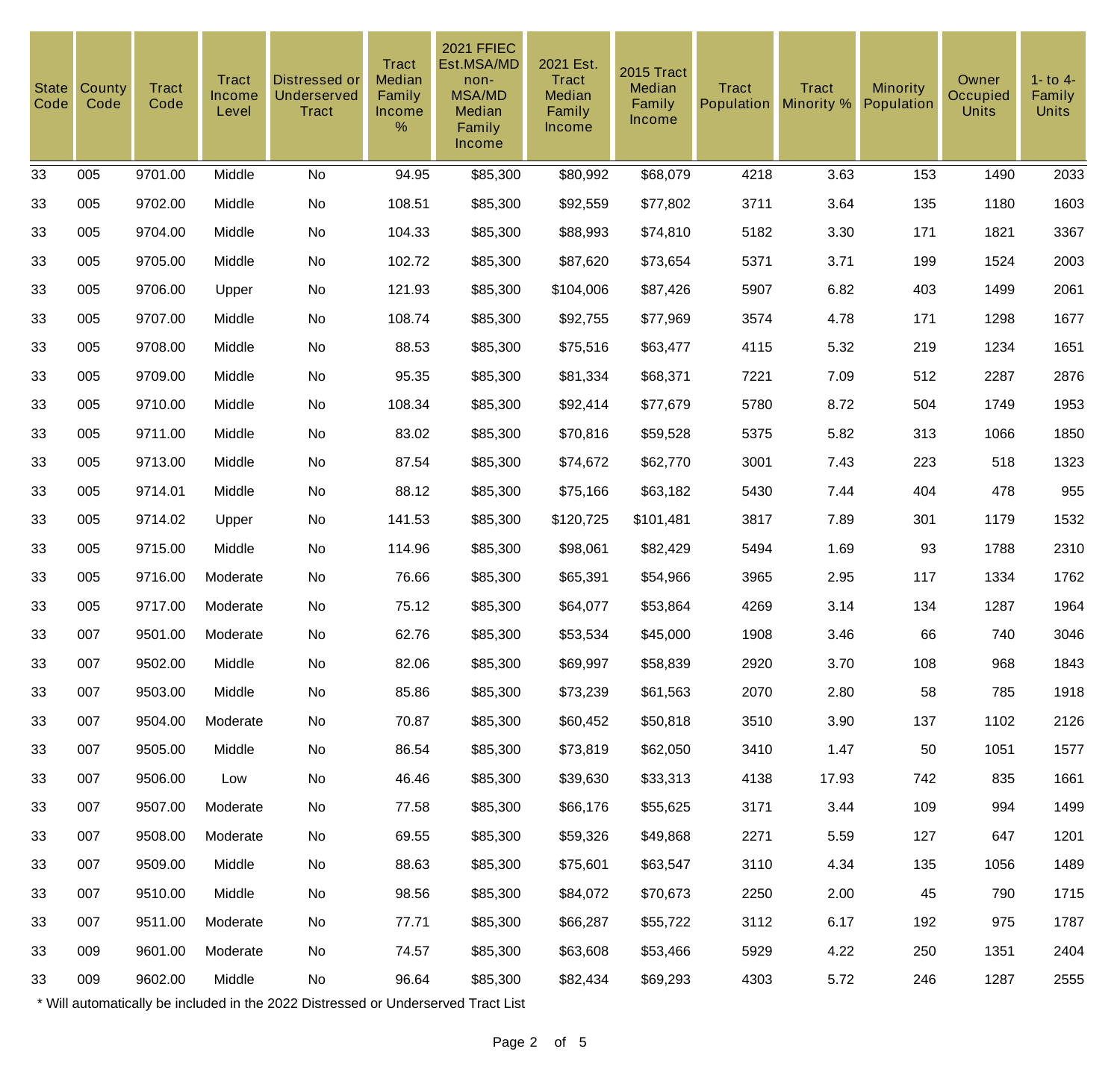| <b>State</b><br>Code | County<br>Code | <b>Tract</b><br>Code | Tract<br>Income<br>Level | Distressed or<br><b>Underserved</b><br><b>Tract</b> | <b>Tract</b><br>Median<br>Family<br>Income<br>% | <b>2021 FFIEC</b><br>Est.MSA/MD<br>non-<br><b>MSA/MD</b><br>Median<br>Family<br>Income | 2021 Est.<br><b>Tract</b><br>Median<br>Family<br><b>Income</b> | 2015 Tract<br>Median<br>Family<br>Income | <b>Tract</b><br><b>Population</b> | <b>Tract</b><br>Minority % | Minority<br>Population | Owner<br>Occupied<br><b>Units</b> | $1 -$ to $4 -$<br>Family<br><b>Units</b> |
|----------------------|----------------|----------------------|--------------------------|-----------------------------------------------------|-------------------------------------------------|----------------------------------------------------------------------------------------|----------------------------------------------------------------|------------------------------------------|-----------------------------------|----------------------------|------------------------|-----------------------------------|------------------------------------------|
| 33                   | 009            | 9603.00              | Middle                   | No                                                  | 85.76                                           | \$85,300                                                                               | \$73,153                                                       | \$61,492                                 | 4811                              | 3.55                       | 171                    | 1667                              | 2578                                     |
| 33                   | 009            | 9604.00              | Middle                   | No                                                  | 86.56                                           | \$85,300                                                                               | \$73,836                                                       | \$62,069                                 | 3663                              | 4.72                       | 173                    | 1229                              | 5266                                     |
| 33                   | 009            | 9605.00              | Moderate                 | No                                                  | 74.71                                           | \$85,300                                                                               | \$63,728                                                       | \$53,571                                 | 2411                              | 4.11                       | 99                     | 719                               | 1877                                     |
| 33                   | 009            | 9606.00              | Moderate                 | No                                                  | 78.24                                           | \$85,300                                                                               | \$66,739                                                       | \$56,100                                 | 4656                              | 4.75                       | 221                    | 1273                              | 2127                                     |
| 33                   | 009            | 9607.00              | Middle                   | No                                                  | 109.93                                          | \$85,300                                                                               | \$93,770                                                       | \$78,819                                 | 3220                              | 4.01                       | 129                    | 1056                              | 1666                                     |
| 33                   | 009            | 9608.00              | Middle                   | No                                                  | 102.09                                          | \$85,300                                                                               | \$87,083                                                       | \$73,203                                 | 4977                              | 5.14                       | 256                    | 1803                              | 3408                                     |
| 33                   | 009            | 9609.00              | Upper                    | No                                                  | 129.30                                          | \$85,300                                                                               | \$110,293                                                      | \$92,708                                 | 3290                              | 5.84                       | 192                    | 1145                              | 2048                                     |
| 33                   | 009            | 9610.00              | Middle                   | No                                                  | 112.61                                          | \$85,300                                                                               | \$96,056                                                       | \$80,743                                 | 6825                              | 11.21                      | 765                    | 1147                              | 1855                                     |
| 33                   | 009            | 9611.00              | Middle                   | No                                                  | 83.46                                           | \$85,300                                                                               | \$71,191                                                       | \$59,844                                 | 4370                              | 3.55                       | 155                    | 1234                              | 2665                                     |
| 33                   | 009            | 9612.00              | Middle                   | No                                                  | 87.66                                           | \$85,300                                                                               | \$74,774                                                       | \$62,853                                 | 4170                              | 3.29                       | 137                    | 1384                              | 3384                                     |
| 33                   | 009            | 9613.00              | Middle                   | No                                                  | 87.23                                           | \$85,300                                                                               | \$74,407                                                       | \$62,545                                 | 3378                              | 5.33                       | 180                    | 1100                              | 1946                                     |
| 33                   | 009            | 9614.00              | Middle                   | No                                                  | 87.75                                           | \$85,300                                                                               | \$74,851                                                       | \$62,917                                 | 3898                              | 3.44                       | 134                    | 1140                              | 1768                                     |
| 33                   | 009            | 9615.00              | Middle                   | No                                                  | 110.09                                          | \$85,300                                                                               | \$93,907                                                       | \$78,937                                 | 4557                              | 1.71                       | 78                     | 1435                              | 2314                                     |
| 33                   | 009            | 9616.01              | Upper                    | No                                                  | 180.23                                          | \$85,300                                                                               | \$153,736                                                      | \$129,224                                | 2988                              | 8.73                       | 261                    | 898                               | 1126                                     |
| 33                   | 009            | 9616.02              | Upper                    | No                                                  | 218.65                                          | \$85,300                                                                               | \$186,508                                                      | \$156,776                                | 8360                              | 20.97                      | 1753                   | 844                               | 1323                                     |
| 33                   | 009            | 9617.00              | Middle                   | No                                                  | 92.11                                           | \$85,300                                                                               | \$78,570                                                       | \$66,047                                 | 7405                              | 19.41                      | 1437                   | 1574                              | 2358                                     |
| 33                   | 009            | 9618.00              | Upper                    | No                                                  | 124.01                                          | \$85,300                                                                               | \$105,781                                                      | \$88,914                                 | 6130                              | 15.56                      | 954                    | 1616                              | 2277                                     |
| 33                   | 013            | 0030.01              | Upper                    | No                                                  | 133.58                                          | \$85,300                                                                               | \$113,944                                                      | \$95,776                                 | 4072                              | 11.71                      | 477                    | 1128                              | 1406                                     |
| 33                   | 013            | 0030.06              | Upper                    | No                                                  | 148.27                                          | \$85,300                                                                               | \$126,474                                                      | \$106,313                                | 3852                              | 9.76                       | 376                    | 1117                              | 1226                                     |
| 33                   | 013            | 0031.00              | Middle                   | No                                                  | 93.42                                           | \$85,300                                                                               | \$79,687                                                       | \$66,985                                 | 4302                              | 3.00                       | 129                    | 1161                              | 1450                                     |
| 33                   | 013            | 0032.00              | Upper                    | No                                                  | 122.28                                          | \$85,300                                                                               | \$104,305                                                      | \$87,679                                 | 7120                              | 4.94                       | 352                    | 2022                              | 2625                                     |
| 33                   | 013            | 0300.00              | Upper                    | No                                                  | 132.09                                          | \$85,300                                                                               | \$112,673                                                      | \$94,712                                 | 2791                              | 4.34                       | 121                    | 929                               | 1114                                     |
| 33                   | 013            | 0310.01              | Upper                    | No                                                  | 162.09                                          | \$85,300                                                                               | \$138,263                                                      | \$116,217                                | 3780                              | 5.61                       | 212                    | 1209                              | 1441                                     |
| 33                   | 013            | 0310.02              | Upper                    | No                                                  | 154.21                                          | \$85,300                                                                               | \$131,541                                                      | \$110,574                                | 3865                              | 5.61                       | 217                    | 1220                              | 1311                                     |
| 33                   | 013            | 0321.00              | Upper                    | No                                                  | 137.29                                          | \$85,300                                                                               | \$117,108                                                      | \$98,438                                 | 3868                              | 1.91                       | 74                     | 1045                              | 1377                                     |
| 33                   | 013            | 0322.00              | Moderate                 | No                                                  | 75.47                                           | \$85,300                                                                               | \$64,376                                                       | \$54,112                                 | 3095                              | 4.68                       | 145                    | 402                               | 1078                                     |
| 33                   | 013            | 0323.00              | Middle                   | No                                                  | 97.90                                           | \$85,300                                                                               | \$83,509                                                       | \$70,197                                 | 1596                              | 12.91                      | 206                    | 202                               | 656                                      |
| 33                   | 013            | 0324.00              | Middle                   | No                                                  | 99.29                                           | \$85,300                                                                               | \$84,694                                                       | \$71,193                                 | 3504                              | 6.19                       | 217                    | 574                               | 1294                                     |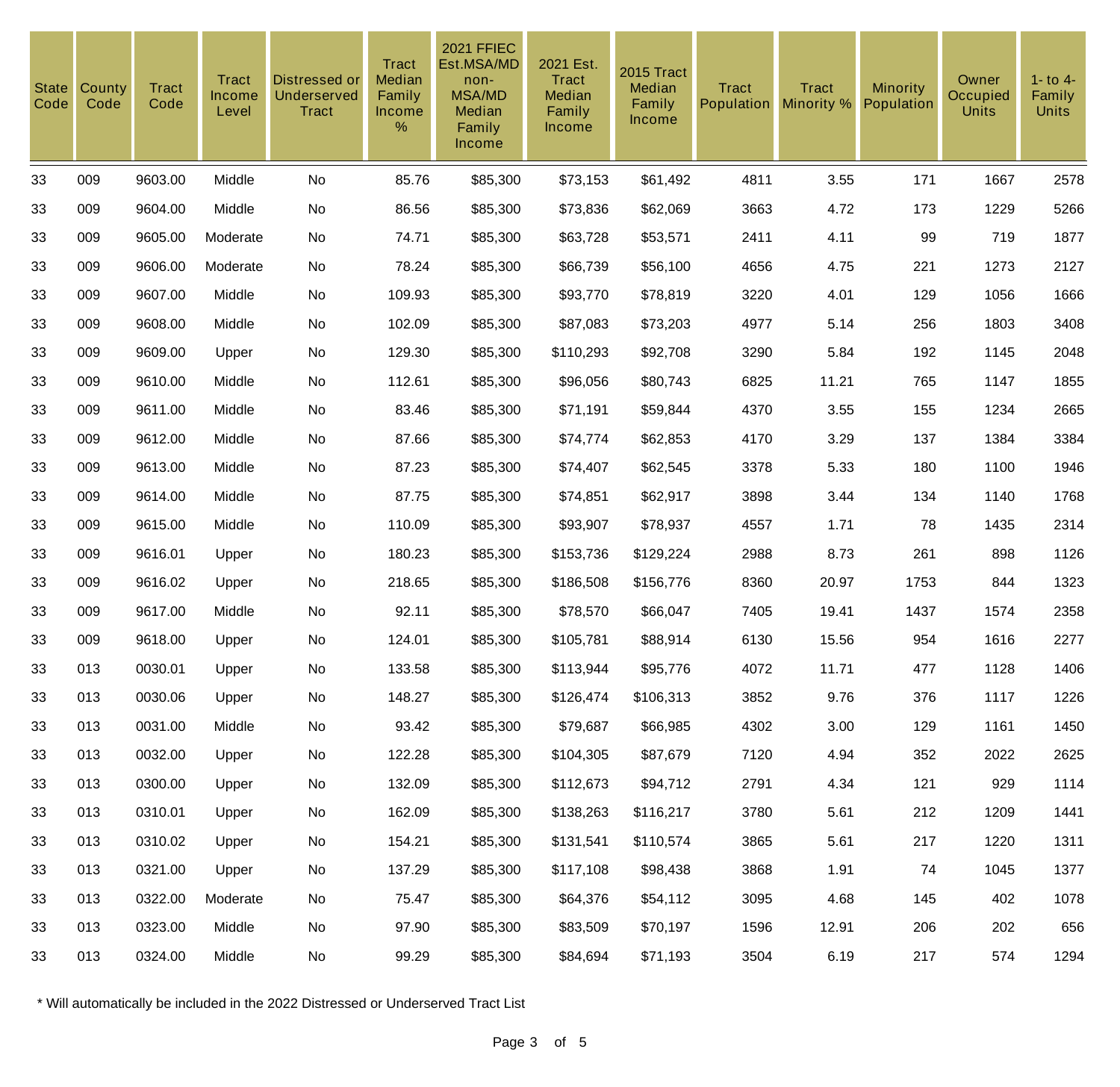| <b>State</b><br>Code | County<br>Code | <b>Tract</b><br>Code | Tract<br>Income<br>Level | <b>Distressed or</b><br><b>Underserved</b><br><b>Tract</b> | <b>Tract</b><br>Median<br>Family<br>Income<br>% | <b>2021 FFIEC</b><br>Est.MSA/MD<br>non-<br><b>MSA/MD</b><br>Median<br>Family<br>Income | 2021 Est.<br><b>Tract</b><br>Median<br>Family<br>Income | 2015 Tract<br>Median<br>Family<br><b>Income</b> | <b>Tract</b><br><b>Population</b> | <b>Tract</b><br>Minority % | <b>Minority</b><br>Population | Owner<br><b>Occupied</b><br><b>Units</b> | $1 -$ to $4 -$<br>Family<br><b>Units</b> |
|----------------------|----------------|----------------------|--------------------------|------------------------------------------------------------|-------------------------------------------------|----------------------------------------------------------------------------------------|---------------------------------------------------------|-------------------------------------------------|-----------------------------------|----------------------------|-------------------------------|------------------------------------------|------------------------------------------|
| 33                   | 013            | 0325.00              | Upper                    | No                                                         | 175.91                                          | \$85,300                                                                               | \$150,051                                               | \$126,129                                       | 3812                              | 4.28                       | 163                           | 888                                      | 1098                                     |
| 33                   | 013            | 0326.00              | Middle                   | No                                                         | 87.89                                           | \$85,300                                                                               | \$74,970                                                | \$63,021                                        | 3622                              | 13.28                      | 481                           | 617                                      | 880                                      |
| 33                   | 013            | 0327.01              | Middle                   | No                                                         | 111.04                                          | \$85,300                                                                               | \$94,717                                                | \$79,621                                        | 1787                              | 11.36                      | 203                           | 584                                      | 617                                      |
| 33                   | 013            | 0327.06              | Middle                   | No                                                         | 99.81                                           | \$85,300                                                                               | \$85,138                                                | \$71,563                                        | 4058                              | 6.75                       | 274                           | 1089                                     | 1182                                     |
| 33                   | 013            | 0328.00              | Upper                    | No                                                         | 157.77                                          | \$85,300                                                                               | \$134,578                                               | \$113,125                                       | 4975                              | 7.26                       | 361                           | 1571                                     | 1740                                     |
| 33                   | 013            | 0329.00              | Middle                   | No                                                         | 83.20                                           | \$85,300                                                                               | \$70,970                                                | \$59,659                                        | 3846                              | 21.16                      | 814                           | 304                                      | 809                                      |
| 33                   | 013            | 0330.00              | Middle                   | No                                                         | 116.18                                          | \$85,300                                                                               | \$99,102                                                | \$83,304                                        | 2554                              | 4.07                       | 104                           | 905                                      | 1075                                     |
| 33                   | 013            | 0340.00              | Upper                    | No                                                         | 128.23                                          | \$85,300                                                                               | \$109,380                                               | \$91,941                                        | 4626                              | 1.79                       | 83                            | 1437                                     | 1833                                     |
| 33                   | 013            | 0350.00              | Middle                   | No                                                         | 88.74                                           | \$85,300                                                                               | \$75,695                                                | \$63,631                                        | 4084                              | 6.54                       | 267                           | 904                                      | 1258                                     |
| 33                   | 013            | 0360.00              | Middle                   | No                                                         | 100.79                                          | \$85,300                                                                               | \$85,974                                                | \$72,266                                        | 5352                              | 4.56                       | 244                           | 1739                                     | 2118                                     |
| 33                   | 013            | 0370.00              | Upper                    | No                                                         | 129.13                                          | \$85,300                                                                               | \$110,148                                               | \$92,589                                        | 2223                              | 3.91                       | 87                            | 845                                      | 1064                                     |
| 33                   | 013            | 0380.00              | Middle                   | No                                                         | 90.91                                           | \$85,300                                                                               | \$77,546                                                | \$65,182                                        | 3954                              | 3.11                       | 123                           | 870                                      | 1290                                     |
| 33                   | 013            | 0385.00              | Middle                   | No                                                         | 108.42                                          | \$85,300                                                                               | \$92,482                                                | \$77,738                                        | 4643                              | 3.21                       | 149                           | 1478                                     | 2214                                     |
| 33                   | 013            | 0390.00              | Upper                    | No                                                         | 138.01                                          | \$85,300                                                                               | \$117,723                                               | \$98,953                                        | 5602                              | 2.96                       | 166                           | 1793                                     | 2253                                     |
| 33                   | 013            | 0400.00              | Middle                   | No                                                         | 112.75                                          | \$85,300                                                                               | \$96,176                                                | \$80,845                                        | 4849                              | 4.66                       | 226                           | 1190                                     | 1679                                     |
| 33                   | 013            | 0405.00              | Middle                   | No                                                         | 112.79                                          | \$85,300                                                                               | \$96,210                                                | \$80,871                                        | 5566                              | 3.68                       | 205                           | 2026                                     | 3581                                     |
| 33                   | 013            | 0410.00              | Upper                    | No                                                         | 137.84                                          | \$85,300                                                                               | \$117,578                                               | \$98,833                                        | 4579                              | 7.56                       | 346                           | 1310                                     | 2101                                     |
| 33                   | 013            | 0415.00              | Middle                   | No                                                         | 97.67                                           | \$85,300                                                                               | \$83,313                                                | \$70,030                                        | 3843                              | 0.91                       | 35                            | 1340                                     | 1939                                     |
| 33                   | 013            | 0425.00              | Middle                   | No                                                         | 113.83                                          | \$85,300                                                                               | \$97,097                                                | \$81,618                                        | 3892                              | 4.62                       | 180                           | 1371                                     | 1800                                     |
| 33                   | 013            | 0430.01              | Moderate                 | No                                                         | 72.81                                           | \$85,300                                                                               | \$62,107                                                | \$52,206                                        | 4181                              | 3.95                       | 165                           | 778                                      | 1348                                     |
| 33                   | 013            | 0430.02              | Moderate                 | No                                                         | 73.76                                           | \$85,300                                                                               | \$62,917                                                | \$52,891                                        | 4279                              | 5.87                       | 251                           | 1229                                     | 1972                                     |
| 33                   | 013            | 0440.00              | Middle                   | No                                                         | 100.61                                          | \$85,300                                                                               | \$85,820                                                | \$72,138                                        | 4803                              | 5.60                       | 269                           | 1287                                     | 1606                                     |
| 33                   | 013            | 0441.00              | Moderate                 | No                                                         | 67.20                                           | \$85,300                                                                               | \$57,322                                                | \$48,188                                        | 3773                              | 17.97                      | 678                           | 1056                                     | 1322                                     |
| 33                   | 013            | 0442.00              | Upper                    | No                                                         | 135.55                                          | \$85,300                                                                               | \$115,624                                               | \$97,188                                        | 5913                              | 8.24                       | 487                           | 2098                                     | 2144                                     |
| 33                   | 013            | 0443.00              | Middle                   | No                                                         | 105.89                                          | \$85,300                                                                               | \$90,324                                                | \$75,927                                        | 4601                              | 10.98                      | 505                           | 1163                                     | 1277                                     |
| 33                   | 019            | 9751.00              | Upper                    | No                                                         | 123.43                                          | \$85,300                                                                               | \$105,286                                               | \$88,500                                        | 4046                              | 6.35                       | 257                           | 1355                                     | 1705                                     |
| 33                   | 019            | 9752.00              | Middle                   | No                                                         | 119.98                                          | \$85,300                                                                               | \$102,343                                               | \$86,025                                        | 5004                              | 3.76                       | 188                           | 1693                                     | 2762                                     |
| 33                   | 019            | 9753.00              | Upper                    | No                                                         | 140.72                                          | \$85,300                                                                               | \$120,034                                               | \$100,900                                       | 3369                              | 1.78                       | 60                            | 1089                                     | 2562                                     |
| 33                   | 019            | 9754.00              | Middle                   | No                                                         | 84.12                                           | \$85,300                                                                               | \$71,754                                                | \$60,317                                        | 6408                              | 8.26                       | 529                           | 1732                                     | 2659                                     |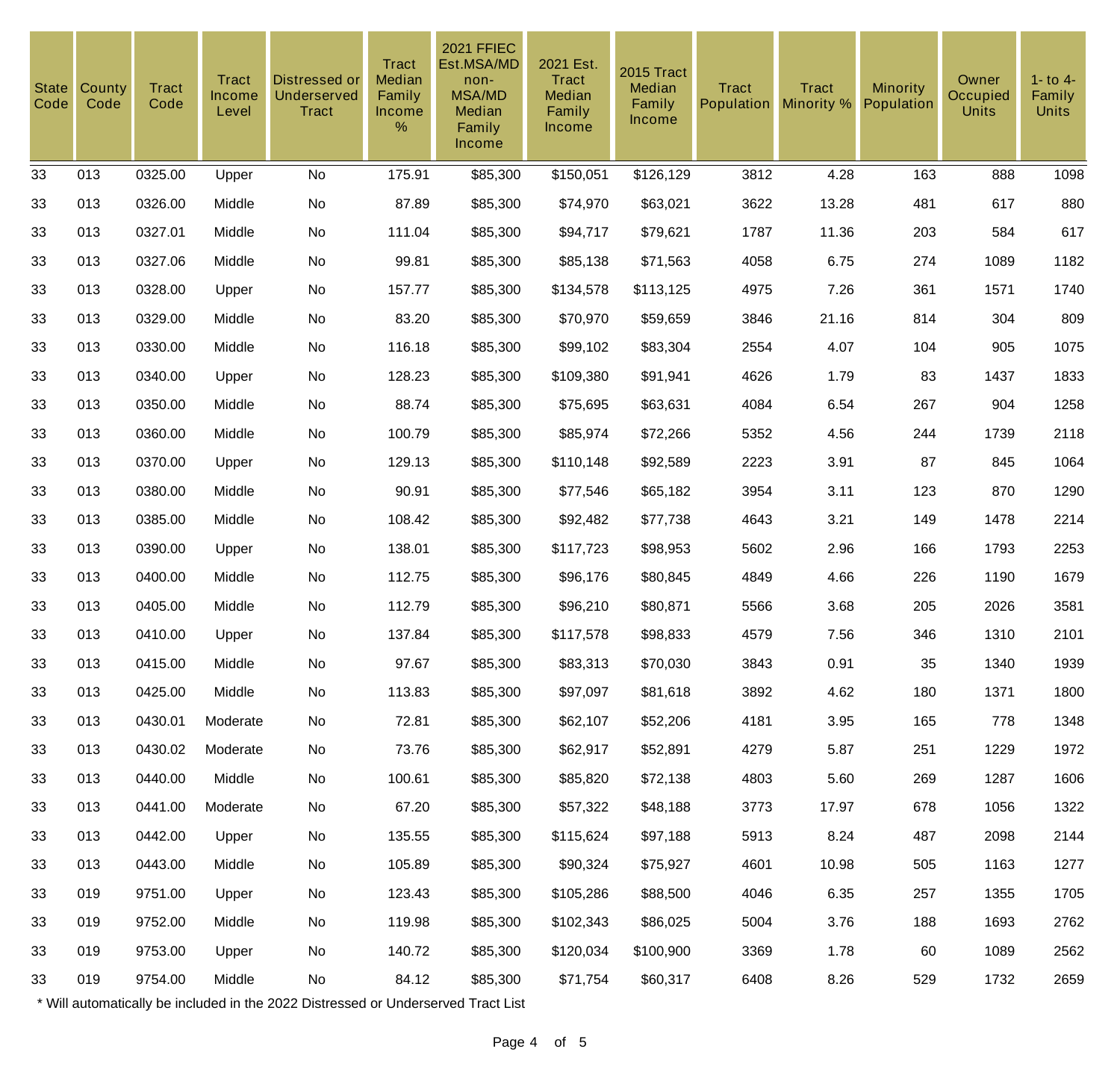| State<br>Code | County<br>Code | <b>Tract</b><br>Code | <b>Tract</b><br>Income<br>Level | Distressed or<br><b>Underserved</b><br>Tract | Tract<br><b>Median</b><br>Family<br>Income<br>% | <b>2021 FFIEC</b><br>Est.MSA/MD<br>$non-$<br><b>MSA/MD</b><br>Median<br>Family<br><b>Income</b> | 2021 Est.<br>Tract<br>Median<br>Family<br><b>Income</b> | 2015 Tract<br>Median<br>Family<br><b>Income</b> | Tract<br>Population | Tract<br>Minority % | <b>Minority</b><br>Population | Owner<br>Occupied<br><b>Units</b> | $1 -$ to $4 -$<br>Family<br><b>Units</b> |
|---------------|----------------|----------------------|---------------------------------|----------------------------------------------|-------------------------------------------------|-------------------------------------------------------------------------------------------------|---------------------------------------------------------|-------------------------------------------------|---------------------|---------------------|-------------------------------|-----------------------------------|------------------------------------------|
| 33            | 019            | 9755.00              | Middle                          | No                                           | 94.23                                           | \$85,300                                                                                        | \$80,378                                                | \$67,563                                        | 2851                | 4.38                | 125                           | 1039                              | 2121                                     |
| 33            | 019            | 9756.00              | Middle                          | No                                           | 94.46                                           | \$85,300                                                                                        | \$80,574                                                | \$67,734                                        | 3352                | 3.67                | 123                           | 1030                              | 1511                                     |
| 33            | 019            | 9757.00              | Moderate                        | No                                           | 73.51                                           | \$85,300                                                                                        | \$62,704                                                | \$52,708                                        | 5029                | 3.98                | 200                           | 1738                              | 2216                                     |
| 33            | 019            | 9758.00              | Middle                          | No                                           | 85.56                                           | \$85,300                                                                                        | \$72,983                                                | \$61,350                                        | 5357                | 4.59                | 246                           | 1417                              | 1968                                     |
| 33            | 019            | 9759.01              | Moderate                        | No                                           | 70.60                                           | \$85,300                                                                                        | \$60,222                                                | \$50,625                                        | 4323                | 0.25                | 11                            | 1180                              | 1661                                     |
| 33            | 019            | 9759.02              | Moderate                        | No                                           | 60.40                                           | \$85,300                                                                                        | \$51,521                                                | \$43,313                                        | 3396                | 3.56                | 121                           | 666                               | 1363                                     |